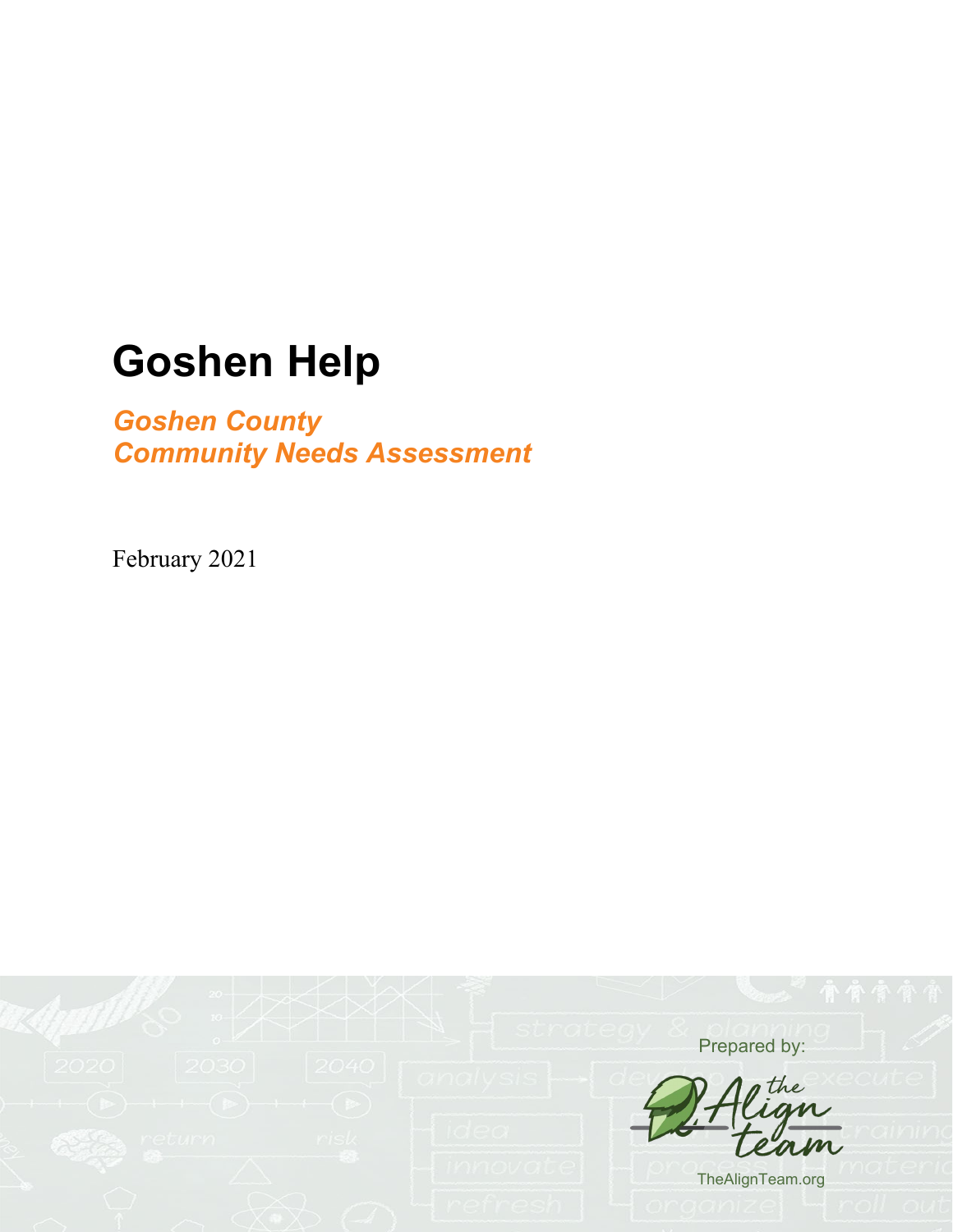# **Table of Contents**

| Introduction and Overview                |    |
|------------------------------------------|----|
| Key Findings                             |    |
| Demographics                             |    |
| Cost of Living                           | 9  |
| Poverty                                  | 10 |
| Employment, Unemployment                 | 13 |
| Housing                                  | 16 |
| Education                                | 20 |
| Early Childhood Education & Childcare    | 22 |
| Income                                   | 23 |
| Health and Social/Behavioral Development | 25 |
| <b>Support Services</b>                  | 28 |
| Food Insecurity                          | 29 |
| <b>Community Needs Assessment Survey</b> | 31 |
| Focus Group and Interview Participants   |    |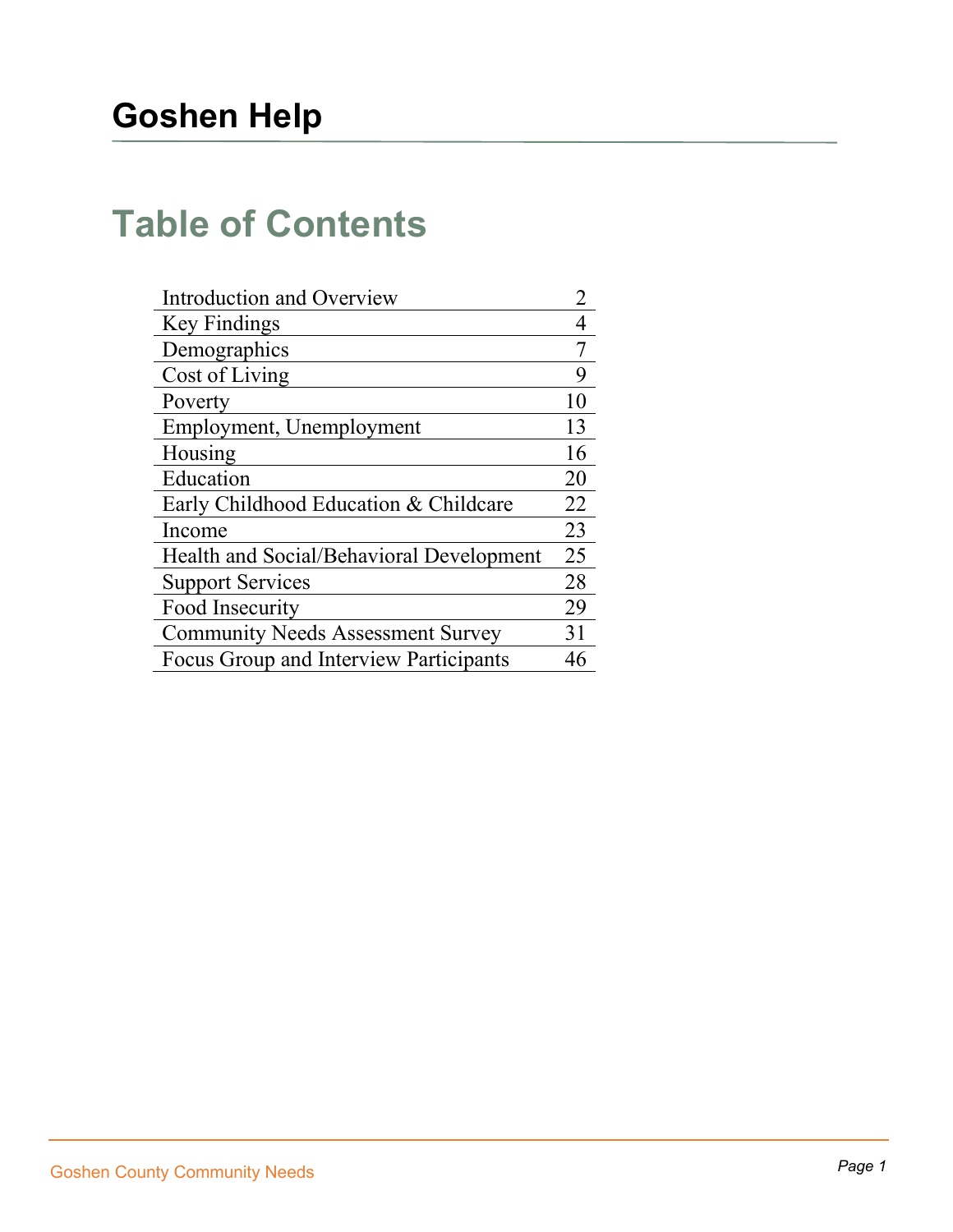# **Introduction and Overview**

In 1964, Congress passed the Economic Opportunity Act as part of America's War on Poverty. This act created a funding stream for communities to address poverty on the local level. Today, each state receives Community Services Block Program (CSBG) funds according to a statutory formula. In turn, states fund a network of local entities for the purpose of assisting low-income individuals and families with activities and support services that empower them to overcome the effects of poverty and to support their progress towards greater self-sufficiency.

The Wyoming Department of Health administers CSBG funds in Wyoming. Currently, there are 15 CSBG agencies in Wyoming that provide CSBG assistance. These agencies consist of public and nonprofit entities. There are three national goals of CSBG:

- 1. Individuals and families with low incomes are stable and achieve economic security.
- 2. Communities where people with low incomes live are healthy and offer economic opportunity.
- 3. People with low incomes are engaged and active in building opportunities in their communities.

Community Needs Assessments are a requirement of CSBG. The Community Needs Assessment is a systematic process for creating a profile of the needs and resources of a given community or target population. CSBG funding priorities are based on needs and resources in the community. Grantees are required to do a Community Needs Assessment every three years.

In Goshen County, Goshen Help is the CSBG grantee. Goshen Help is a community action agency whose mission is to improve the quality of life for people in need by empowering them to become more self-sufficient. They operate a food pantry, offer limited financial assistance to qualified households in need, and provide case management to help individuals and families achieve greater self-sufficiency. In addition to Goshen County, Goshen Help is the CSBG grantee for Crook, Weston, Niobrara, Carbon, and Washakie counties.

Goshen Help contracted with The Align Team to complete this Community Needs Assessment. Align completed the assessment in 2018 as well.

The information contained in the Community Needs Assessment analyzes and synthesizes many types of information including quantitative and qualitative data from multiple sources. Align collected demographic information, as well as data specific to poverty. Quantitative data was also collected in the areas of cost of living, income, housing, food insecurity, employment, education, and health. All sources of information are noted in this report.

Qualitative data is the process of collecting people's opinions and observations. This information was collected through focus groups, interviews, and the Community Needs Assessment Survey.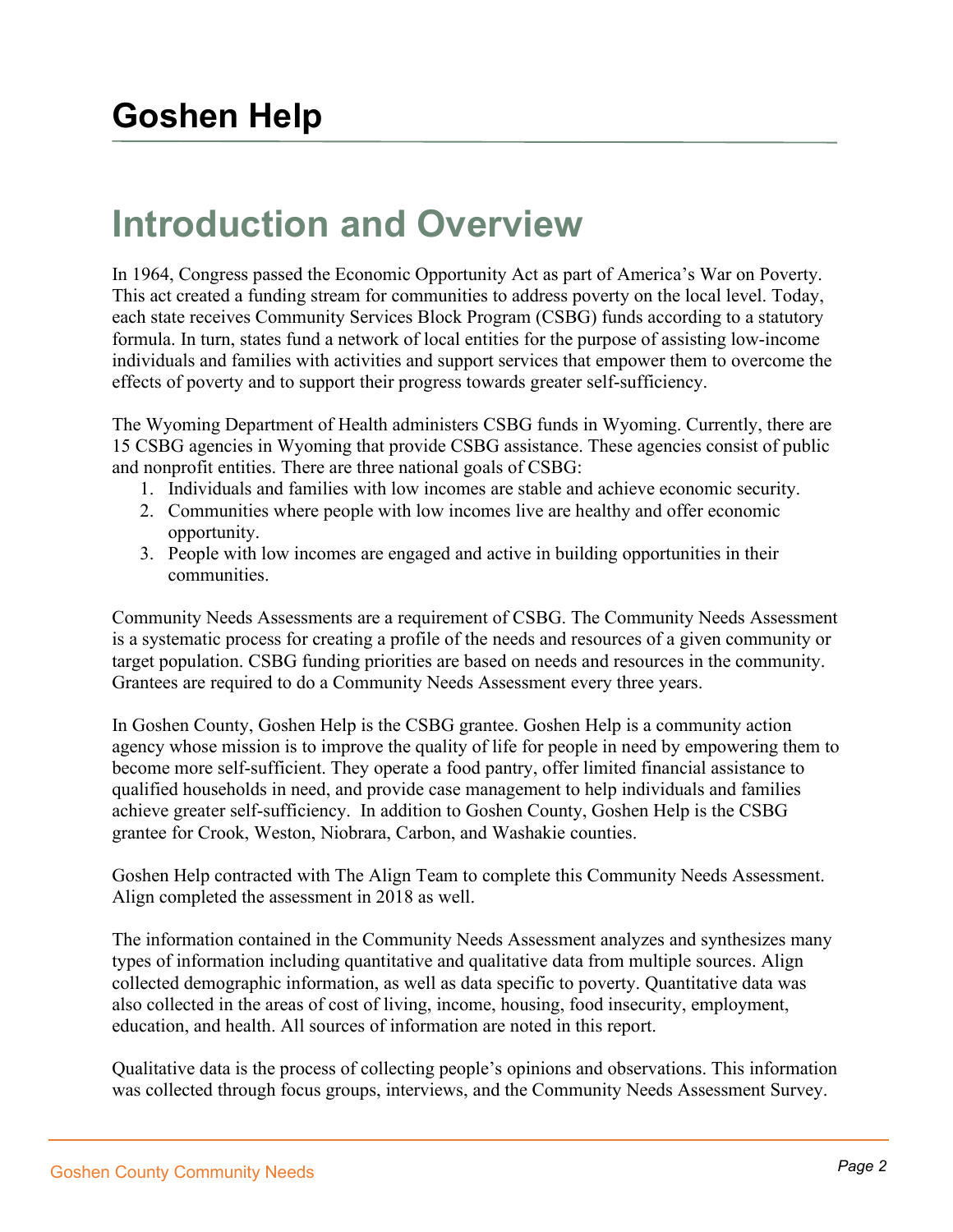This year's assessment process was complicated by the pandemic. Typically, Align would be in the county conducting interviews and focus groups in person. With the pandemic, it was decided the focus groups would be conducted via Zoom and interviews would be by phone. There were three focus groups conducted the second week of January. For those individuals unable to make it to one of the focus groups, Align reached out to schedule an interview.

The Community Needs Assessment survey was conducted online. Goshen Help promoted the survey through their Facebook page and in email communications.

The following CSBG domains were utilized as the basis for the community survey. Employment

- Housing
- Education and Cognitive Development
- Income and Asset Building
- Health and Social/Behavioral Development
- Civic Engagement

In addition to the above topics, the survey included a question on support services.

The survey was open from December 9, 2020 to January 10, 2021. As an incentive for completing the survey, respondents could chose to provide their first name and phone number to be entered in a drawing for a \$200 gift card. These names and phone numbers were kept confidential and this information is not contained in any part of this report or in the survey results. There were 297 validated responses to the survey.

In analyzing the data, Align pulled results specific to low-income households. This information is noted throughout the report.

Following the Introduction and Key Findings, the report is broken into sections by topic area. Each topic area incorporates both quantitative and qualitative data. The complete survey results follow. The last section includes the names of the individuals that participated in the focus groups and interviews.

Goshen Help and Align are extremely grateful to the people and agencies that contributed to this report. Without the information provided from agencies and the thoughtful input from residents of Goshen County, this Assessment would not have been possible.

For more information about Goshen Help or this assessment, contact Kyle Borger, Executive Director at 307-532-0269. Information about Goshen Help can also be found on their website: [www.goshenhelp.com.](http://www.goshenhelp.com/) The project lead for The Align Team was Jody Shields, Vice President.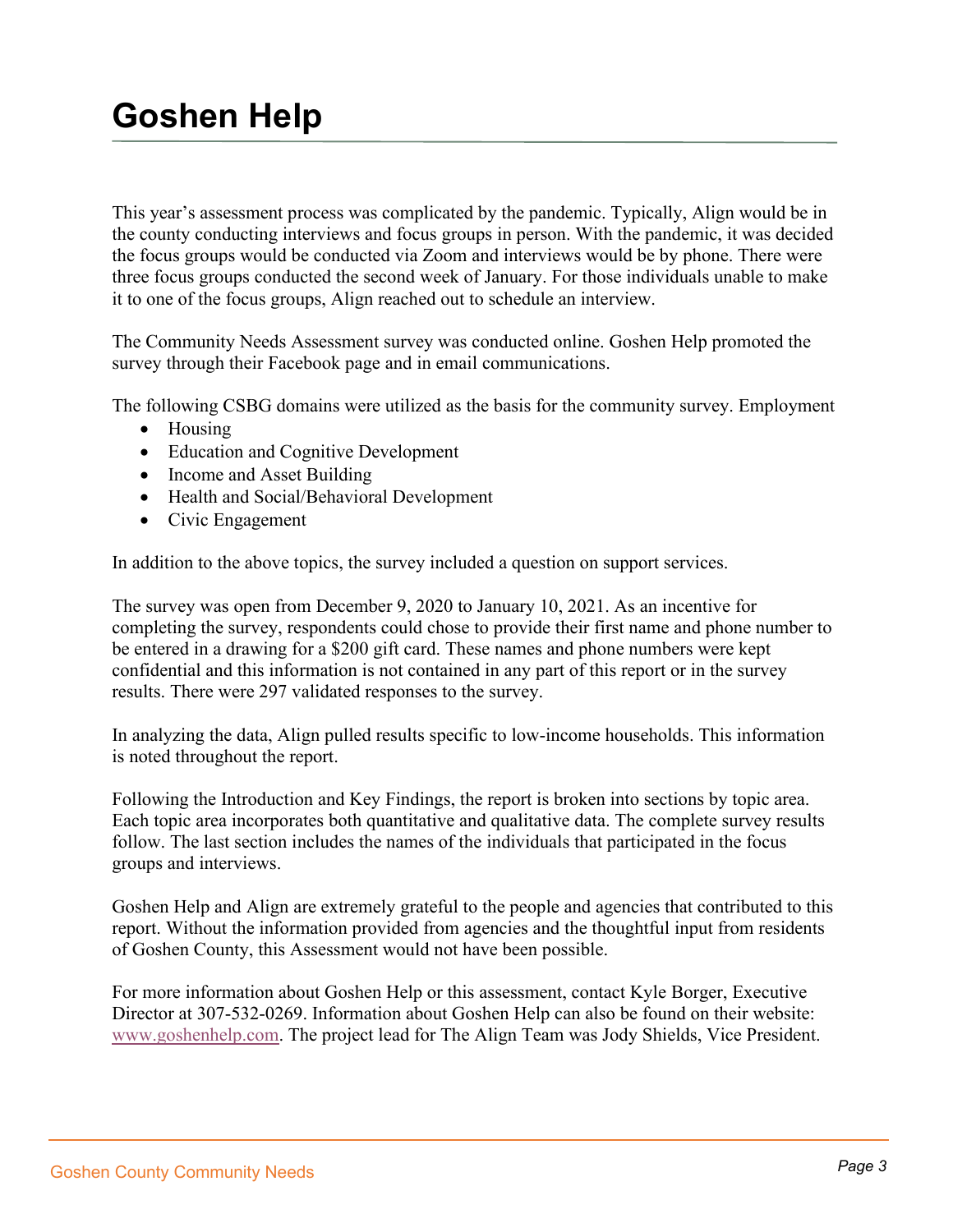# **Key Findings**

#### **Employment Opportunities**

When survey respondents were asked to select the top three needs for their household or their perceived need for the community, 56% selected "Employment". The lack of job opportunities was a topic brought up by focus group participants and interviewees. With businesses closing and downsizing, there has been a loss of jobs. Over the past several years, there has been a decrease in the number of manufacturing or other manual-labor industry employment opportunities. Many of the livable-wage positions that are available require a college or other professional degree.

Employment opportunities was a key finding in the 2018 Community Needs Assessment as well. With the additional loss of jobs and the pandemic since then, this remains a primary challenge for the county.

#### **Generational Poverty and the Cliff Effect**

Generational poverty is defined as a family having lived in poverty for at least two generations. This is different from situational poverty. Situational poverty is a when a household's income is decreased due to a specific change such as a job loss, divorce, or death. Families who experience situational poverty tend to see it as a temporary setback and remain hopeful. This is typically not the case with generational poverty.

People caught in the cycle of generational poverty focus on daily needs and survival versus planning for the future. This can cause counterproductive tendencies such as a low emphasis on education that can be passed on from generation to generation. Generational poverty was brought up frequently among focus group participants and interviewees as an issue in the county.

Sometimes related to the topic of generational poverty is "cliff effect." The cliff effect is when a pay raise triggers a disproportionate loss of government assistance. Even a slight raise can push people off the cliff. They are suddenly ineligible for support in the areas of food, housing, healthcare and childcare. They do not earn enough to support themselves and their families, but earn too much for assistance. They end up being far worse off before receiving the increase in pay.

Focus group participants discussed how the cliff effect creates a fear among families. Fear that if they try to improve their earnings, they will end up worse off and lose the support they desperately need for everyday living. Participants stressed that there needs to be some kind of safety net and support as individuals and families work to transition from poverty to selfsufficiency.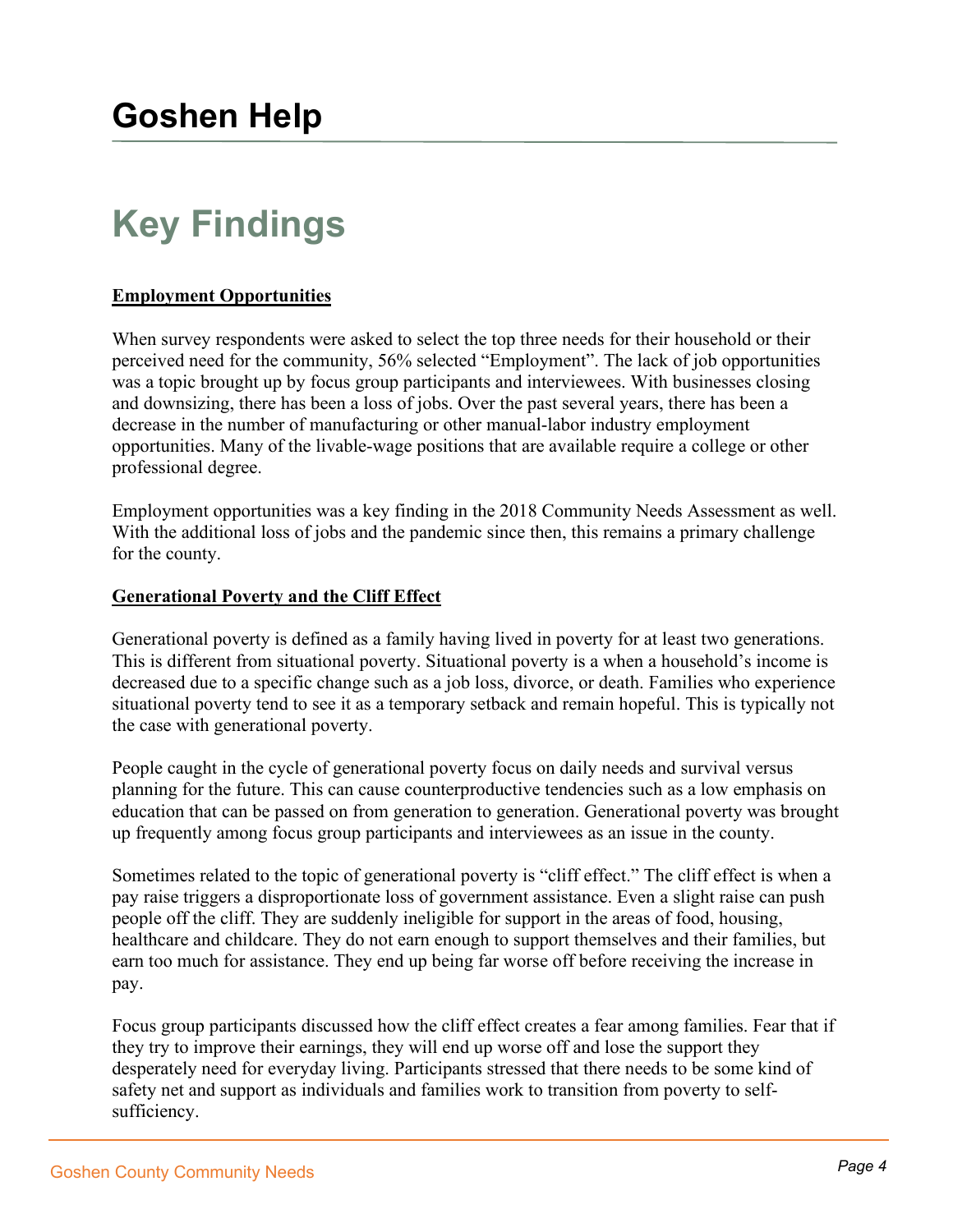#### **Youth Services**

When survey respondents were asked to select the top three needs for their household or their perceived need in the community, youth services ranked highest followed by life skills programs and services. One of the primary topics in the focus groups and interviews was youth services. There was strong support for creating a mentoring and support program to help teens transition to adulthood, especially for youth caught in the cycle of generational poverty. Many are not prepared for this transition, academically or socially. They also stressed the importance in engaging the family in these efforts. Both focus group participants and interviewees mentioned there is a lack of activities for the youth, especially in the winter.

#### **Mental Health**

A shortage of mental health providers and services is an issue across the state and was highlighted in the focus groups and the survey. This is an issue for all ages, but the focus groups specifically discussed mental health challenges among the youth. When survey respondents were asked to select the top three social/behavioral development needs, 55% of the respondents selected the need for "more mental health resources for youth."

#### **Other areas:**

The lack of **transportation** was a topic that surfaced among focus groups and interviewees. Without a reliable vehicle, getting to work and medical appointments is a barrier for many households. The Senior Center offers some limited public transportation services, but they cannot meet all the needs. On the support services question on the survey, transportation services ranked number 3rd with 26% of survey respondents identifying it as a need.

While Goshen County does fare better than some other rural counties in terms of licensed **childcare** providers, the need for affordable childcare was a topic that was brought up in each of the focus groups as a challenge. It also surfaced as one of the top needs in the survey as related to employment.

As with many other counties across the state, there is always a need for more affordable **housing**  options. This was discussed in the focus groups. In terms of overall needs, 34% of survey respondents identified it as a need. This ranked third behind employment and support services.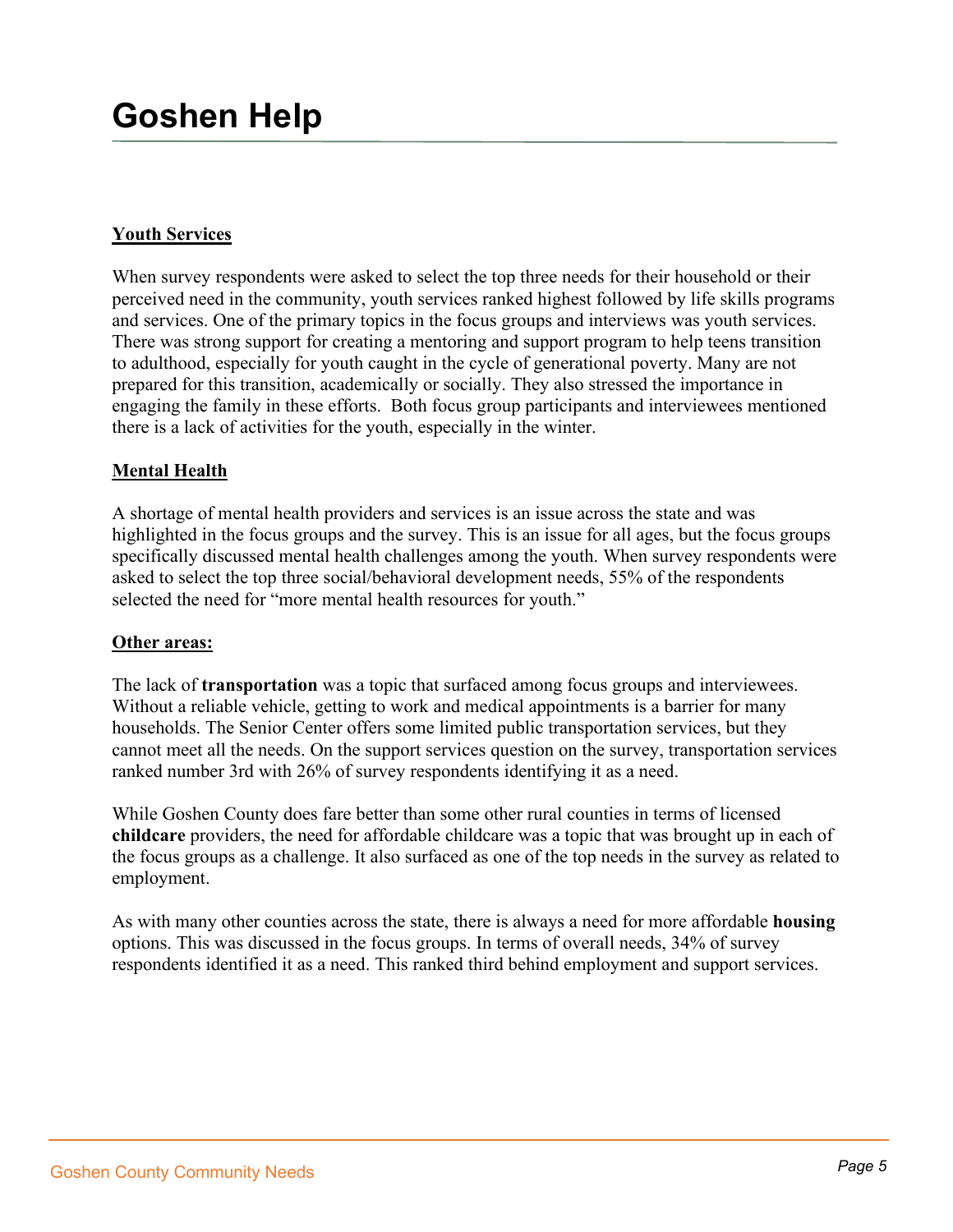### **Strengths**

The focus groups discussed the strengths in the county. The common responses were that the people of Goshen County help each other and will come together for the betterment of the communities. Other strengths included the schools and health care.

#### **Note from Align**

Goshen Help has made significant strides in the past few years in providing much needed services to the county. With their leadership, the resources that exist in the county and the commitment of dedicated community members and agencies, there is much that can be achieved. Future success will require focusing on key areas and the underlying causes to these challenges. We are excited to see the continued forward momentum.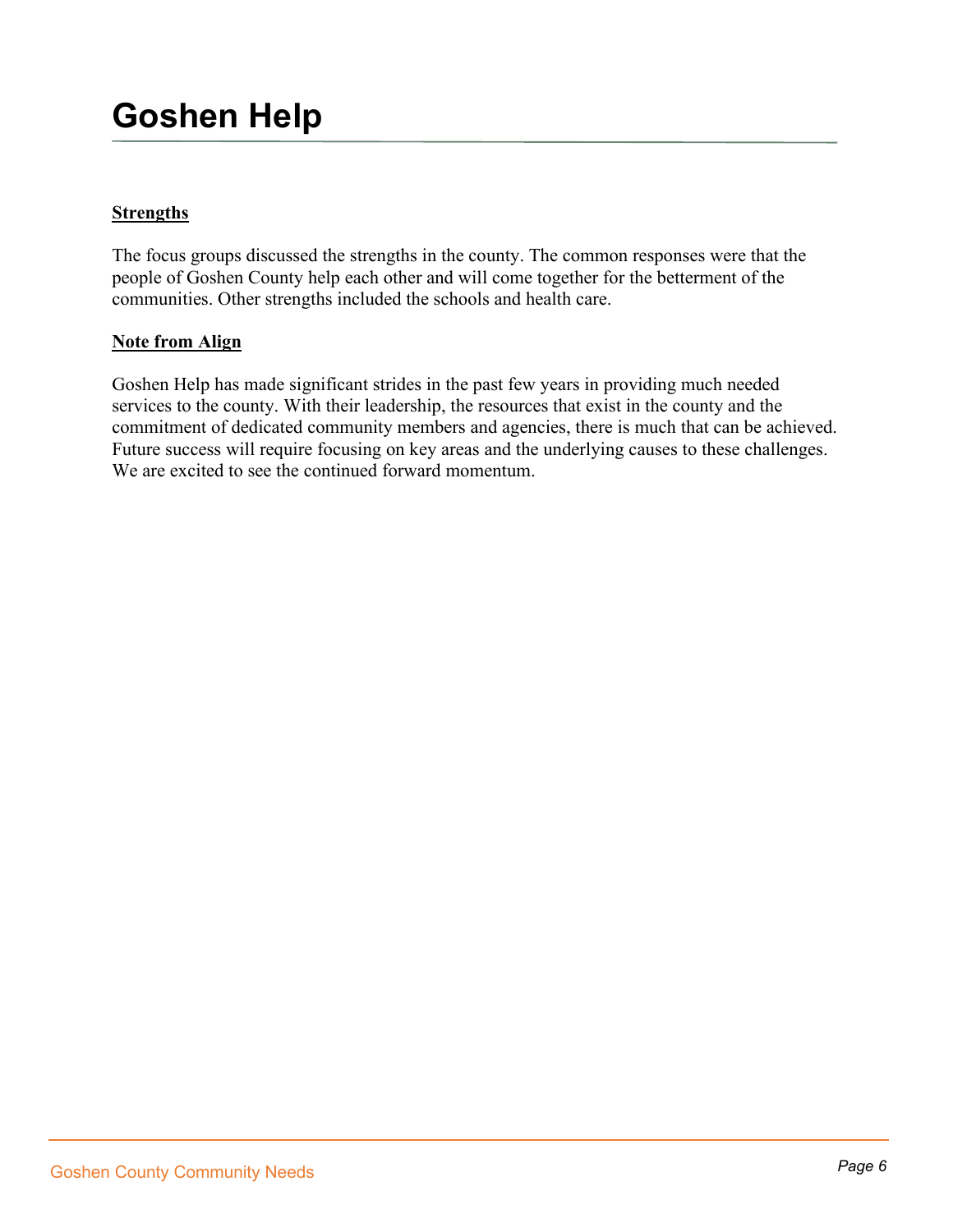## **Demographics**

The estimated population of Goshen County in 2019 was 13,342. This reflects a 3.88% increase in population since the 2010 Census based on annual population estimates.

#### **Goshen County Population by Year**

| 2019 Population Estimate | 2015 Population Estimate | 2010 Census Population |
|--------------------------|--------------------------|------------------------|
| 13,342                   | 3.544                    | 13,249                 |
|                          |                          |                        |



U.S. Census Bureau – 2010 Census, 2011-2019 Annual Population Estimates

#### **Population – Incorporated city/towns and outside of city/town limits**

|                         | 2019 Estimate | 2010 Census |
|-------------------------|---------------|-------------|
| <b>Total Population</b> |               |             |
| Torrington              | 6,624         | 6,501       |
| Lingle                  | 456           | 468         |
| Fort Laramie            | 227           | 230         |
| LaGrange                | 442           | 448         |
| Yoder                   | 154           | 151         |
| All other               | 5,439         | 5,451       |

U.S. Census, Population Division – Annual Estimates of the Resident Population for Incorporated Places in Wyoming; 2010 Census, 2019 Population Estimates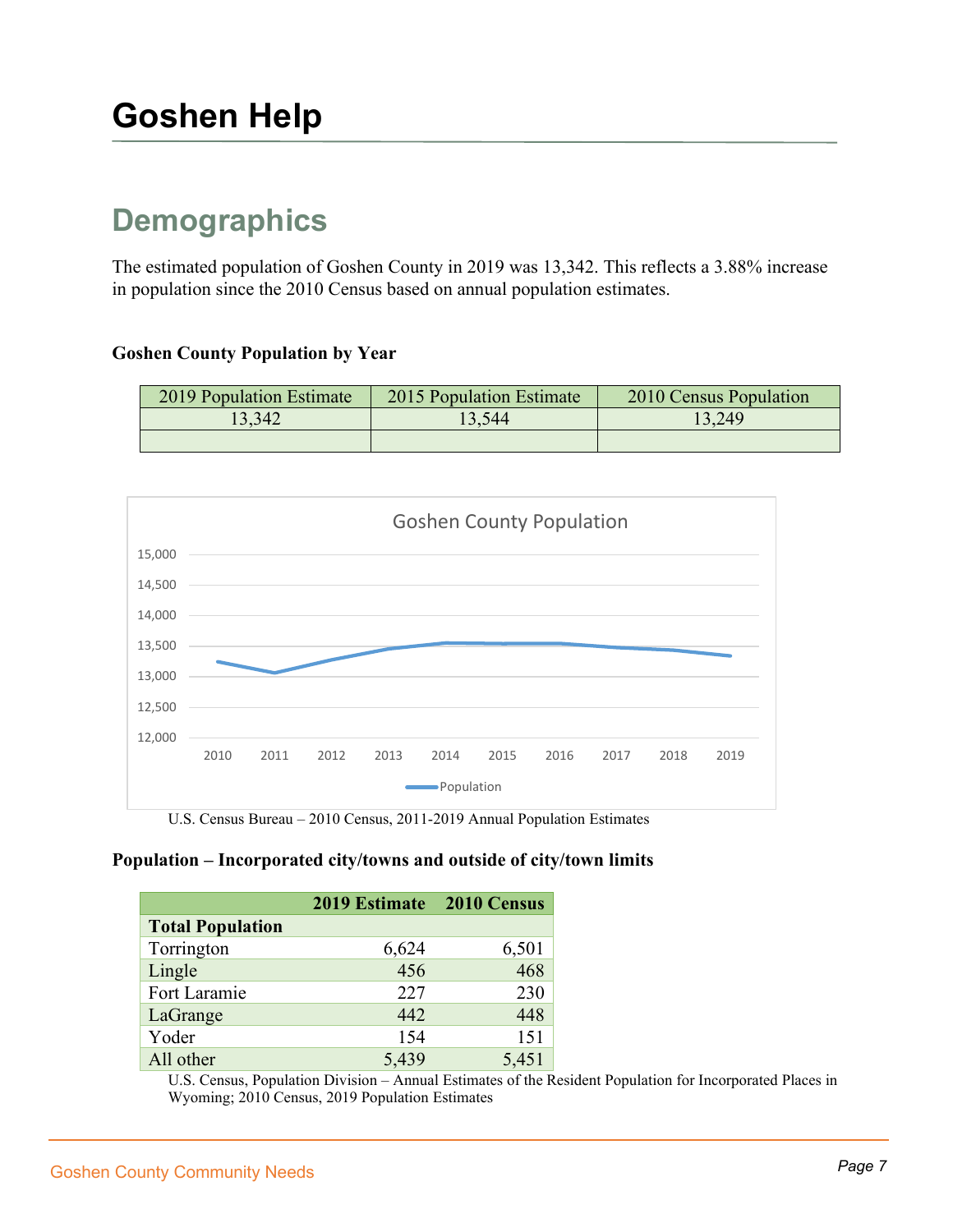#### **Population – Gender and Age**

The most recent population data breakdown by gender and age is the U.S. Census 2019 5-Year Estimate. For comparison purposes, the 2010 US Census numbers are included.

#### **2019 Population Estimate and 2010 Census by Gender and Age**

|                         | 2019 Estimate | 2010 Census | <b>Percent Change</b> |
|-------------------------|---------------|-------------|-----------------------|
| <b>Total Population</b> | 13,342        | 13,249      | 0.70%                 |
| Gender:                 |               |             |                       |
| Male                    | 6,789         | 6,906       | $-1.69%$              |
| Female                  | 6,553         | 6,343       | 3.31%                 |
| Age:                    |               |             |                       |
| Under 5                 | 827           | 700         | 18.41%                |
| 5 to 19 years           | 2,268         | 2,483       | $-8.66%$              |
| 20 to 44 years          | 3,786         | 3,672       | 3.10%                 |
| 45 to 64 years          | 3,583         | 3,894       | $-7.99%$              |
| 65 and over             | 2,878         | 2,500       | 15.12%                |

U.S. Census Bureau – 2010 Census, 2019: ACS 5-Year Estimate

#### **2019 Population Estimate Comparison**

|                | <b>Goshen County</b> | <b>Wyoming</b> |
|----------------|----------------------|----------------|
|                | Percentage           | Percentage     |
| Gender:        |                      |                |
| Male           | 50.88%               | 50.98%         |
| Female         | 49.12%               | 49.02%         |
| Age:           |                      |                |
| Under 5        | 6.20%                | 6.29%          |
| 5 to 19 years  | 17.00%               | 19.73%         |
| 20 to 44 years | 28.38%               | 32.87%         |
| 45 to 64 years | 26.86%               | 25.36%         |
| 65 and over    | 21.57%               | 15.74%         |

U.S. Census Bureau – 2019 ACS 5-Year Estimate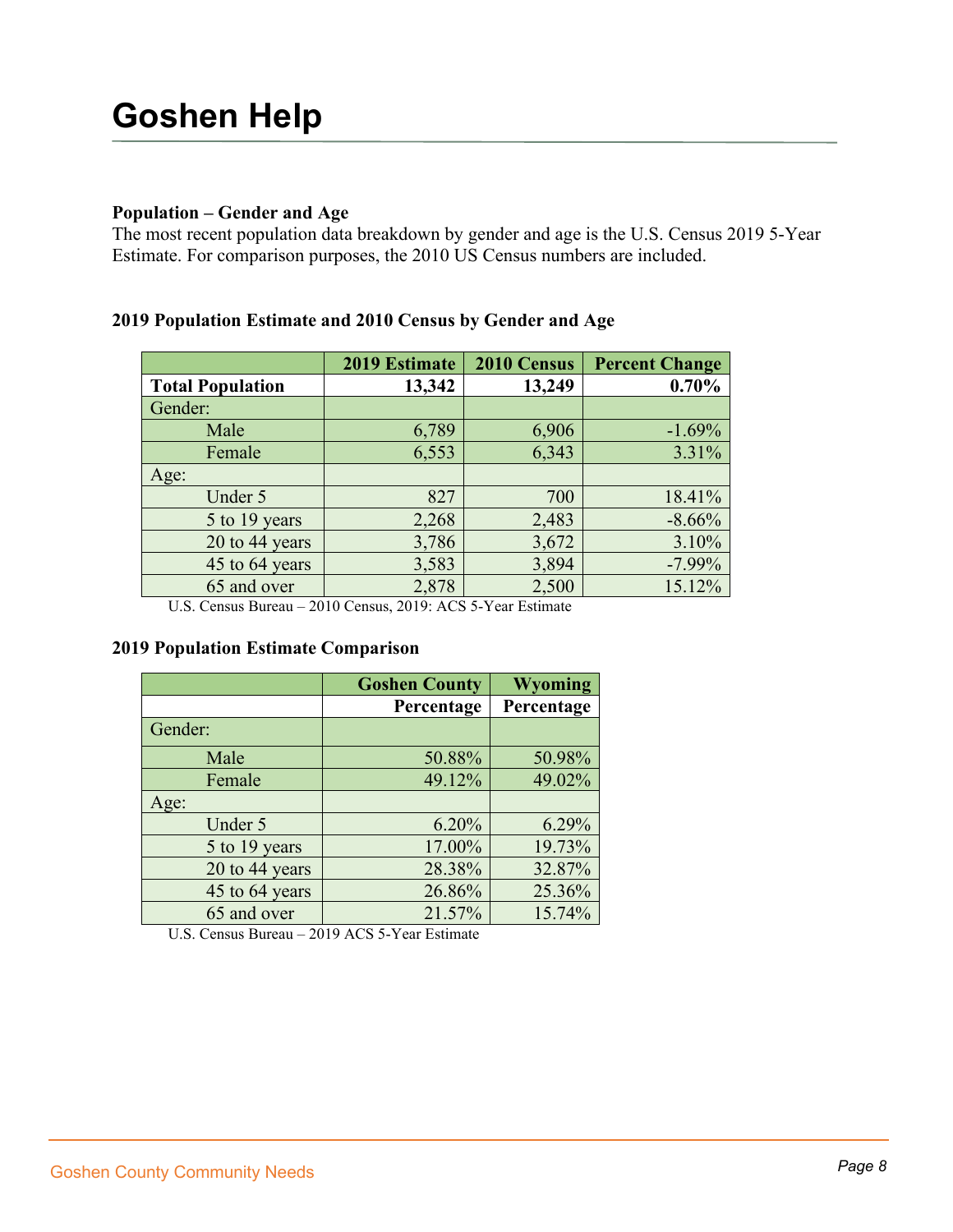## **Cost of Living**

The State of Wyoming's Economic Analysis Division produces the Wyoming Cost of Living Index (WCLI) Report biannually. The Comparative Cost of Living Index compares each county's cost of living in one period (not over time) to the statewide average (100). Price data are collected in Wyoming cities and towns and the data is used to build a Comparative Cost of Living Index by county. There are 140 consumer items surveyed and then aggregated into six categories. These categories are then weighted to reflect their overall importance in the average consumer's budget. The categories and respective weights are:

| Housing                    | 48.4%   |
|----------------------------|---------|
| Transportation             | 16.3%   |
| Food                       | 13.3%   |
| Recreation & Personal Care | $9.5\%$ |
| Medical                    | 8.7%    |
| Apparel                    | 3.8%    |

For the second quarter of 2020, the Comparative Cost of Living Index ranked Goshen County 97 for all items, which is lower than the statewide average of 100. The highest category was Medical at 104. The lowest category was housing at 76. As stated, these values reflect relative price levels at the time of data collection, not over time.

#### **Goshen County Cost of Living Index**

| <b>All Items</b> |                |    | <b>Food Housing Apparel Transportation Medical Recreation &amp;</b> |     | <b>Personal Care</b> |
|------------------|----------------|----|---------------------------------------------------------------------|-----|----------------------|
| 88               | Q <sub>7</sub> | 76 | 98                                                                  | 104 |                      |

Wyoming Economic Analysis Division - The Wyoming Comparative Cost of Living Index: 2nd Quarter, 2020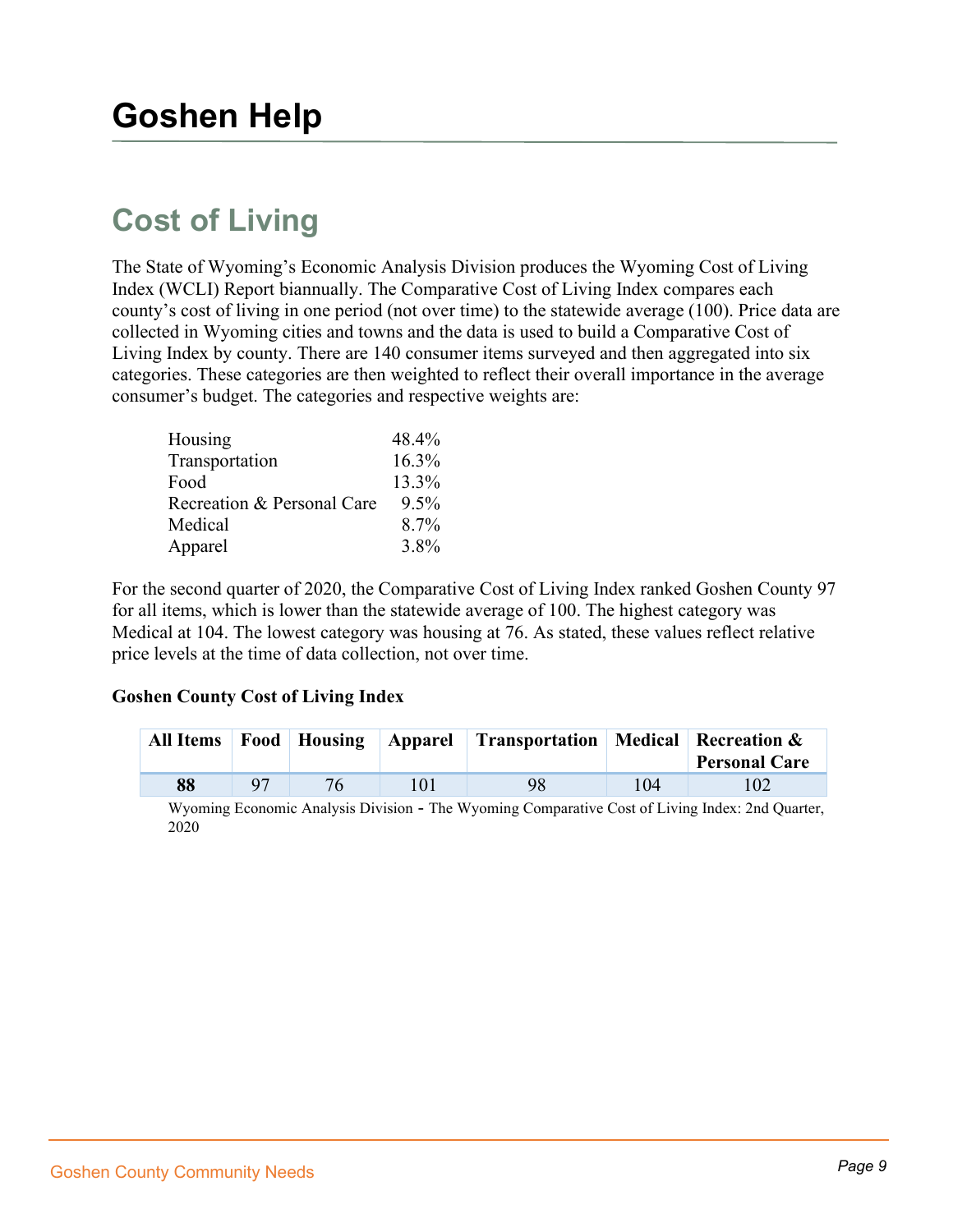## **Poverty**

The U.S. Census Bureau reports poverty data from several different household surveys and programs. This report contains two different estimates: The Small Area Income and Poverty Estimates (SAIPE) and the American Community Survey (ACS).

SAIPE are model-based estimates of income and poverty produced annually for school districts, counties, and states. The U.S. Census Bureau states "SAIPE estimates are specifically designed for use in annual Title 1 allocations to school districts. The SAIPE methodology combines the 1 year American Community Survey (ACS) estimates with other data sources to provide more timely, precise, and stable estimates than the 5-year ACS estimates." SAIPE provides these estimates for the administration of federal programs and the allocation of federal funds to local jurisdictions.

According to SAIPE, Goshen County's poverty rate was 13% in 2019. Wyoming was 9.9% this same year. The poverty rate in Goshen County has declined since a high in 2012 of 17.2% (blue line below). It has consistently been higher than Wyoming as whole.



U.S. Census Bureau, Small Area Income and Poverty Estimates (SAIPE)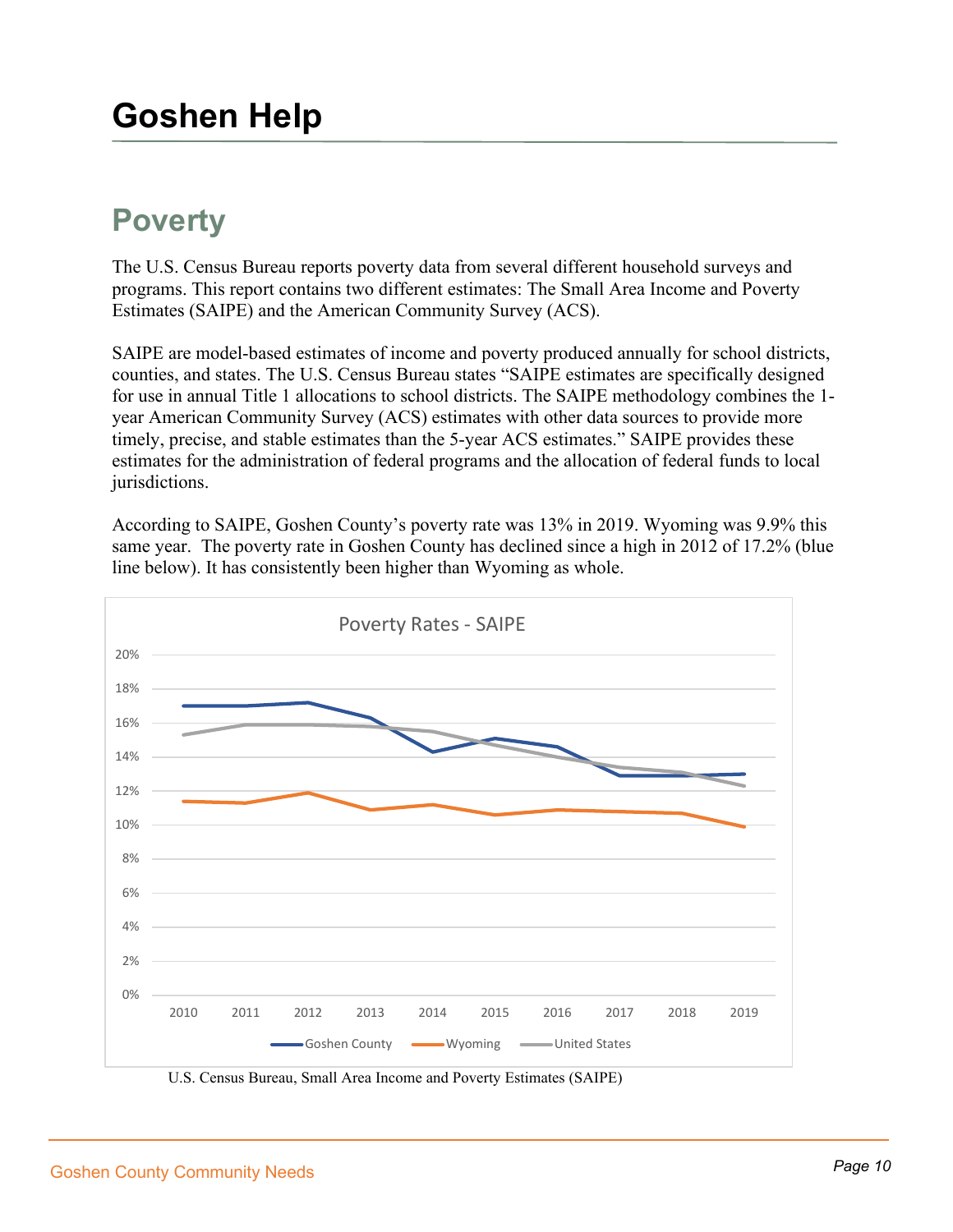While the SAIPE estimates are more precise and stable than the 5-year ACS estimates alone, the ACS provides some additional information. The table below reflects Goshen County percentages for the 2019 5-Year Estimate based on the ACS.

|                                          | <b>Percent below poverty level</b> |                |  |
|------------------------------------------|------------------------------------|----------------|--|
|                                          | <b>Goshen County</b>               | <b>Wyoming</b> |  |
| <b>All Population</b>                    |                                    |                |  |
| Gender:                                  |                                    |                |  |
| Male                                     | 10.3%                              | $9.7\%$        |  |
| Female                                   | 12.6%                              | 12.3%          |  |
| Age                                      |                                    |                |  |
| Under 18 years                           | 15.7%                              | 12.6%          |  |
| 18 to 34 years                           | 17.8%                              | 16.6%          |  |
| 35 to 64 years                           | $9.2\%$                            | 7.9%           |  |
| 65 years and over                        |                                    |                |  |
| <b>Race/Ethnicity</b>                    |                                    |                |  |
| White alone                              | 12.2%                              | 10.5%          |  |
| <b>Black or African American alone</b>   | $0.0\%$                            | 15.3%          |  |
| American Indian & Alaska Native alone    | 9.7%                               | 23.8%          |  |
| Asian alone                              | $0.0\%$                            | 13.0%          |  |
| Native Hawaiian & Other Pacific Islander | $0.0\%$                            | 8.6%           |  |
| alone                                    |                                    |                |  |
| Some other race alone                    | 1.0%                               | 13.4%          |  |
| Two or more races                        | $2.0\%$                            | 14.1%          |  |
| Hispanic or Latino (of any race)         | 15.9%                              | 19.2%          |  |
| White alone, not Hispanic or Latino      | 11.3%                              | 9.6%           |  |

US Census - 2019: ACS 5-Year Estimates

The US Department of Health and Human Services has two slightly different versions of the federal poverty measure: poverty thresholds and poverty guidelines.

The **poverty thresholds** are the original version of the federal poverty measure. They are updated each year by the Census Bureau. The thresholds are used mainly for statistical purposes. All official poverty population figures are calculated using the poverty thresholds, not the guidelines.

The **poverty guidelines** are the other version of the federal poverty measure. They are issued each year in the Federal Register by the Department of Health and Human Services (HHS). The guidelines are a simplification of the poverty thresholds for use for administrative purposes such as determining financial eligibility for certain federal programs.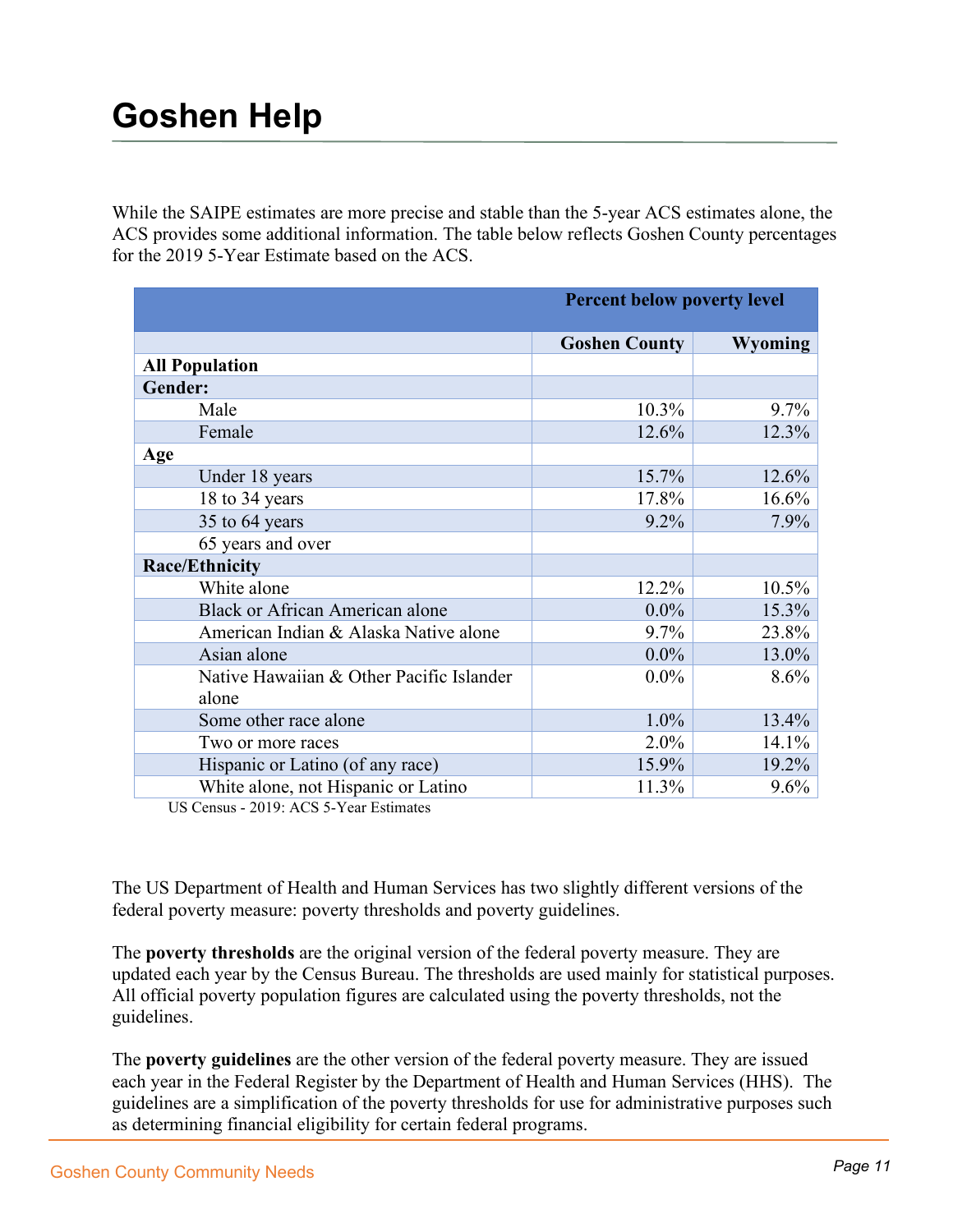#### **Poverty Guidelines for the 48 Contiguous States and the District of Columbia**

For the Community Needs Assessment Survey, we used 125% Federal Poverty Levels as detailed below (2020)

| 125% Federal Poverty Level (FPL) Guidelines by Household Size     |                          |  |  |  |
|-------------------------------------------------------------------|--------------------------|--|--|--|
| Persons in Family/Household                                       | Annual Income - Column A |  |  |  |
|                                                                   | \$15,950                 |  |  |  |
|                                                                   | \$21,550                 |  |  |  |
|                                                                   | \$27,150                 |  |  |  |
|                                                                   | \$32,750                 |  |  |  |
| 5                                                                 | \$38,350                 |  |  |  |
| 6                                                                 | \$43,950                 |  |  |  |
| For families/households with more than 6 persons, add \$5,600 for |                          |  |  |  |
| each additional person.                                           |                          |  |  |  |

US Department of Health and Human Services

## Focus Groups, Interviews and Survey

Generational poverty was a topic that came up in all three focus groups and was mentioned by one interviewee. As mentioned in the Key Findings section of this report, generational poverty is defined as a family having lived in poverty for at least two generations. Generational poverty was also a topic highlighted in the 2018 Community Needs Assessment.

Lack of job opportunities surfaced in the Focus Groups and in the Survey. This is especially true if you do not have the educational degree to work in the healthcare or academic fields.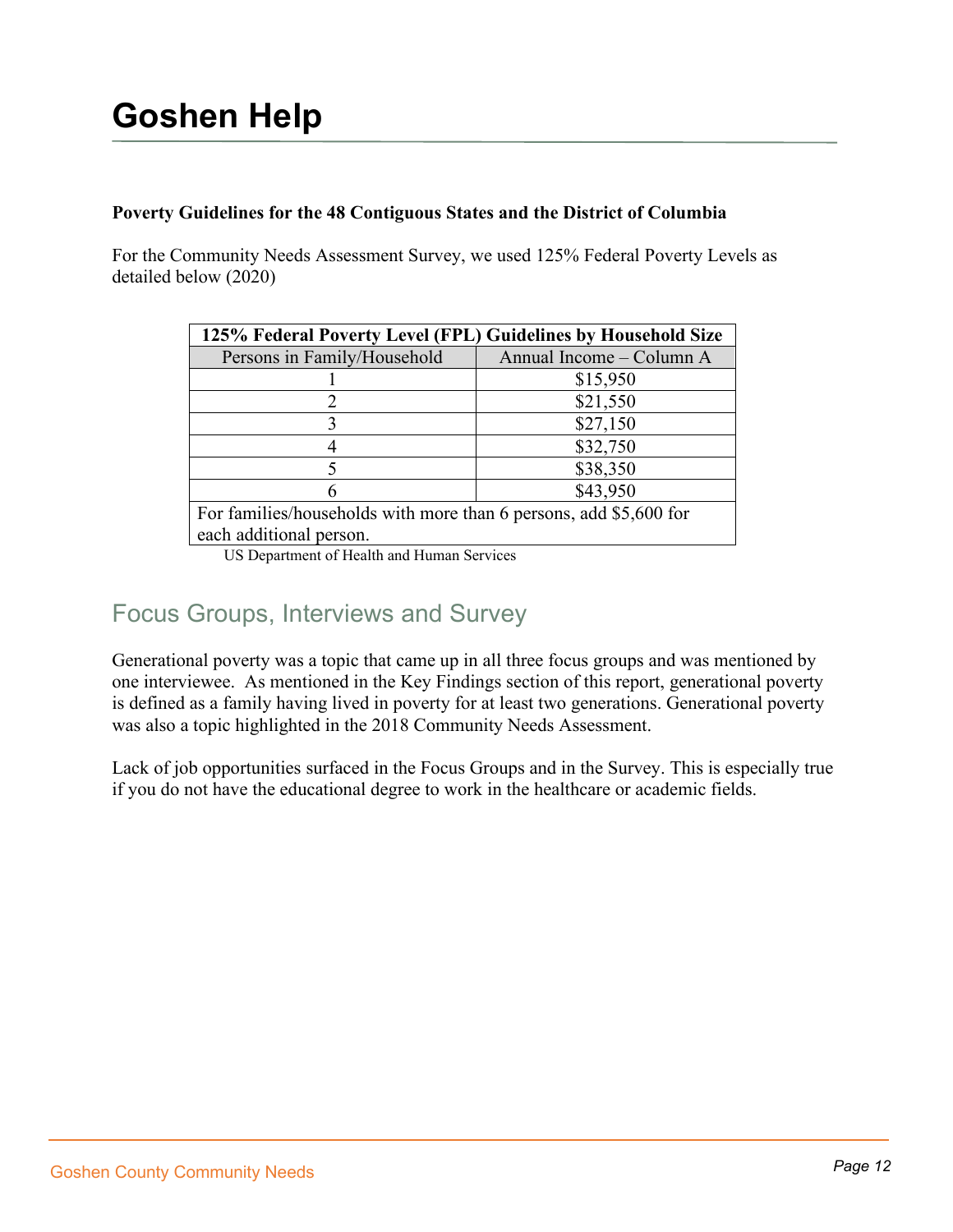## **Employment**

According to the Wyoming Department of Workforce Services, Research and Planning Division, Wyoming experienced historic job losses in the second quarter of 2020. When comparing the second quarter of the 2020 with the second quarter of 2019, the average monthly employment number fell by 5.2% in Goshen County. This compares with a statewide average drop of 9.6%.

| Quarter         | <b>Average Monthly</b><br><b>Employment Total -</b><br><b>Goshen County</b> |  |
|-----------------|-----------------------------------------------------------------------------|--|
| Quarter 2, 2020 | 3,990                                                                       |  |
| Quarter 1, 2020 | 4,049                                                                       |  |
| Quarter 4, 2019 | 4,162                                                                       |  |
| Quarter 3, 2019 | 4,073                                                                       |  |
| Quarter 2, 2019 | 4.207                                                                       |  |

The graph below compares  $2<sup>nd</sup>$  quarter 2020 with  $2<sup>nd</sup>$  quarter 2019 for the top five industries in terms of employment numbers in Goshen County. The graph on the next page compares total wages by these same industries.



Wyoming Department of Workforce Services, Research & Planning – Wyoming Quarterly Census of Employment and Wages, 2020 2nd Quarter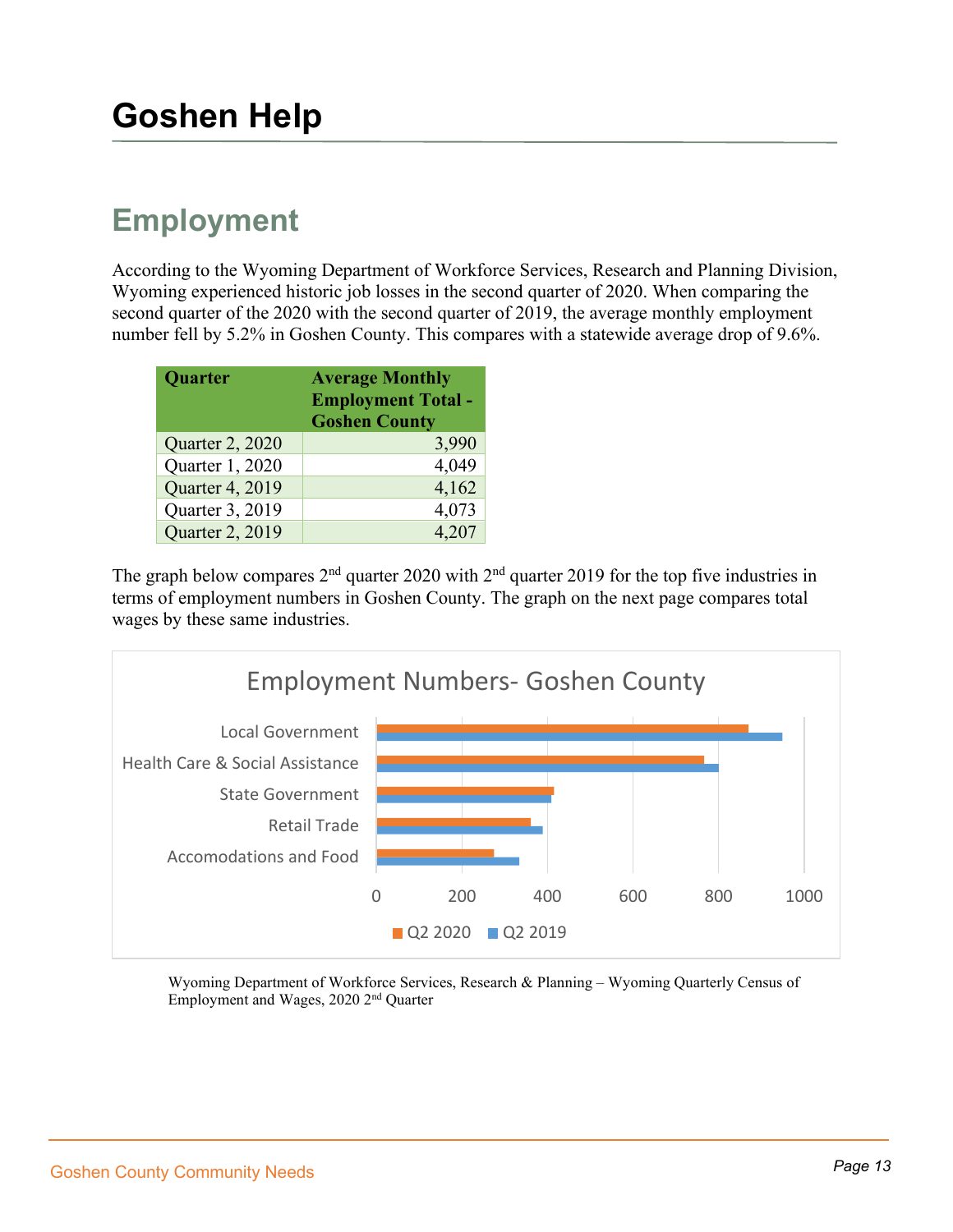

Wyoming Department of Workforce Services, Research & Planning – Wyoming Quarterly Census of Employment and Wages, 2020 2nd Quarter

According to the Wyoming at Work website, the three largest employers in Goshen County are:

- Eastern Wyoming College
- Newell Children's Center (St.Joseph's Children's Home)
- Community Hospital

Other major employers include Goshen County School District and Wyoming Medium Correctional Institution.

## **Unemployment**

With the coronavirus-related business impacts and the energy sector decline, Wyoming's economy experienced layoffs and other negative impacts in 2020. However, unemployment rates have improved in recent months. The first two columns compare unemployment rates for December 2020 and December 2019. The third column reflects November 2020 rates. The highest unemployment rate in 2020 was in April (last column).

|                             | <b>Dec 2020</b> | <b>Dec 2019</b> | <b>Nov 2020</b> | April 2020 |
|-----------------------------|-----------------|-----------------|-----------------|------------|
| <b>Goshen County</b>        | $3.7\%$ p       | $3.4\%$ b       | $-4.0\%$ r      | $6.2\%$ r  |
| Statewide                   | $4.6\%$ p       | $3.7\%$ b       | $5.0\%$ r       | $9.6\%$ r  |
| Statewide seasonal adjusted | $4.8\%$ p       | $3.7\%$ b       | $5.1\%$ r       | $9.6\%$ r  |

Wyoming Department of Workforce Services; Reaching & Planning

 $(p = preliminary, r = revised, b = benchmark)$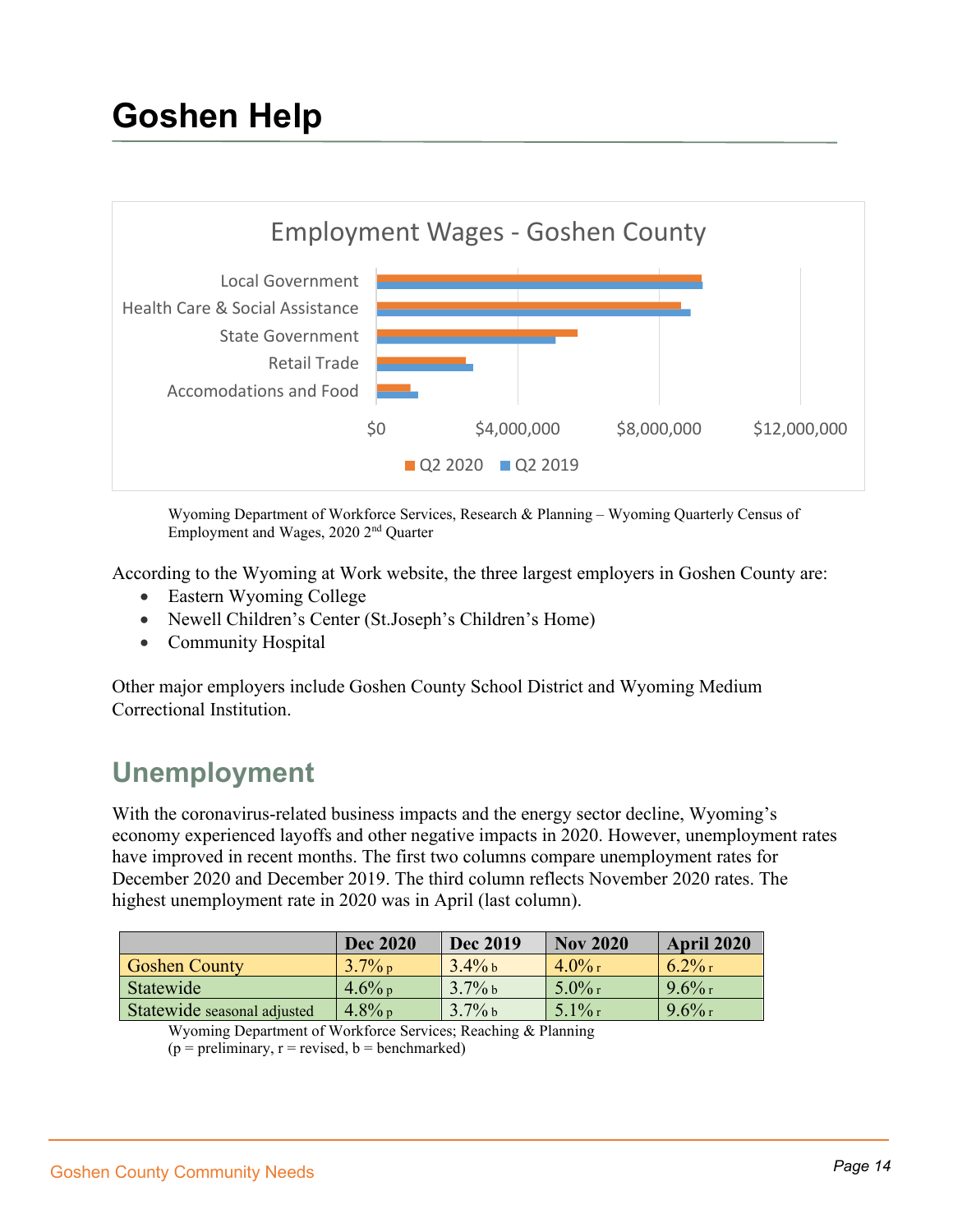## Survey Results

Of the 278 households that responded to the question of employment, 11% indicated that someone in the house was unemployed. Of those unemployed, 44% are looking for work (29 households). The top three reasons why they were unemployed were:

- 1. Layoff or downsizing due to COVID-19
- 2. Lack skills/education
- 3. Mental health problem

When asked if anyone in the household would like help with job-related activities, 21% of those looking for work selected that they would like assistance with Career/Job Training.

When survey respondents were asked to mark up to three employment needs for you and your household or your perceived need for the community, the top three were:

- More jobs with better pay and benefits
- Affordable childcare during work hours
- Improve the workforce readiness skills of people who can work

When extracting responses for low-income households, the top three responses were:

- More jobs with better pay and benefits
- Affordable childcare during work hours
- Increasing the community's knowledge of available employment resources

## Focus Groups and Interviews

Limited employment opportunities was identified as a challenge in the Focus Groups and Interviews. There has been a loss of jobs in Goshen County as related to the railroad, sugar factory and the elimination of some state funded positions. In addition, with the pandemic there has been a loss of jobs in the hotel and restaurant industries.

For the most part, higher paying positions that are available require a degree. This ties back into the discussion on generational poverty and the value of an education. It was also mentioned that it would be beneficial for the high schools and college to work together on vocational training.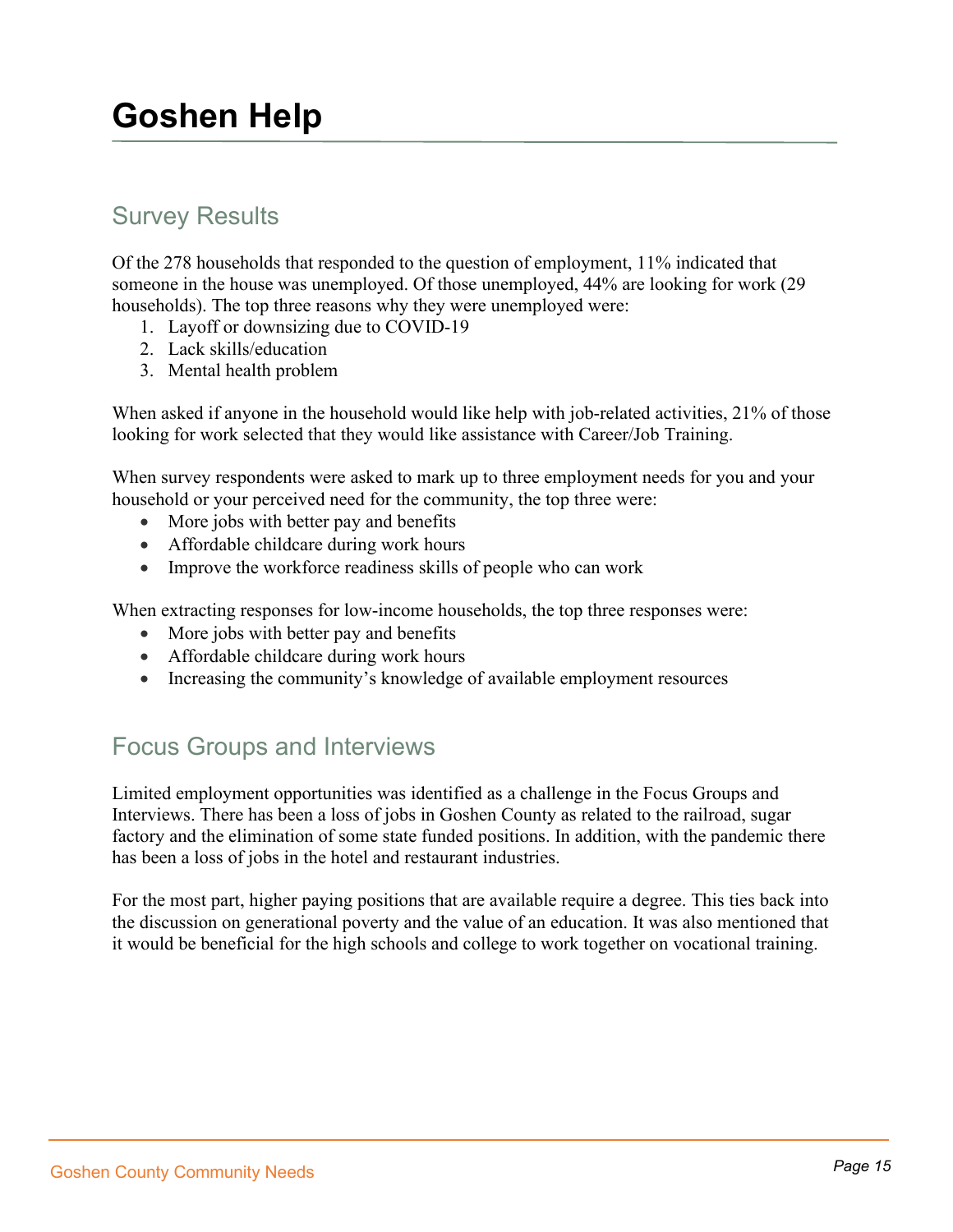## **Housing**

#### **Rentals**

The Wyoming Cost of Living Index (WCLI) produced by the Wyoming Economic Analysis Division reports average rental rates. The average rental rates reported in the WCLI are broken down by specific types of housing. Apartment averages are for two-bedroom, unfurnished units without gas and electric. Mobile Home Lots are single-wide, including water. Houses are two or three-bedroom, single family, and exclude gas and electric. Mobile homes are two or threebedroom and lot rent is included. Average rental rates are collected by pulling information from newspapers, online sources and real estate companies that handle rentals. Income-restricted rentals are not included in the data, nor are any housing units located outside the city limits or in rural parts of the county.

|                                     | 2020 Quarter $2 \mid$ |           | 2019 Quarter 2 Percent Change |
|-------------------------------------|-----------------------|-----------|-------------------------------|
| <b>Apartment - Goshen County</b>    | \$570                 | \$549     | $4.0\%$                       |
| Apartment - Statewide Average       | \$781                 | \$757     | $3.1\%$                       |
| Mobile Home Lot - Goshen County     | <b>NA</b>             | <b>NA</b> | <b>NA</b>                     |
| Mobile Home Lot - Statewide Average | \$386                 | \$360     | $7.3\%$                       |
| House – Goshen County               | \$653                 | \$669     | $-2.4%$                       |
| House - Statewide Average           | \$1,133               | \$1,007   | 2.3%                          |
| Mobile Home - Goshen County         | \$518                 | \$488     | 6.3%                          |
| Mobile Home - Statewide Average     | \$768                 | \$734     | 4.7%                          |

Wyoming Cost of Living Index - Second Quarter of 2020 Wyoming Economic Analysis Division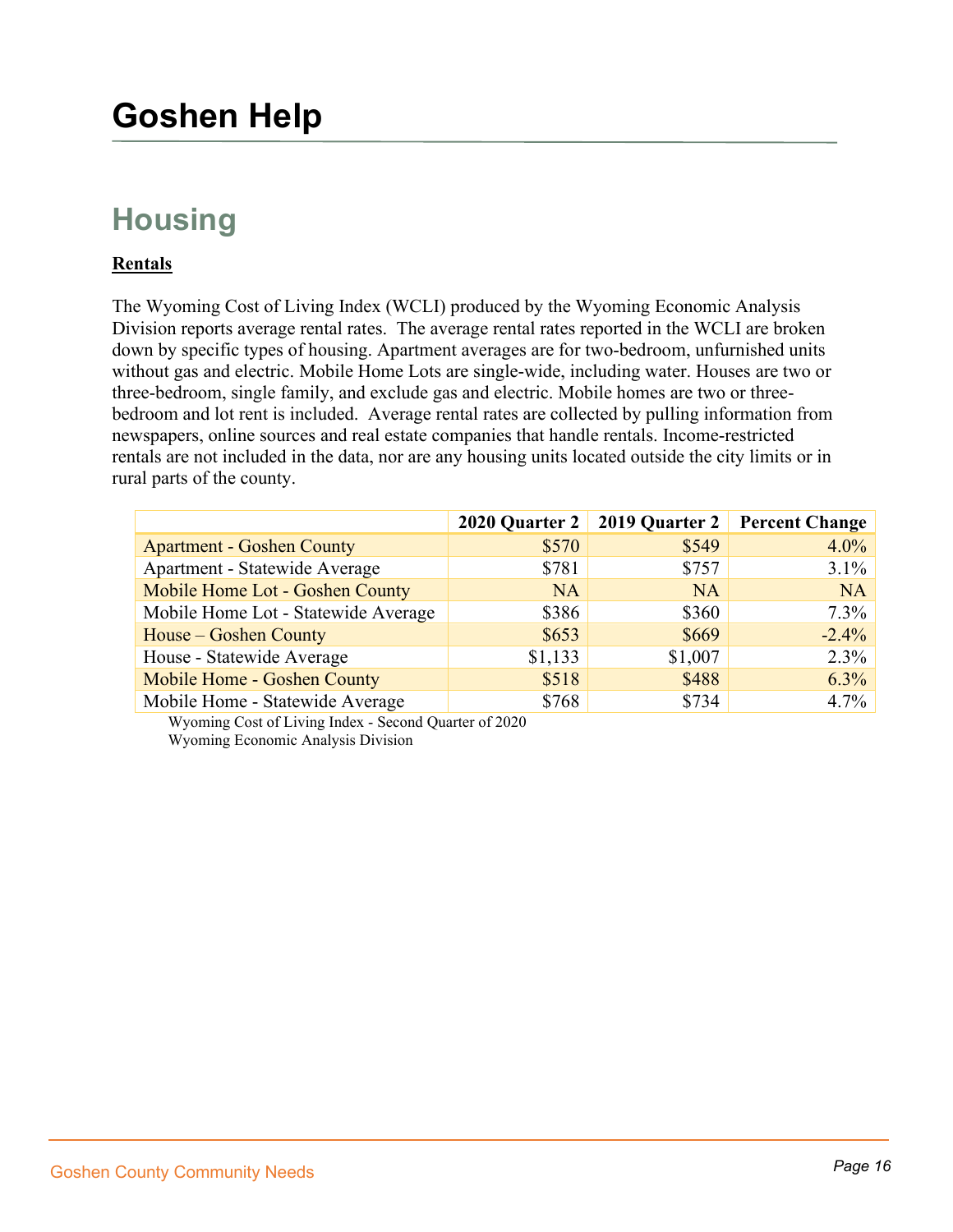#### **Median Gross Rent**

The American Community Survey data, conducted by the U.S. Census Bureau, varies from the previous data for various reasons. This discrepancy can be attributed to the fact that the median gross rent listed in the ACS includes estimated cost of utilities. In addition, the data includes all rentals regardless of type, i.e., apartment, house, mobile home, etc. and of all sizes, 1 bedroom, 2 bedrooms, etc. In addition, data from the ACS is collected through household surveys sent to a sample of housing units with margins of error calculated with the data.



Median Gross Rent

U.S. Census Bureau – 2010 to 2019 ACS 5-Year Estimate

#### **Housing Cost Burdened**

Households that spend more than 30% of their income on housing are termed "housing cost burdened." If you are renting, this percentage includes utilities. According to the US Census, American Community Survey 2019 5-Year Estimate: 29% of renters in Goshen County are housing cost burdened.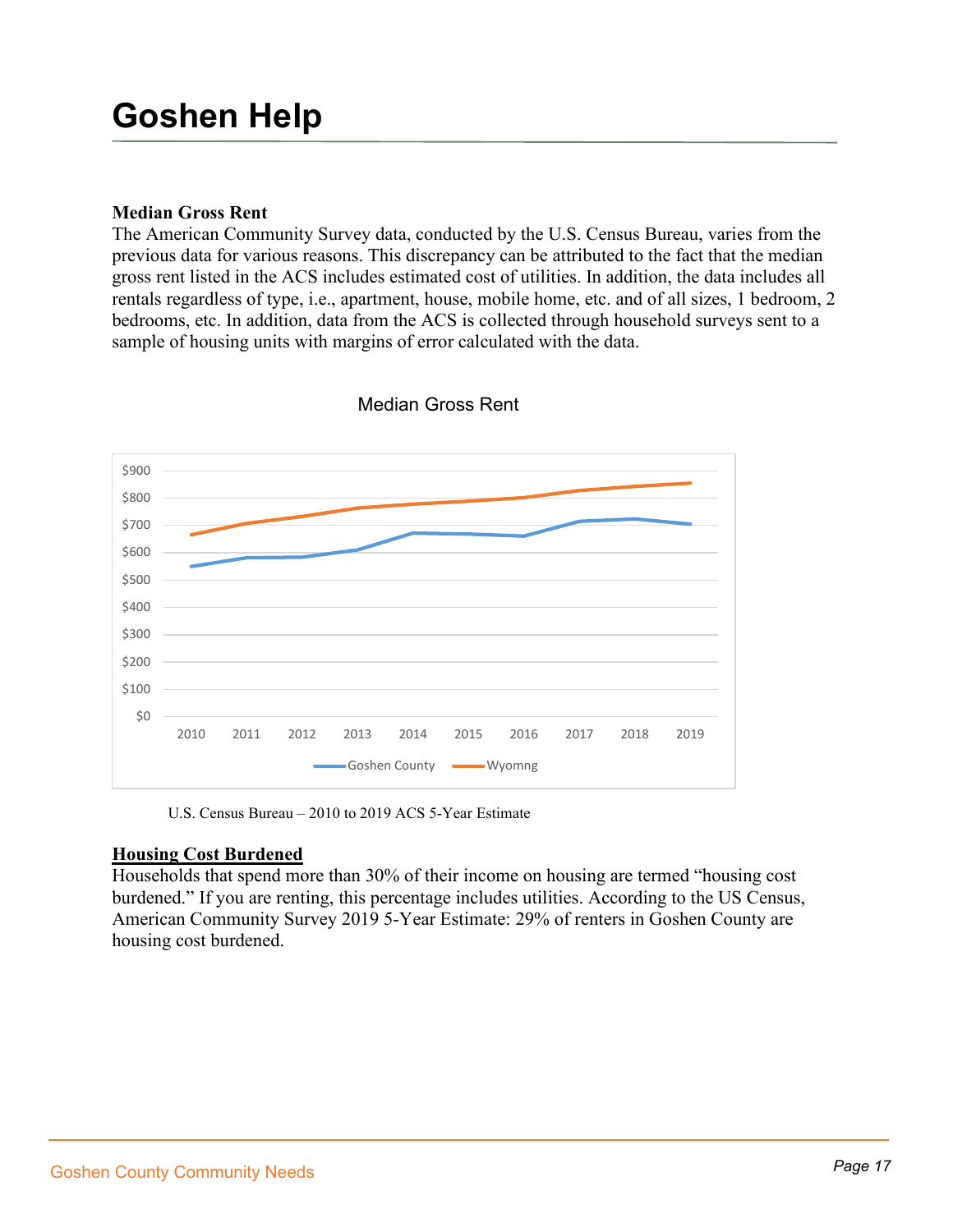According to the website directory of the Wyoming Community Development Authority (WCDA), there are five (5) properties of various types of affordable housing currently in Goshen County.

Multi-Family Housing

- Torrington Apartments 26 units
- Sage Apartments 36 units
- High Plains Apartments 32 units

Senior Housing

- Golden Manor I and  $II 50$  units
- Bell Park Tower 40 units

#### **Home Ownership**

According to the Wyoming Department of Revenue, the average sales price of existing, detached, single-family homes in Goshen County was \$175,667.39 in 2019.



Wyoming Department of Revenue, Wyoming Community Development Authority, County Profile (September 4, 2020)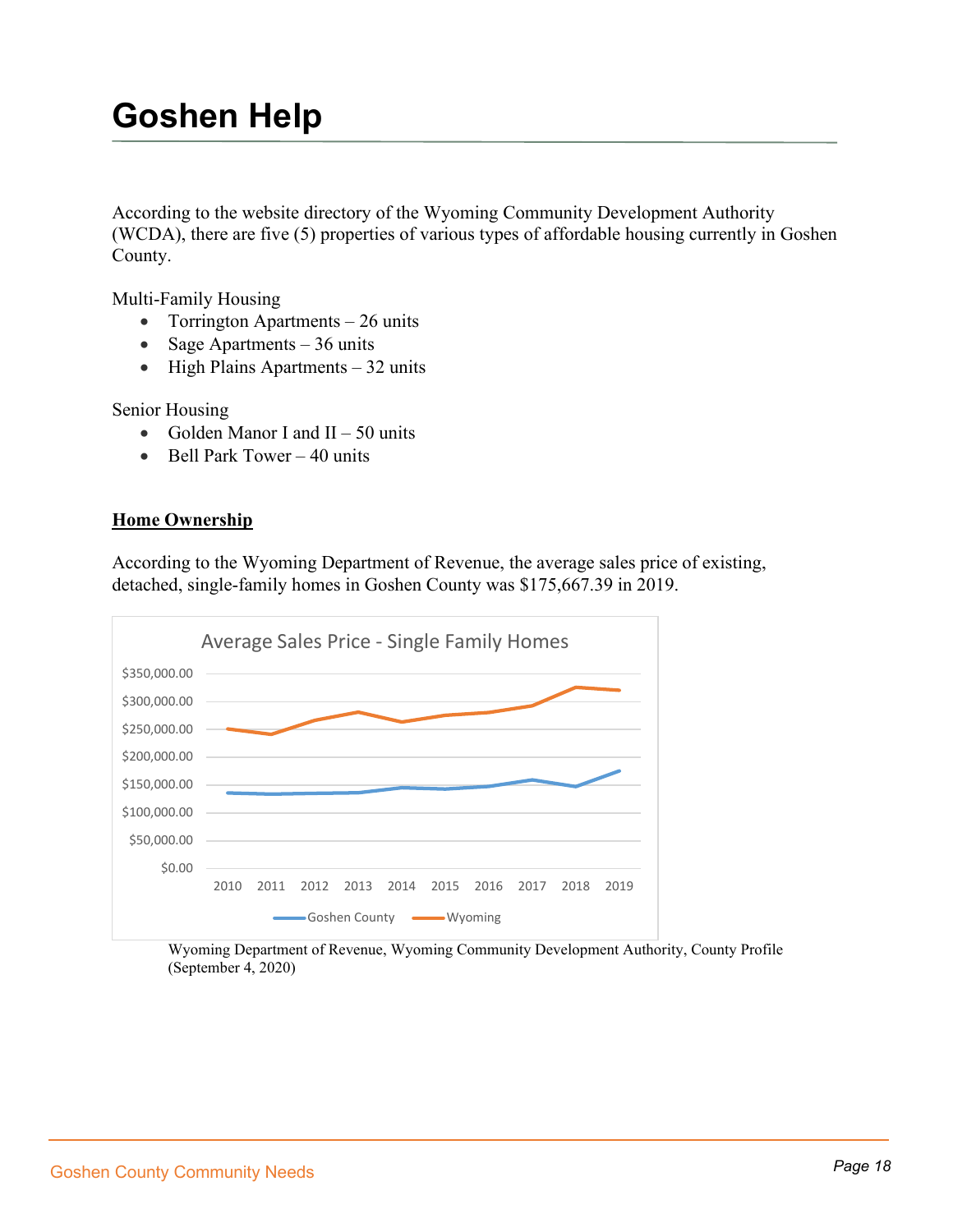

Wyoming Department of Revenue, Wyoming Community Development Authority, County Profile (September 4, 2020)

According to the most recent US Census Bureau American Community Survey 5-Year Estimate (2019), the median home value in Goshen County is \$174,000. This compares to the Wyoming median home value of \$220,500.

Of the 3,836 owner-occupied units, 1,986 have a mortgage. The monthly owner cost median is \$1,261. The US Census includes the sum of payment for mortgages, real estate taxes, various insurances, utilities, fuels, mobile home costs and condominium fees in the monthly owner cost calculation.

As stated earlier, households that spend more than 30% of their income on housing are termed "housing cost burdened." In Goshen County, 25.4 % of homeowners with a mortgage are housing cost burdened.

## Survey Results and Focus Groups

When survey respondents were asked to mark up to three housing needs for you and your household or your perceived need for the community, the top three were:

- More affordable housing
- More grants to make home ownership and home rehab affordable
- More grants to provide services that reduce energy cost

When extracting responses for low-income households, these were the same top three needs.

Housing was touched on in the Focus Groups. While there remains a need for additional affordable housing options, the topic did not dominate the discussion.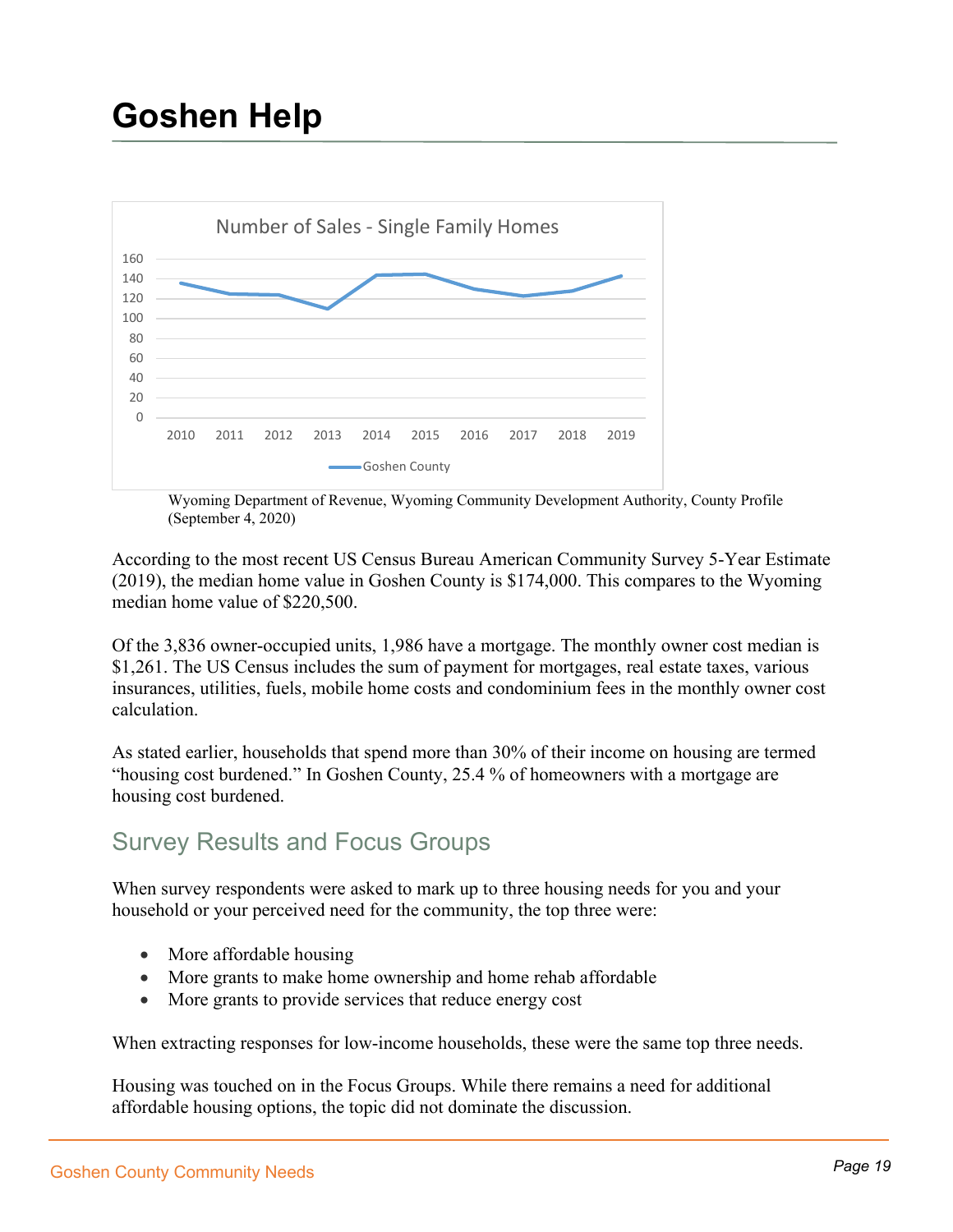## **Education**

#### Goshen County School District #1

There were 121 students in the 2019-2020 cohort. A cohort year is a group of students expected to graduate on time (4 years) at the end of the same school year. Of the 121 students, 104 graduated for an 86% graduation rate. A further breakdown is given in the table below.

#### **Goshen County District #1 Graduation Rates – 2019-20 Cohort**

|                     | <b>Goshen County #1   Statewide</b> |       |
|---------------------|-------------------------------------|-------|
| <b>All Students</b> | 86.0%                               | 82.3% |
| Male                | 84.6%                               | 79.4% |
| Female              | 87.5%                               | 85.4% |
| Lunch Eligible*     | 79.4%                               | 71.6% |

\**Students who qualified for free or reduced lunch*  Wyoming Department of Education

| <b>All Students</b>           | <b>Graduation Rate</b> | Total # of Students |
|-------------------------------|------------------------|---------------------|
|                               |                        | in Cohort           |
| <b>Southeast High School</b>  | 100.0%                 | 21                  |
| Lingle-Ft Laramie             | 100.0%                 | 22                  |
| <b>Torrington High School</b> | 78.2%                  | 78                  |

Wyoming Department of Education

### **Education Attainment**

Education attainment refers to the highest level of education that an individual has completed. This is different from the level of school the individual is attending. The tables below provide the educational attainment levels and percentages for Goshen County18- to 24-year-old individuals and for those over 25 years old.

#### **Educational Attainment – 18 to 24 years**

|                                                                  | <b>Percent</b> |
|------------------------------------------------------------------|----------------|
| <b>Population 18 to 24 years</b>                                 |                |
| Less than high school graduate                                   | $16.2\%$       |
| High school graduate (includes equivalency)                      | $33.4\%$       |
| Some college or associate degree                                 | 48.3%          |
| Bachelor's degree or higher                                      | $2.1\%$        |
| $\overline{C}$ Consus Durson 2010: $\Lambda$ CS 5 Voor Estimator |                |

U.S. Census Bureau – 2019: ACS 5-Year Estimates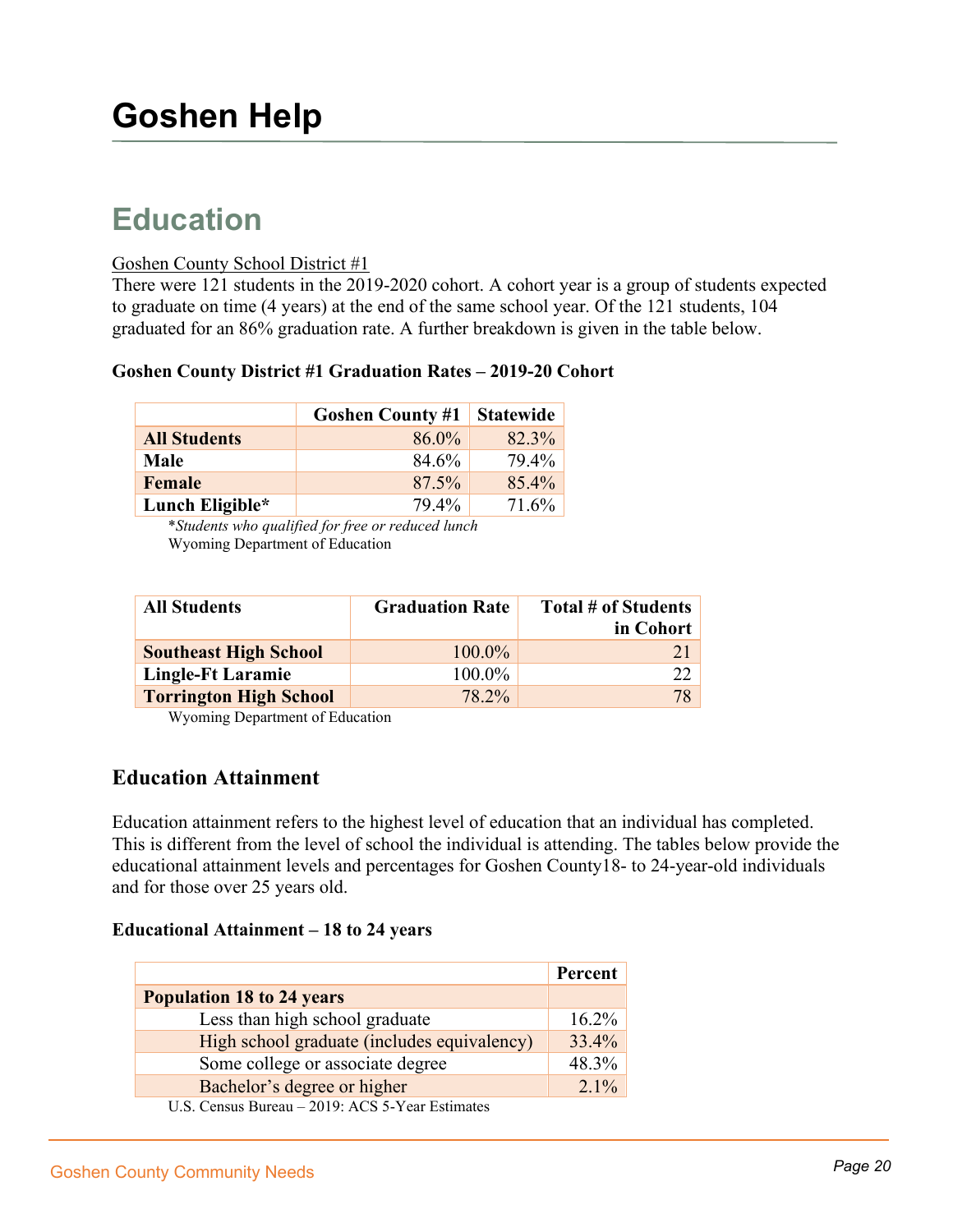#### **Educational Attainment - 25 years and over**

|                                                                                                     | Percent  |
|-----------------------------------------------------------------------------------------------------|----------|
| <b>Population 25 years and over</b>                                                                 |          |
| Less than high school graduate                                                                      | $7.9\%$  |
| High school graduate (includes equivalency)                                                         | 28.2%    |
| Some college, no degree                                                                             | 25.6%    |
| Associate degree                                                                                    | $12.5\%$ |
| Bachelor's degree or higher                                                                         | 25.9%    |
| $0.10 \pm 0.07$ $\pm 37$<br>$\mathbf{r}$<br>$\mathbf{H} \cap \mathbf{C}$ is the set of $\mathbf{D}$ |          |

U.S. Census Bureau –  $2019$ : ACS 5-Year Estimates

## Survey Results

When survey respondents were asked to mark up to three education needs for you and your household or your perceived need for the community, the top three were:

- More certificate/degree programs offered locally
- Increasing the community's knowledge of available education resources
- Affordable high-quality early childhood education options for parents who would like to further their education

When extracting responses for low-income households, the top three needs were:

- More certificate/degree programs offered locally
- Affordable high-quality early childhood education options for parents who would like to further their education
- More services for adult education

## Focus Groups and Interviews

As mentioned in the Employment section, there were individuals who suggested that there is a need for or a greater focus on vocational training at the high school level. A partnership between the high school and college would be helpful for those students who may have an interest in these fields.

As referenced earlier, the connection between generational poverty and the value of education was discussed.

There was a discussion about Eastern Wyoming College and the cuts they have experienced. It makes it difficult to offer educational opportunities to low-income students if tuition is having to be raised.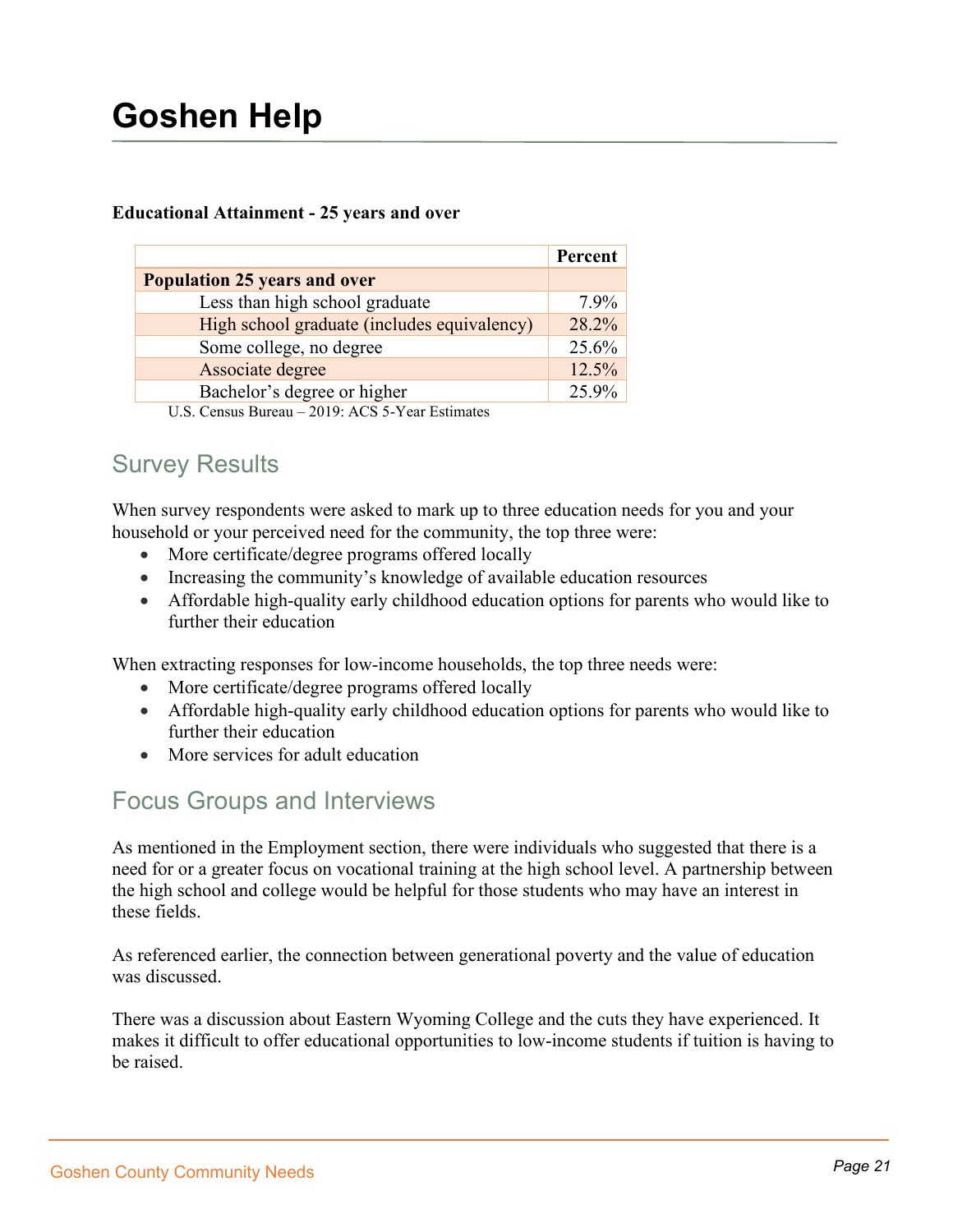## **Early Childhood Education and Childcare**

There are three different licensing categories in Wyoming:

- Child Care Center Care provided for 16 or more children
- Family Child Care Center Care provided in a residential or commercial structure for no more than 15 children
- Family Child Care Home Care provided in the provider's own home for up to 10 children

#### **In Goshen County, there are 22 licensed providers.**

- Child Care Center  $(CCC) 7$
- Family Child Care Center  $(FCCC) 7$
- Family Child Care Home (FCCH) 8

Statewide Training and Resources Center (STARS)

It is important to note that Child Care Centers can be operating as a pre-school and may only be offering limited hours.

## Survey Results and Focus Groups

Almost half the survey respondents (44.49%) indicated that they have minor children (under 18) or other dependents in the household. Nine households indicated that their childcare/early education provider was not reliable and that they needed to find an alternative. Twelve households indicated that they need before and/or afterschool care.

When survey respondents were asked about the top three employment needs, 31.18% selected affordable childcare during work hours (ranked #2 on this list).

The need for additional affordable quality childcare was brought up in the Focus Groups, not just in Torrington but for other communities as well.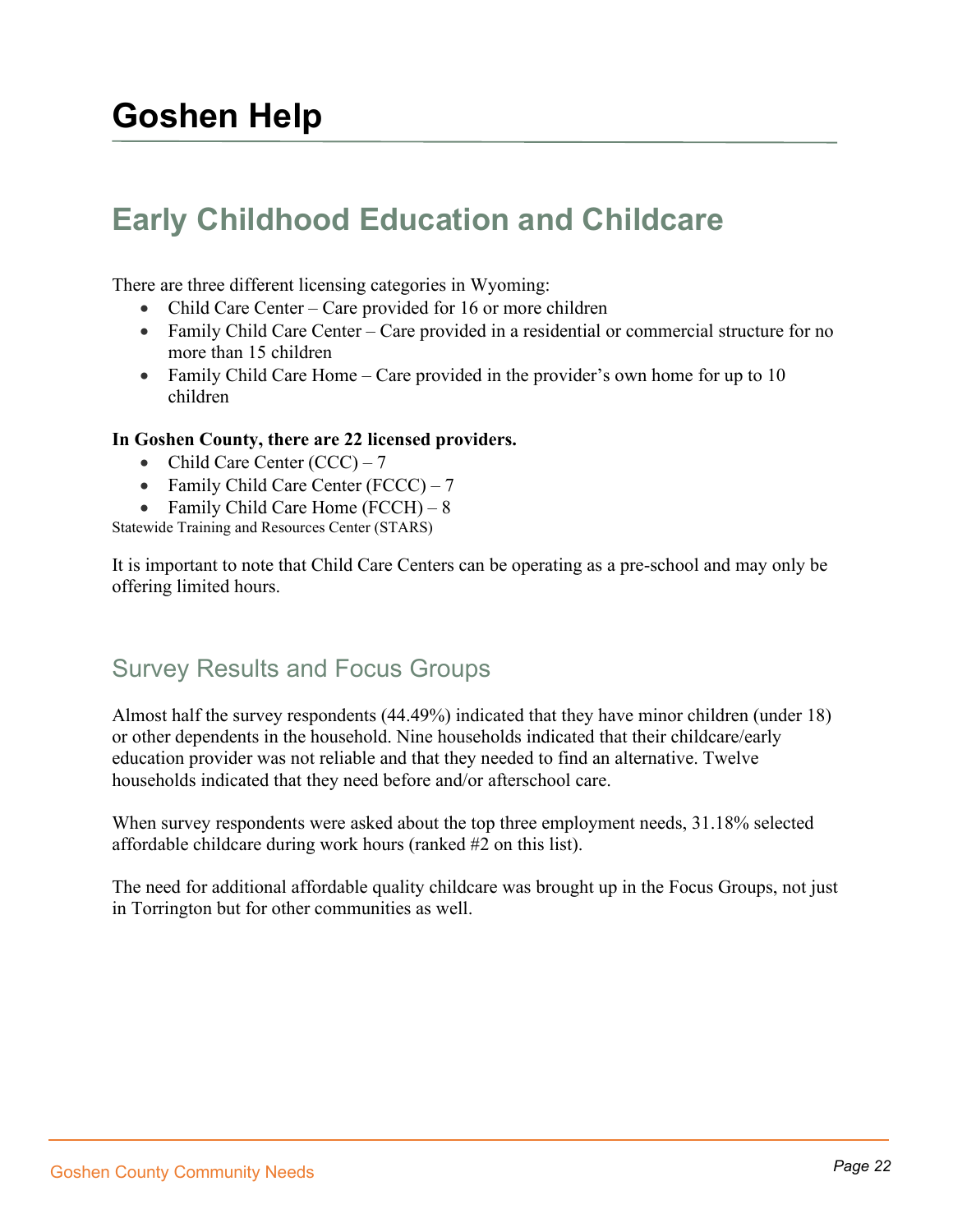## **Income**

In 2019, the median household income in Goshen County was lower than Wyoming and the United States.

| Area                 | <b>Median Household Income</b> |
|----------------------|--------------------------------|
| <b>Goshen County</b> | \$54,289                       |
| Wyoming              | \$64,049                       |
| <b>United States</b> | \$61,937                       |

U.S. Census Bureau – 2019: ACS 5-Year Estimates

Goshen County's median household income has remained far below the United States and Wyoming.



U.S. Census Bureau: ACS 5-Year Estimates from 2010 to 2019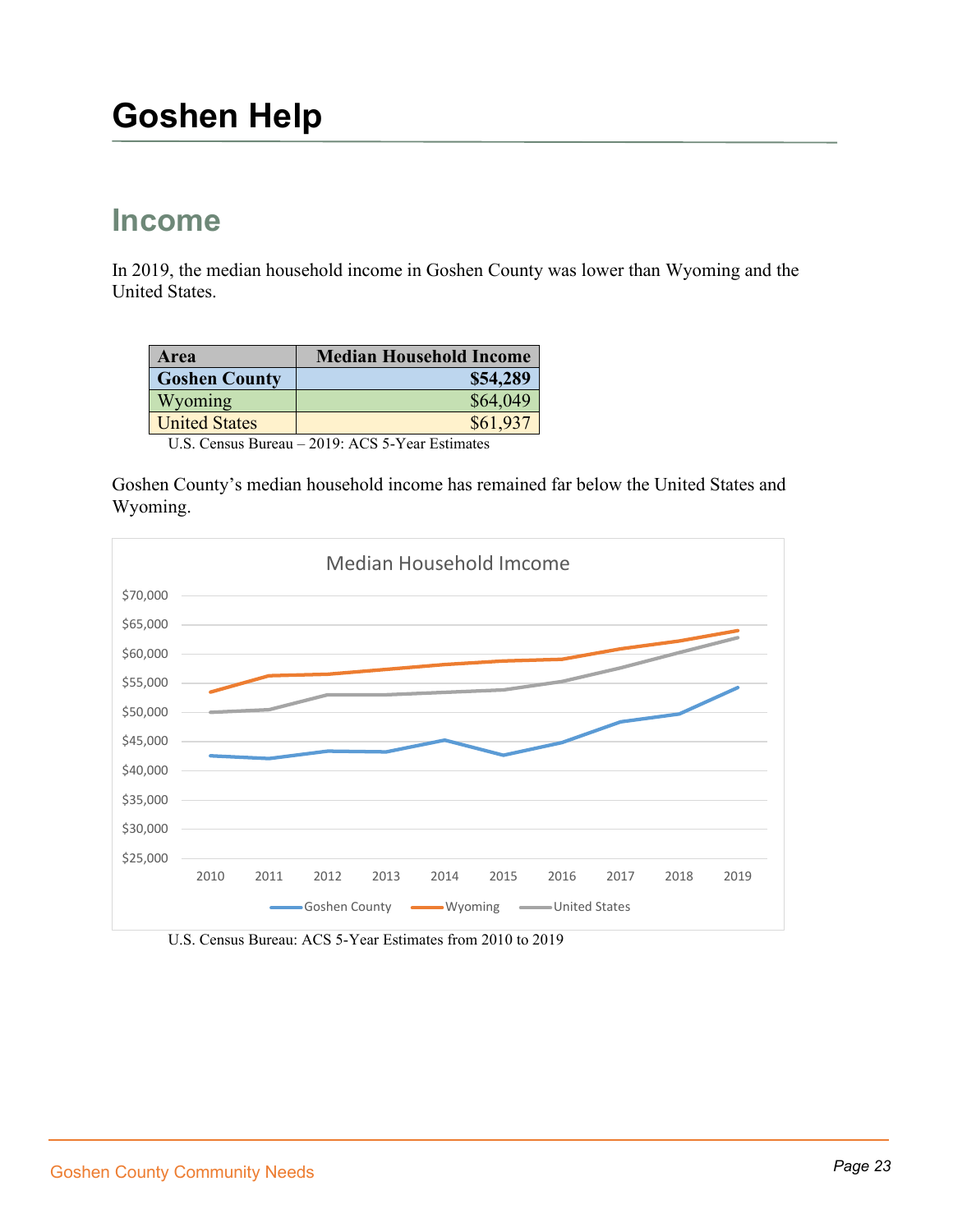## Survey Results

One of the survey questions asked respondents if their total household income was more than or less than 125% of the Federal Poverty Level. Of the 242 respondents to this question, 32.23% responded "less than."

When survey respondents were asked to mark up to three income and asset building needs for you and your household or your perceived need for the community, the top three were:

- More access to low interest loans
- Anonymous and confidential budget counseling
- More education on how to build assets

When extracting responses for low-income households, the top three needs were:

- More access to low interest loans
- Increased availability of public transportation
- More information on how to access free credit counseling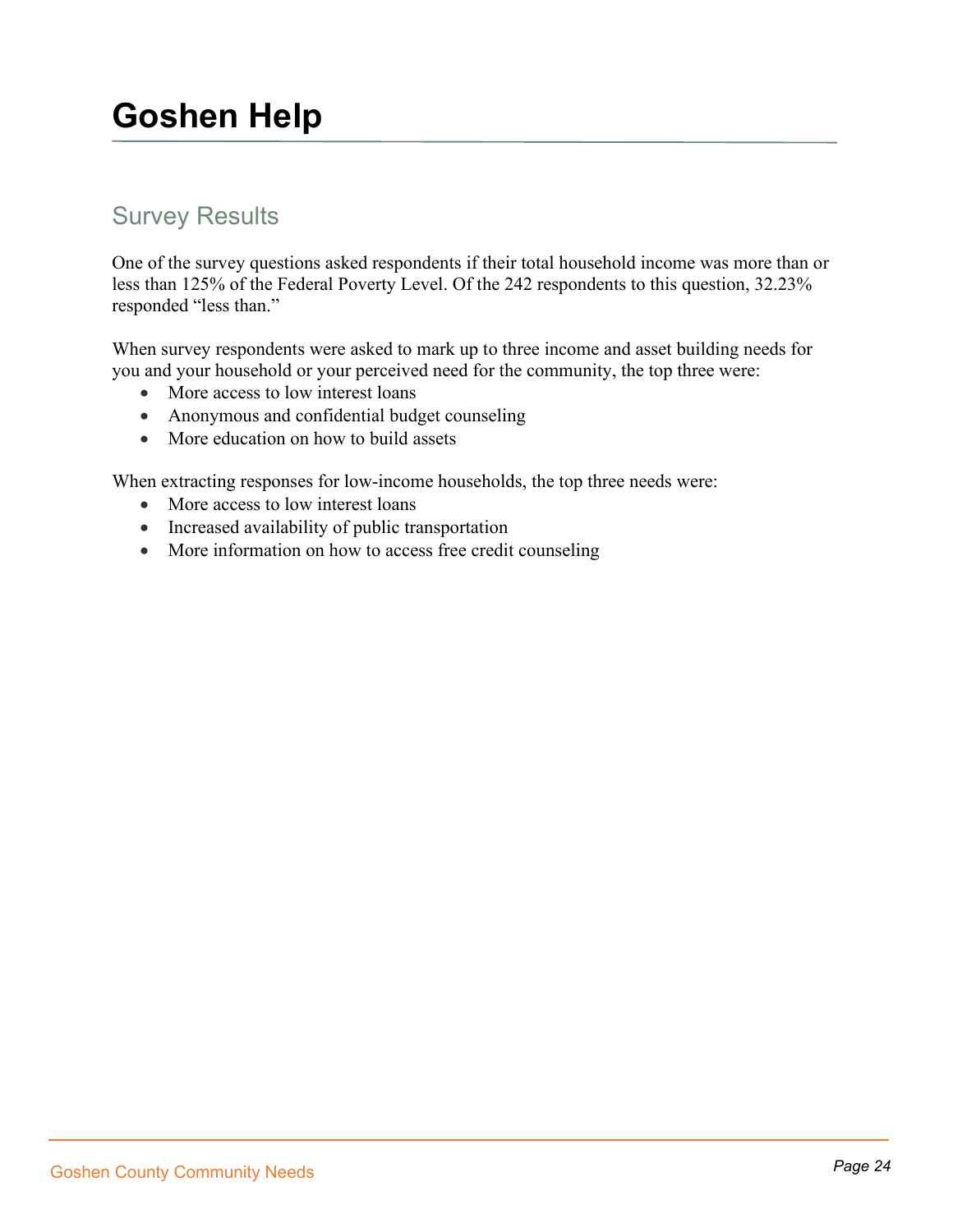## **Health and Social/Behavioral Development**

The Wyoming Facility Directory, produced by the Wyoming Department of Health, listed the following licensed health facilities in Goshen County:

- Community Hospital Critical Access Hospital
- Banner Health Clinic Rural Health Clinic
- Goshen Care at Home Home Health Agency
- Goshen Healthcare Community Nursing Home
- Evergreen Court Boarding Home
- St Joseph's Children's Home Psychiatric Residential Treatment Facility

In addition, Goshen County Public Health offers a variety of low- and no-cost services, including immunizations, STD/HIV Testing, support services for pregnant and parenting families, financial assistance for children with special health care needs, pregnancy testing, and TB Risk Assessment/Testing.

Peak Wellness, a Wyoming-based nonprofit, operates a Mental Health Center in Torrington. There are also private businesses in Torrington offering counseling and mental health services.

#### **Health Rankings**

For this Community Needs Assessment Report, the County Health Rankings & Roadmaps (CHR&R) program is being used as the primary source of information. CHR&R is a collaboration between the Robert Wood Johnson Foundation and the University of Wisconsin Population Health Institute. As stated on their website, "CHR&R program provides data, evidence, guidance, and examples to build awareness of the multiple factors that influence health and support community leaders working to improve health and increase health equity." The county rankings provide a measurement of the overall health of each county in the United States. They also evaluate different measures that impact future health of communities. For example, high school graduation rates, access to healthy foods, rates of smoking, children in poverty, and teen births.

#### Health Outcomes

The overall rankings in health outcomes represent how healthy counties are within the state. Health outcomes are measured by length and quality of life. The healthiest county in the state is ranked #1. Goshen County ranked 10 out of the 23 counties in overall health outcomes.

Length of life is measured by premature death which is years of life lost before age 75. In looking at Length of Life, Goshen County ranked 9 out of the 23 counties. Years of Potential Life Lost is used to measure the rate and distribution of premature mortality.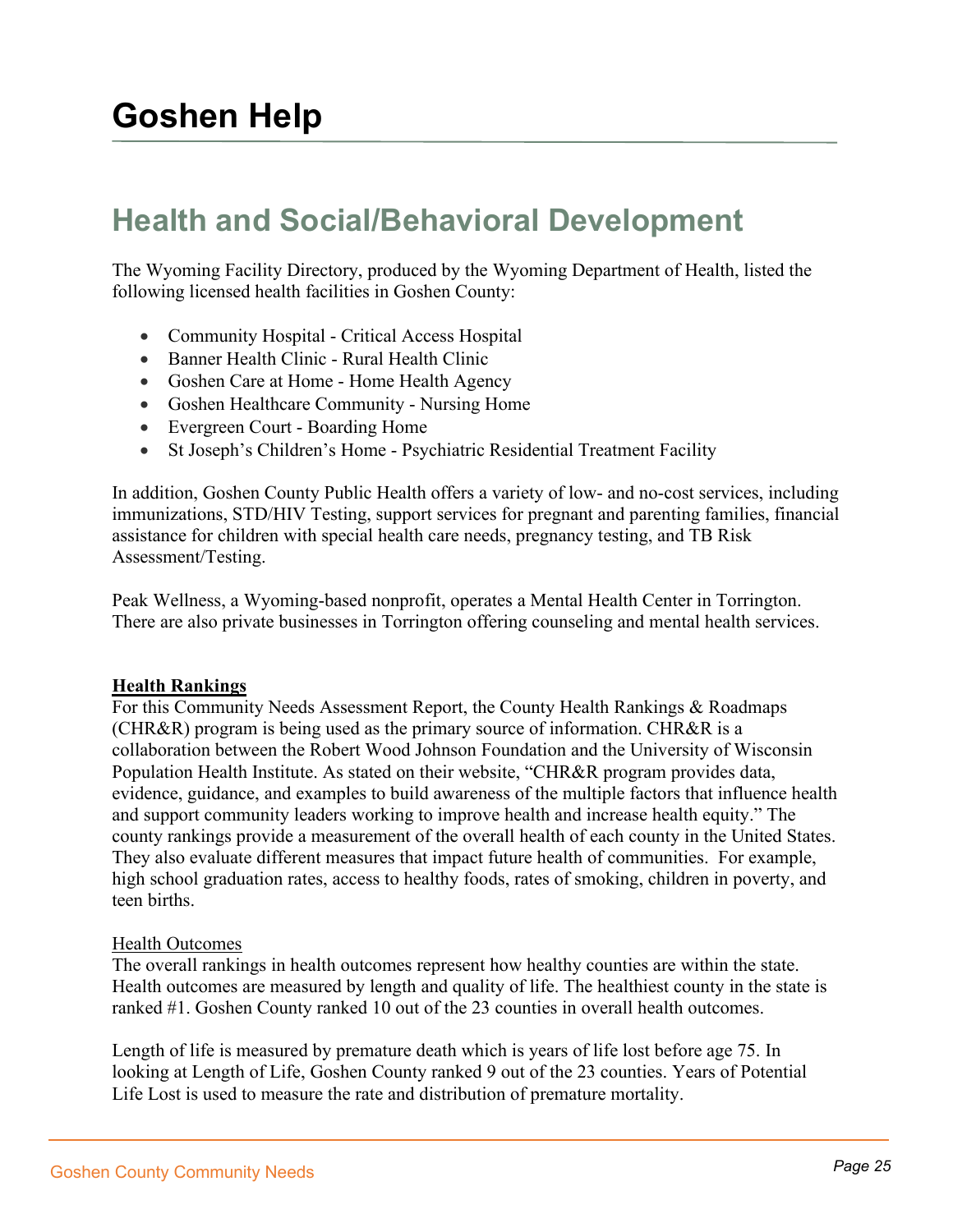The other component of Health Outcomes is Quality of Life. This is measured by the percentage of adults reporting poor or fair health, poor physical health days and poor mental health days. In addition, low birthweight is factored in. This data is provided by National Vital Statistics System. Births are counted in the county corresponding to the mother's address on the child's birth certificate, not the county the child was born. In looking at Quality of Life, Goshen County ranks 14 out of the 23 counties.

#### Health Factors

Health Factors are the things that people can change to improve health for all. The ranks are based on four types of measures: health behaviors, clinical care, social and economic factors, and physical environment. Overall, Goshen County ranked 15 in Health Factors. The four components and their rankings for Goshen County are outlined below.

Health Behaviors – Goshen County ranked 17 out of the 23 counties. The areas to explore for improvement include:

- Adult smoking
- Adult obesity
- Physical inactivity

Clinical Care – Goshen County ranked 13. An area of strength was "Preventable hospital stays." The one area to explore for improvement:

• Uninsured

Social & Economic Factors – Goshen County ranked 10 out the 23 counties with one area to explore for improvement:

• Violent crime

Physical Environment – Goshen County ranked 20 out of the 23 counties. There no areas highlighted for improvement.

#### **Health Insurance**

According to the US Census Small Area Health Insurance Estimates (SAHIE) for 2018, 14.9% of the Goshen County population under 65 years old are uninsured.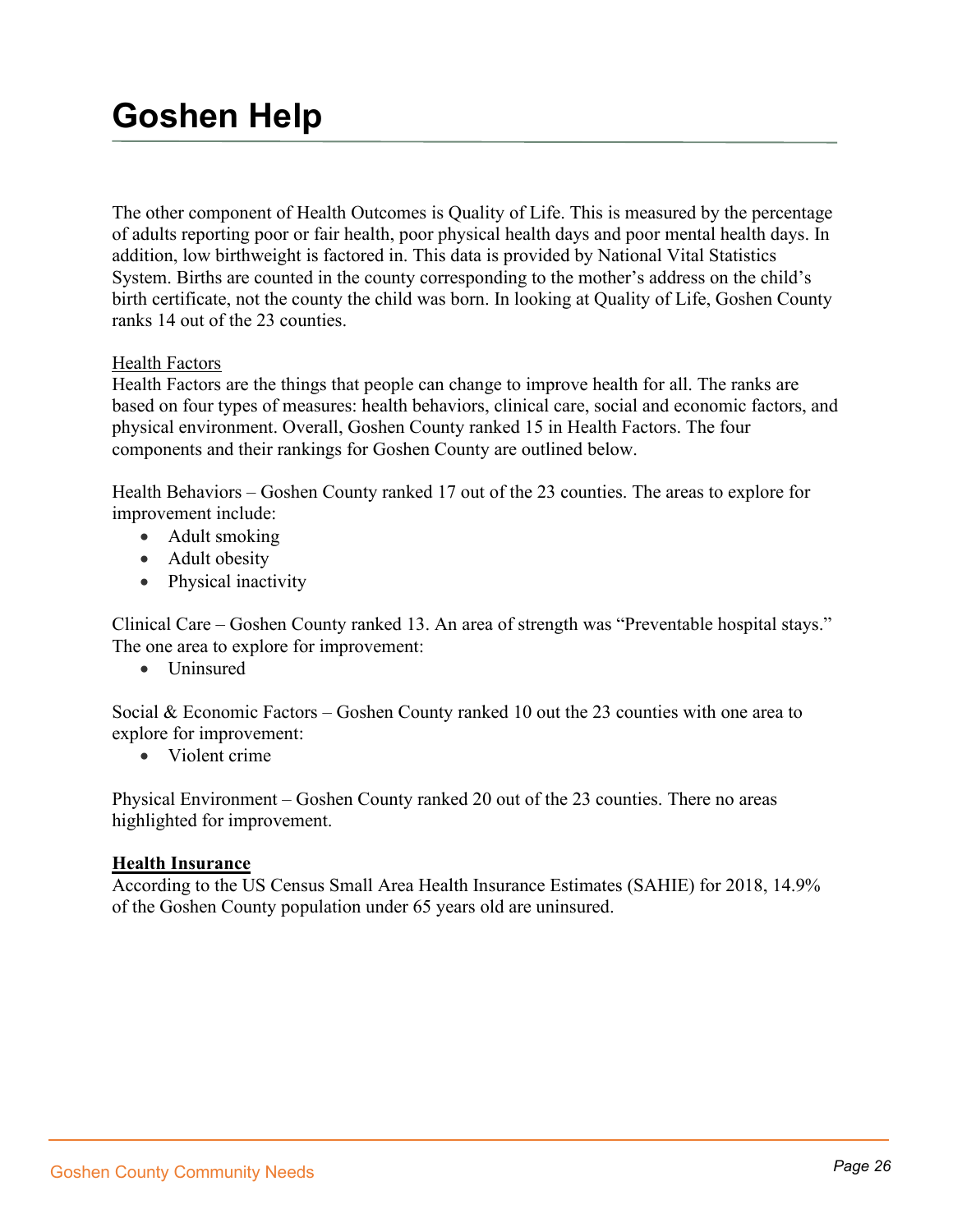## Survey Results and Focus Groups

When survey respondents were asked to mark up to three **health** needs for you and your household or your perceived need for the community, the top three were:

- More payment assistance programs for adult dental and/or hearing services
- Increasing the community's knowledge of available health (physical, mental, dental, or behavioral) resources
- More vision assistance for adults

When extracting responses for low-income households, the top three needs were:

- More payment assistance programs for adult dental and/or hearing services
- More vision assistance for adults
- Increasing the community's knowledge of available health (physical, mental, dental, or behavioral) resources

When survey respondents were asked to mark up to three **social/behavioral** needs for you and your household or your perceived need for the community, the top three were:

- More mental health resources for youth
- More assistance and resources for youth with history of substance abuse
- More assistance and resources for victims of domestic violence

When extracting responses for low-income households, the top three needs were:

- More mental health resources for youth
- More assistance and resources for victims of domestic violence
- More assistance and resources for youth with history of substance abuse

The Focus Groups discussed the mental health needs in the county, especially for youth. Issues identified included the need for additional providers and the financial barriers to accessing services. There is also an issue with finding resources for acute mental health needs. These individuals must be transported outside of this area and sometimes the only option is law enforcement.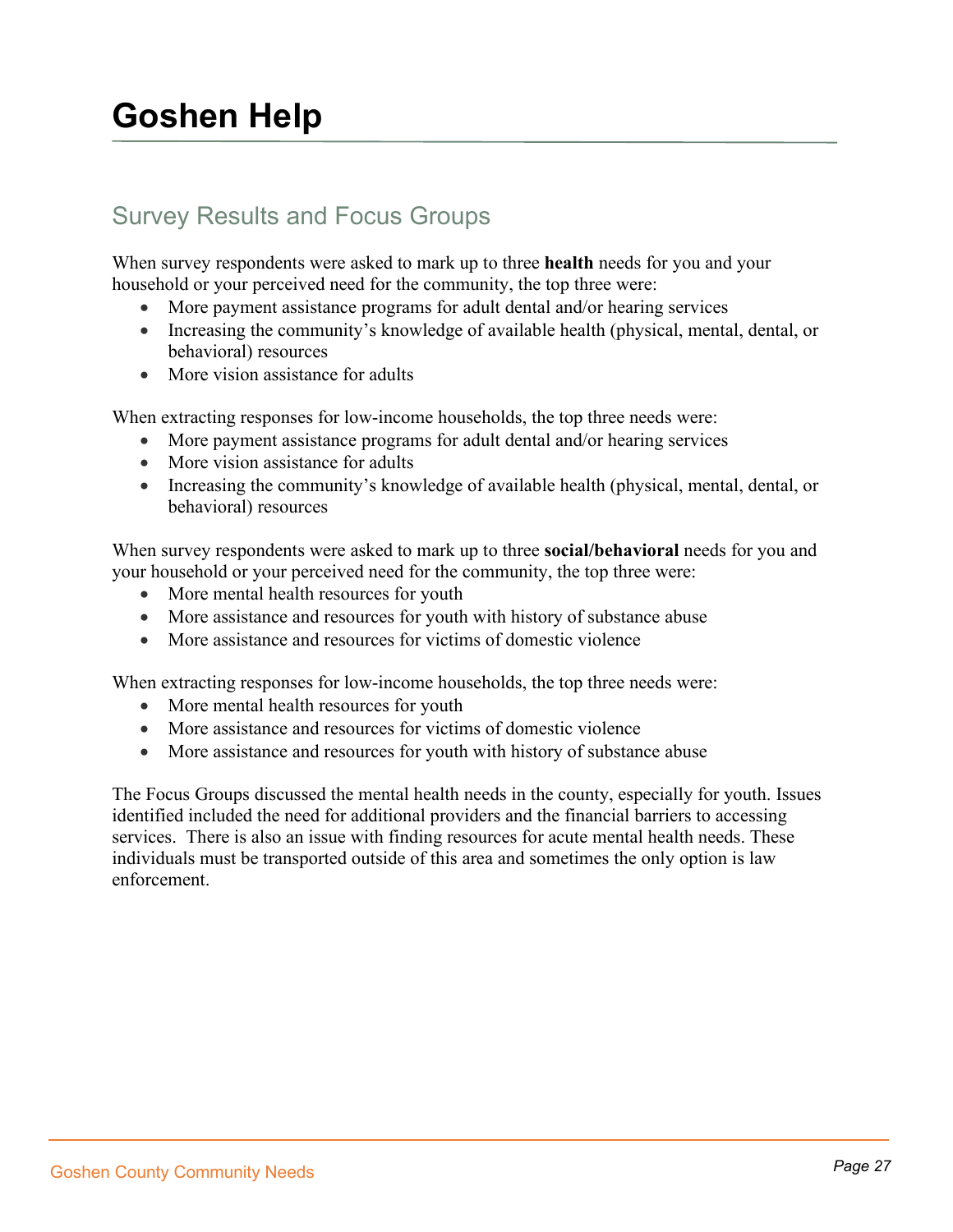## **Support Services**

## Survey Results and Focus Groups

When survey respondents were asked to mark up to three support services needs for you and your household or your perceived need for the community, the top three were:

- Youth services
- Life skills programs and services
- Transportation services

When extracting responses for low-income households, the top three needs were:

- Transportation services
- Meal programs
- Tied:
	- o Legal services
	- o Youth services

The topic of Youth Services was a major area of discussion for all three Focus Groups. In addition, interviewees mentioned this as a need. Specifically, there is a need for mentoring and support as they transition from teenagers to adults. Some of the county's youth are not prepared academically or socially for this transition.

Transportation was identified as an issue in the Focus Groups and in the Interviews. There are very limited options to get to work and to medical appointments if you do not have a reliable vehicle.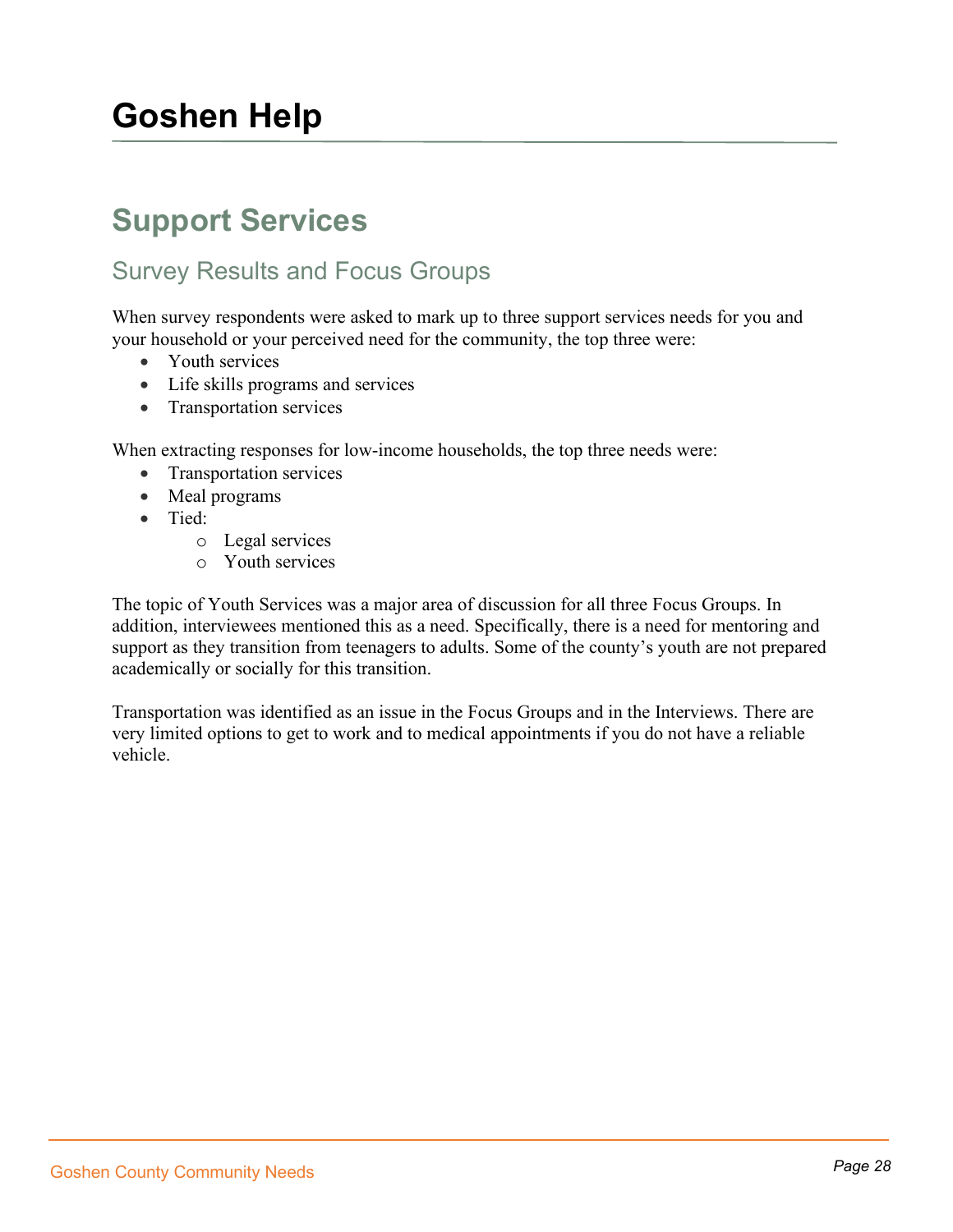## **Food Insecurity**

Feeding America, the nation's largest domestic hunger-relief organization, defines food insecurity as follows:

Food insecurity refers to the USDA's measure of lack of access to enough food for an active healthy life for all household members and limited or uncertain availability of nutritionally adequate foods. Food-insecure households are not necessarily food insecure all the time. Food insecurity may reflect a household's need to make trade-offs between important basic needs, such as housing or medical bills, and purchasing nutritionally adequate foods.

According to Feeding America, the Goshen County food insecurity rate in 2018 was 12.1% or an estimated 1,620 people. The child food insecurity rate was 16.2% or 450 children. Wyoming's overall food insecurity rate was 12.2%. The child food insecurity rate was 15.9%.

Of the estimated 1,620 food insecure individuals:

- 48.2% are below 130% poverty and qualify for SNAP, free lunch meals, WIC
- 13.6% are between 130% and 185% poverty and qualify for WIC and reduced-price school meals.
- The remaining 38.2% do not qualify for federal programs.

Gundersen, C., A. Dewey, E. Engelhard, M. Strayer & L. Lapinski. *Map the Meal Gap 2020: A Report on County and Congressional District Food Insecurity and County Food Cost in the United States in 2018.*  Feeding America, 2020.

Food costs in Goshen County are slightly lower than the statewide average. Based on the Wyoming Comparative Cost of Living Index for 2<sup>nd</sup> Quarter 2020, Goshen County's index for food was 97. The Statewide average is 100.

The Supplemental Nutrition Assistance Program (SNAP) provides monthly benefits that help low-income households buy the food they need for good health. According to the Wyoming Department of Family Services, for most households SNAP funds account for only a portion of their food budget. They must also use their own funds to ensure they have enough food for the month. According to the U.S. Census, 2019 ACS 5-Year Estimates, 7.6% of households in Goshen County participate in SNAP.

According to Wyoming Department of Education data for 2019-2020:

• 28.61% of the students enrolled in Goshen County School District #1 are eligible for free lunch. 13.61% are eligible for reduced lunch.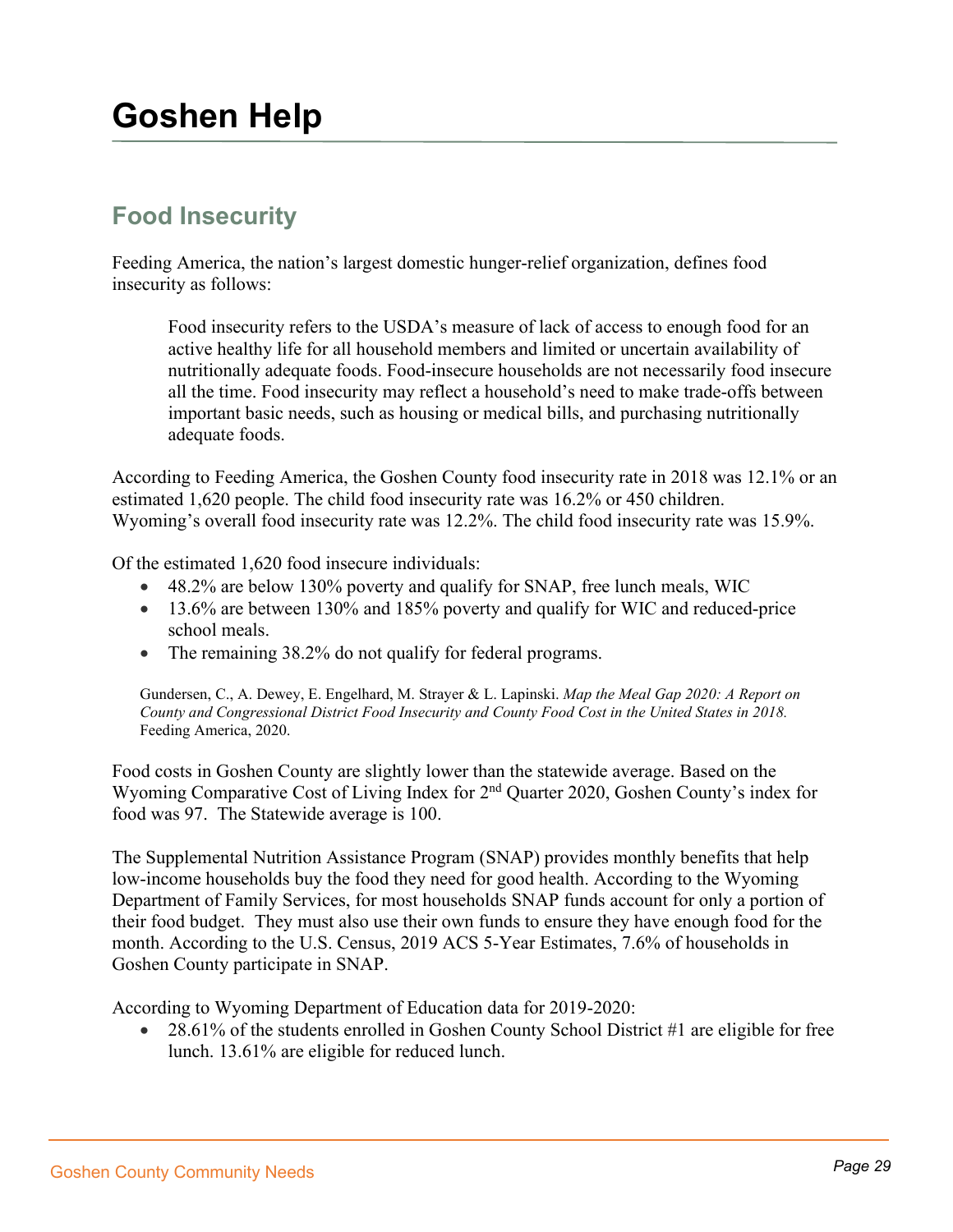Income eligibility guidelines are based on the federal income poverty guidelines and are revised annually. The eligibility criteria are 130% of the income poverty guidelines for free lunch, and 185% for reduced-price meals.

According to the Wyoming Hunger Initiative website, the food panties in Goshen County include Goshen County Caring and Sharing Food Pantry, LaGrange Bible Missionary Church, Eastern Wyoming College Gear Up, Goshen Help, Land of Goshen Ministries, and Senior Friendship Center.

## Survey Results and Focus Groups

When asked about support services on the survey, 23.58% of the respondents selected meal programs as one of the three top support services needs.

The topic of Food Insecurity was mentioned in one of the Focus Groups as related to school lunches. They are currently being offered for free due to the pandemic. There is a worry that once this ends, some students will be at further risk of food insecurity.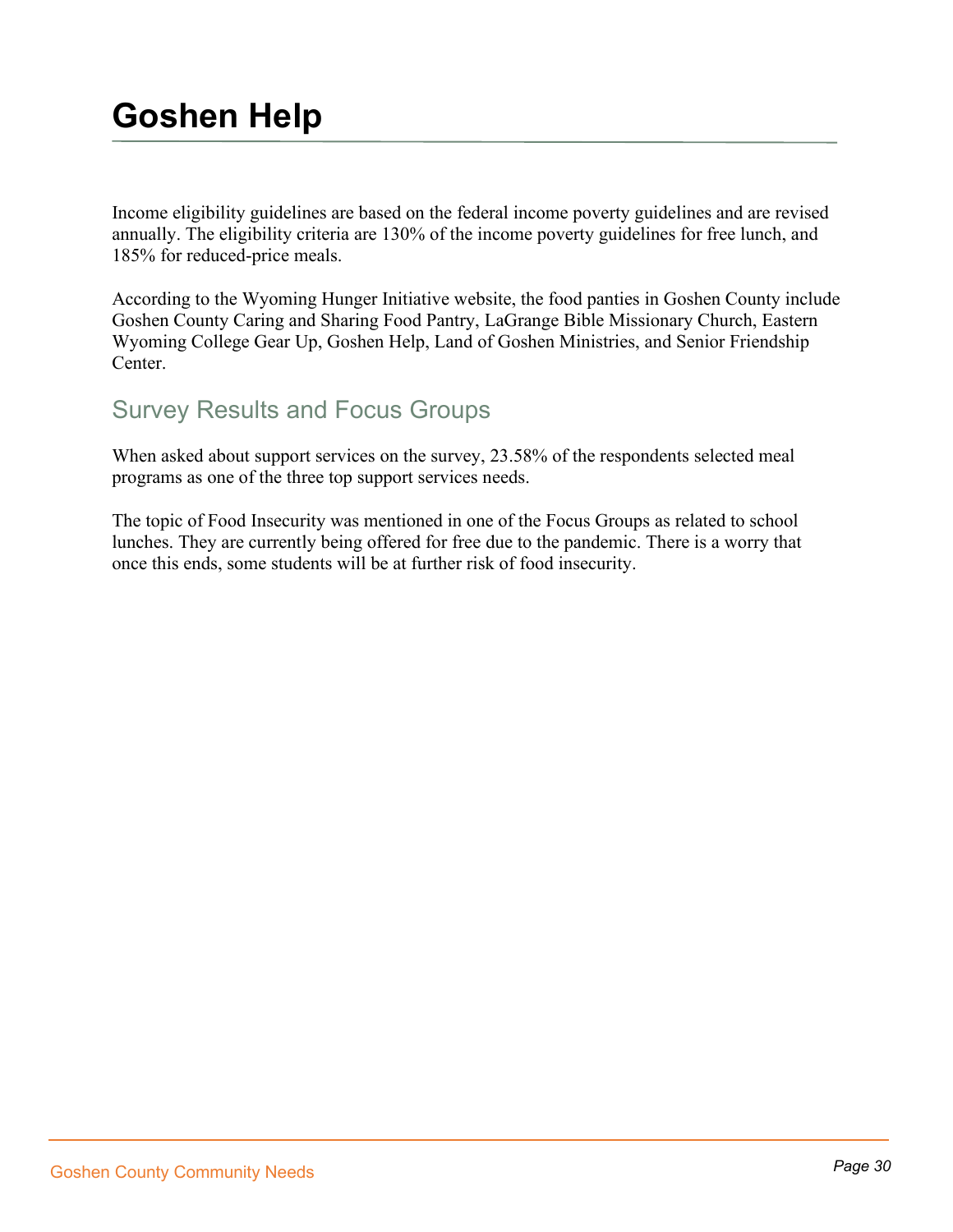# **Community Needs Assessment Survey**

The Community Needs Assessment survey was made available online and promoted through social media and email communications. The survey was open from December 9, 2020 to January 10, 2021.

As an incentive for completing the survey, respondents could chose to provide their first name and phone number to be entered in a drawing for a \$200 gift card. These names and phone numbers were kept confidential and this information is not contained in any part of this report or in the survey results.

There were 297 validated surveys completed. Only those respondents that indicated that they live in Goshen County are included in this number. In analyzing the survey data, Align pulled results specific to low-income households for some of the questions. These are referenced in the following pages.

## **Demographics**

#### **Where do you live?**

| Percentage |
|------------|
| 80.13%     |
| 6.73%      |
| 4.38%      |
| 2.36%      |
| 1.68%      |
| 1.01%      |
| 1.01%      |
| 0.67%      |
| 0.34%      |
| 1.68%      |
|            |

*Answered:297*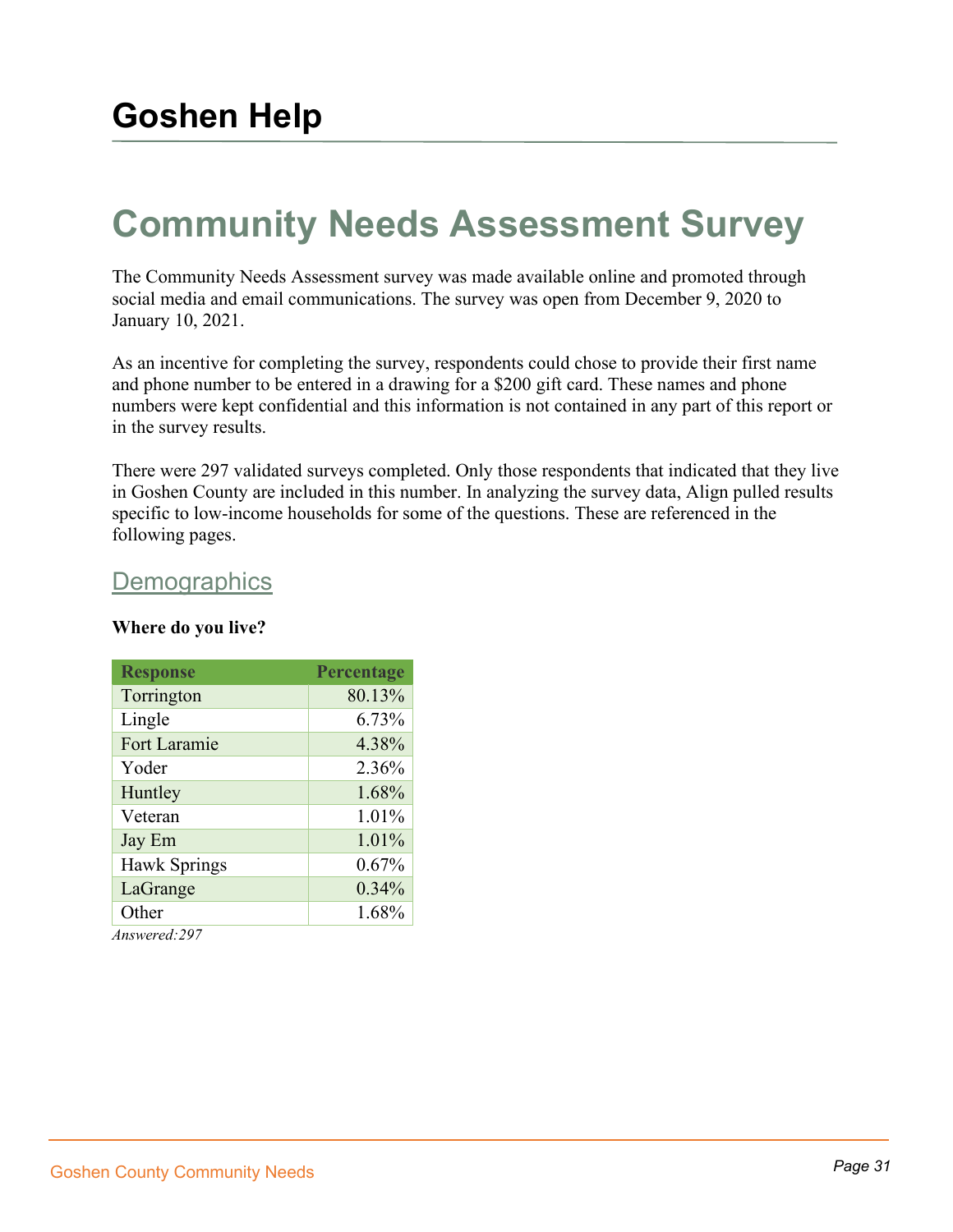#### **What is your marital status?**

| <b>Response %</b> |
|-------------------|
| 10.14%            |
| 66.55%            |
| 12.84%            |
| 5.74%             |
| 4.73%             |
|                   |

*Answered: 296; Skipped:1*

### **How many people live in your household?**

| <b>Responses</b> | # of responses | <b>Response</b> % |
|------------------|----------------|-------------------|
| One              | 36             | 12.12%            |
| Two              | 101            | 34.01%            |
| Three            | 53             | 17.85%            |
| Four             | 55             | 18.52%            |
| Five             | 31             | 10.44%            |
| <b>Six</b>       | 13             | 4.38%             |
| Seven            | 4              | 1.35%             |
| Eight            | 4              | 1.35%             |

*Answered: 297* 

### **Including yourself, how many people in your household are:**

| <b>Answer Choices</b> | Number of           | Total number of people |
|-----------------------|---------------------|------------------------|
|                       | household responses | in this age category   |
| 0 to 5 years old      | 58                  | 88                     |
| 6 to 17 years old     | 115                 | 204                    |
| 18 to 49 years old    | 176                 | 327                    |
| 50 to 64 years old    | 124                 | 185                    |
| $65+$ years old       | 77                  |                        |

*Answered: 294; Skipped 3*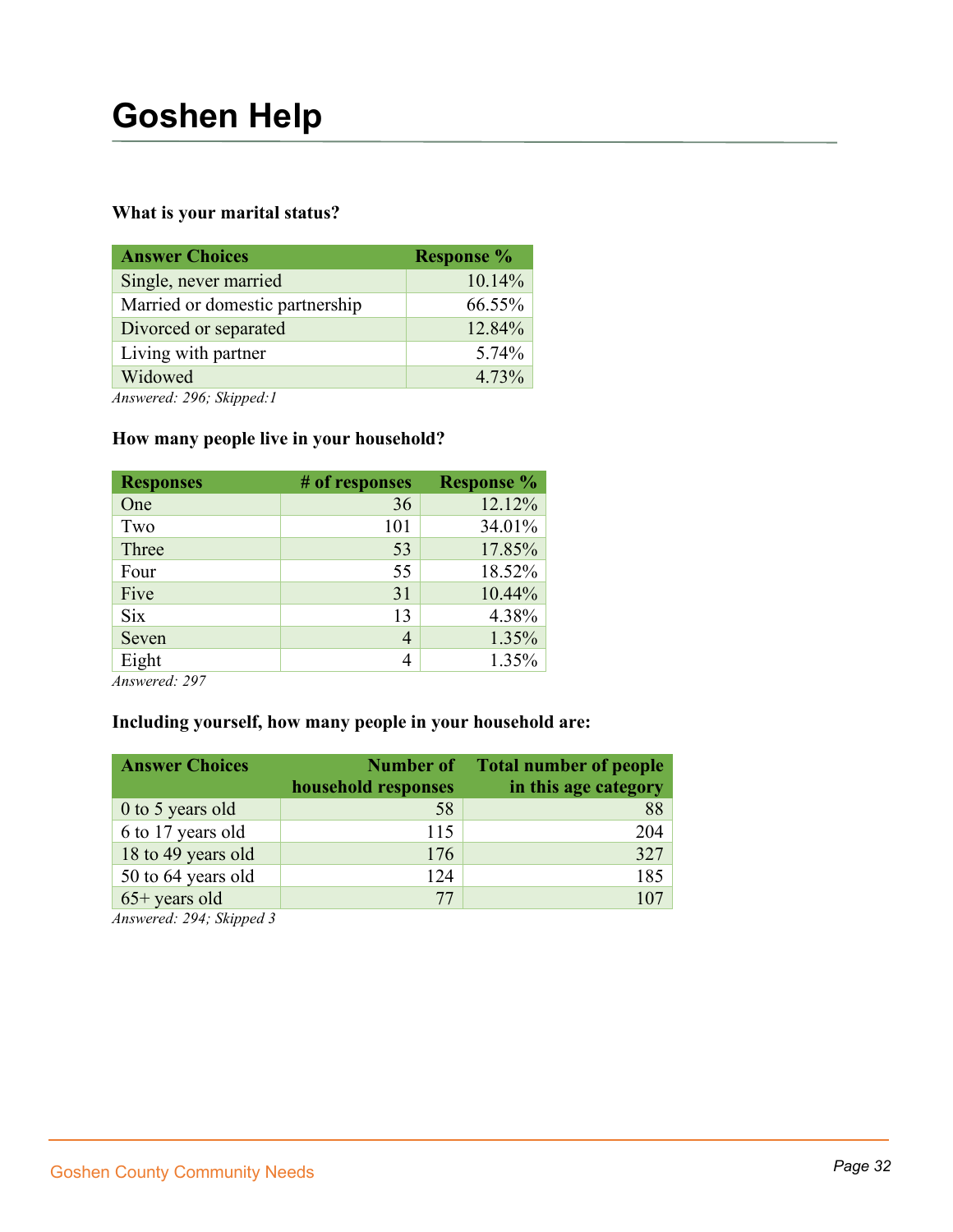#### **For each adult in the household, what is the highest level of education completed?**

| <b>Answer Choice</b>           | <b>Responses</b> |
|--------------------------------|------------------|
| $8th$ grade or less            | 0.85%            |
| Some high school, no diploma   | 5.25%            |
| High school graduate or GED    | 23.52%           |
| Some college credit, no degree | 20.30%           |
| Trade/technical/vocational     | 9.30%            |
| training                       |                  |
| Associate degree               | 11.17%           |
| Bachelor's degree              | 16.41%           |
| Professional degree            | 1.86%            |
| Master's or Doctorate degree   | 11.34%           |
|                                |                  |

*Answered: 289; Skipped 8*

### Employment

#### **What is the employment status for each adult in your household?**

| <b>Answer Choices</b> | <b>Response</b> | Total # of |
|-----------------------|-----------------|------------|
|                       | $\frac{6}{9}$   | people     |
| Full-Time             | 51.55%          | 300        |
| Part-Time             | 13.57%          | 79         |
| Seasonal              | 1.55%           | 9          |
| Not working/Retired   | 22.34%          | 130        |
| Unemployed            | 11.00%          |            |

*Answered:278; Skipped: 19*

#### **If anyone in your household is unemployed, are they currently looking for work?**

*Only showing results for those responses that answered "unemployed" on previous question.*

| <b>Answer Choices</b> |          | <b>Response %</b> Total # of people |
|-----------------------|----------|-------------------------------------|
| <b>Yes</b>            | $44.0\%$ |                                     |
| N <sub>o</sub>        | 34.0%    |                                     |
| Not applicable        | 22.0%    |                                     |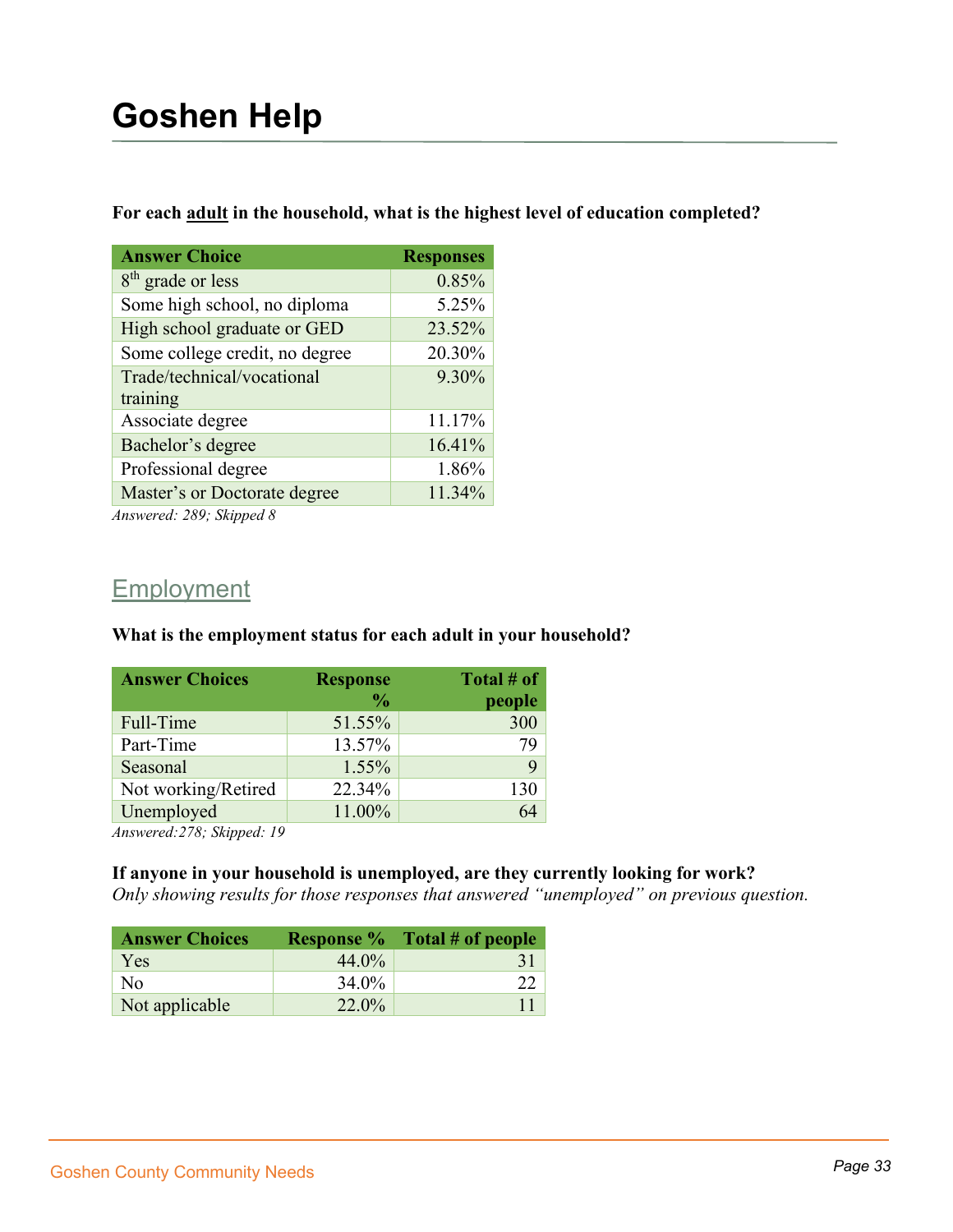**If anyone in your household is unemployed, please select the reason(s) why below:**

| <b>Answer Choices</b>                                  | <b>Response</b><br>$\frac{0}{0}$ |
|--------------------------------------------------------|----------------------------------|
| Permanent physical disability                          | 21.05%                           |
| Layoff or downsizing due to COVID-19                   | 11.40%                           |
| Mental health problem                                  | 10.53%                           |
| Other health issues                                    | 9.65%                            |
| Lack skills/education                                  | 6.14%                            |
| Learning/developmental disability                      | 4.39%                            |
| Unaccompanied youth                                    | 4.39%                            |
| Layoff or downsizing                                   | 3.51%                            |
| Lack early childhood education/care                    | 2.63%                            |
| Lack transportation                                    | 2.63%                            |
| <b>Lack US documents</b>                               | 2.63%                            |
| Temporary physical disability                          | 1.75%                            |
| Sexual orientation or gender identity                  | 0.88%                            |
| Criminal background                                    | 0.88%                            |
| Attempting to flee domestic abuse or sexual<br>assault | $\mathcal{O}$                    |
| Drug/alcohol problem                                   | 0                                |
| Lack permanent address                                 | $\theta$                         |
| Lack proper clothing                                   | 0                                |
| Language barrier                                       | 0                                |

For the previous question, Align extracted responses for those that responded that they were unemployed and looking for work. For these survey respondents, the top three reasons were:

- 1. Layoff or downsizing due to COVID-19
- 2. Lack skills/education
- 3. Mental health problem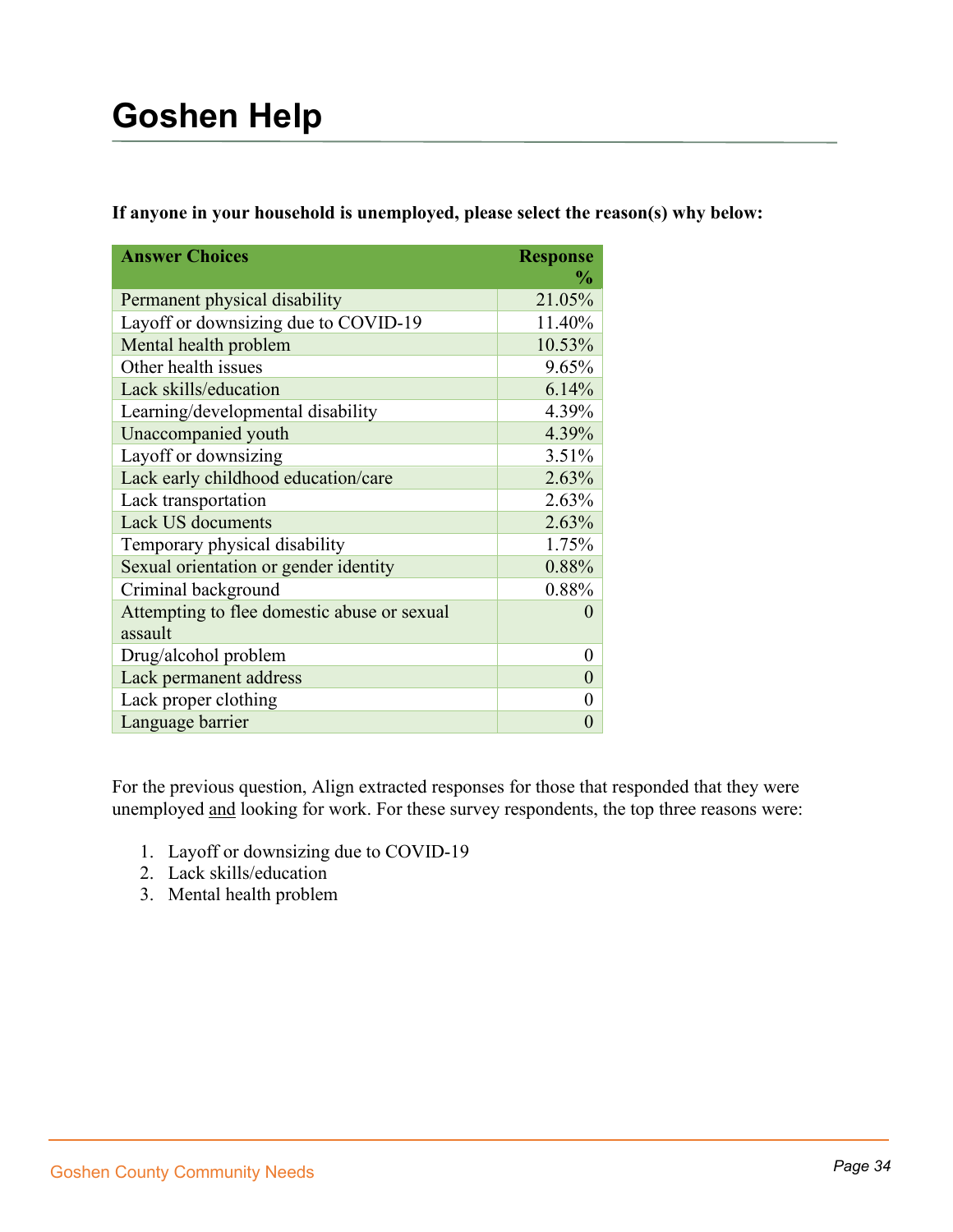**Would you our anyone in your household like help with these job-related activities? Check all that apply.**

| <b>Answer choices</b>                       | <b>Response</b> |
|---------------------------------------------|-----------------|
|                                             | $\frac{0}{0}$   |
| Career/job training                         | 6.32%           |
| Resume writing                              | 4.35%           |
| Work clothes                                | 4.35%           |
| Job interviewing skills                     | 3.56%           |
| Job search strategies                       | 3.16%           |
| Career assessment                           | 2.37%           |
| Career information options                  | 1.98%           |
| No assistance needed                        | 91.30%          |
| $An moved \cdot 252 \cdot Climnod \cdot 44$ |                 |

*Answered:253; Skipped: 44*

**Mark up to three employment needs for you and your household or your perceived need for the community.**

| <b>Answer choices</b>                                         | <b>Response %</b> |
|---------------------------------------------------------------|-------------------|
| More jobs with better pay and benefits                        | 56.63%            |
| Affordable childcare during work hours                        | 31.18%            |
| Improve the workforce readiness skills of people who can work | 19.71%            |
| Increasing the community's knowledge of available employment  | 19.00%            |
| resources                                                     |                   |
| More training for the types of jobs available in the area     | 16.13%            |
| Early reinforcement of the values of entering the workforce   | 14.34%            |
| Affordable transportation to and from job                     | 5.38%             |
| No needs                                                      | 29.39%            |
| Other                                                         | $3.23\%$          |

*Answered:279; Skipped:18*

Low-Income households top 3 responses:

- 1. More jobs with better pay and benefits
- 2. Affordable childcare during work hours
- 3. Increasing the community's knowledge of available employment resources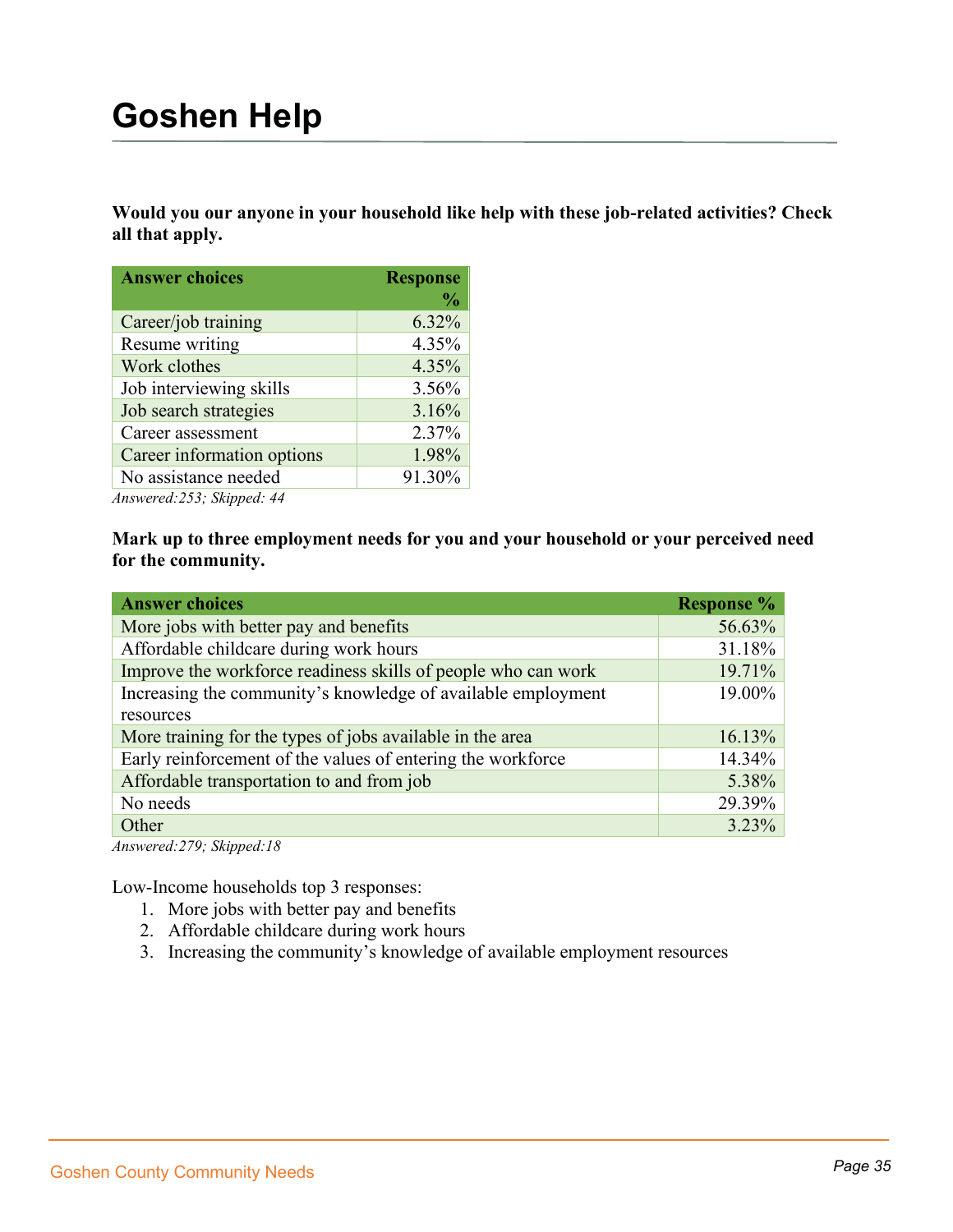## **Housing**

**Which of the following best describes your current housing situation?** 

| <b>Answer Choices</b>                                                 | <b>Response %</b> |
|-----------------------------------------------------------------------|-------------------|
| Homeowner                                                             | 63.77%            |
| Renter                                                                | 25.66%            |
| Living with others and assisting with rent                            | 4.53%             |
| or mortgage                                                           |                   |
| Living with others and not paying rent or                             | 2.26%             |
| mortgage                                                              |                   |
| Living in shelter                                                     | 0%                |
| Homeless                                                              | $0\%$             |
| Other                                                                 | 3.77%             |
| $\frac{1}{1}$ $\frac{1}{1}$ $\frac{1}{1}$ $\frac{1}{1}$ $\frac{1}{1}$ |                   |

*Answered: 265; Skipped:32*

#### **What is your monthly payment for housing?**

|                                       | Number of | Average    |
|---------------------------------------|-----------|------------|
|                                       | responses | payment    |
| I rent house/apartment: My rent is    | 70        | \$582.50   |
| I own my home: My mortgage payment is | $107*$    | \$1,021.90 |

\* Homeowners with a mortgage payment

47 homeowners responded that they have paid off their home.

#### **Mark up to three housing needs for your and your household or your perceived need for the community.**

| <b>Answer choices</b>                                            | <b>Response</b> % |
|------------------------------------------------------------------|-------------------|
| More affordable housing                                          | 36.84%            |
| More grants to make home ownership and home rehab affordable     | 27.82%            |
| More grants to provide services that reduce energy cost          | 23.31%            |
| More programs to provide free home repair                        | 20.68%            |
| More income based rental housing for disabled and seniors        | 19.55%            |
| More monthly rental assistance programs                          | 13.53%            |
| More community supports for homeless families                    | 12.41%            |
| Increased availability of security/utility deposit programs      | 12.03%            |
| Increased availability of emergency housing (temporary shelters) | 10.15%            |
| More counseling resources for homeowners                         | $5.64\%$          |
| No needs                                                         | 27.07%            |
| Other                                                            | $2.26\%$          |
| Answered: 266; Skipped: 31                                       |                   |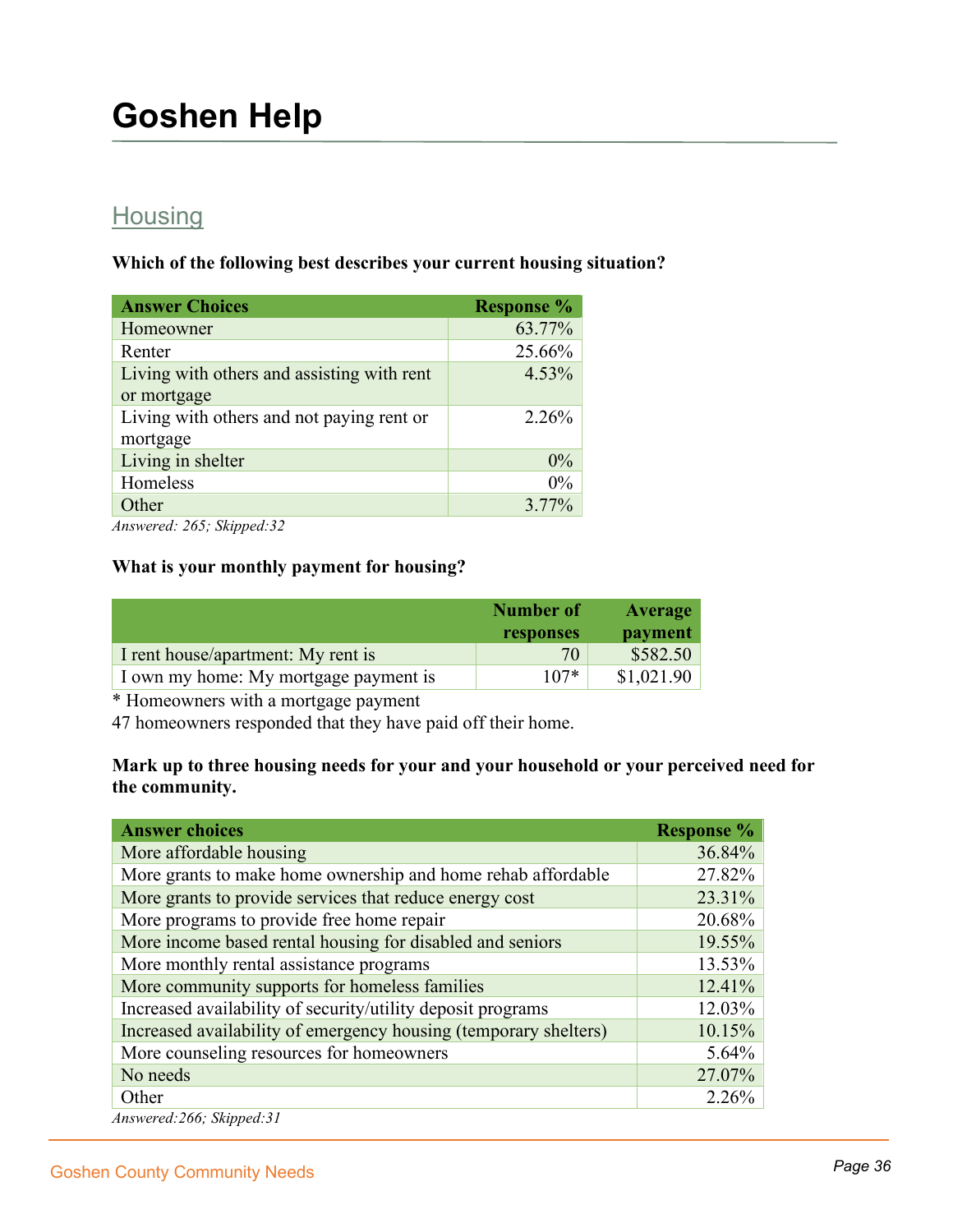Low-income households top 3 responses:

- 1. More affordable housing
- 2. More grants to make how ownership and home rehab affordable
- 3. More grants to provide services that reduce energy costs

### **Education**

#### **Do you have minor children (under 18) or other dependents?**

| <b>Answer choices</b> | <b>Response</b> % |
|-----------------------|-------------------|
| <b>Yes</b>            | 44.49%            |
| N <sub>0</sub>        | 55.51%            |

*Answered:263; Skipped:34*

#### **Are you your child(ren)'s primary caretaker?**

| <b>Answer choices</b> | <b>Response</b> % |
|-----------------------|-------------------|
| Yes                   | 43.89%            |
| Nο                    | 10.69%            |
| Not applicable        | 45.42%            |
|                       |                   |

*Answered:262; Skipped:35*

#### **If you have children or other dependents under your care, what is your family situation?**

| <b>Answer choices</b>                       | <b>Response</b> % |
|---------------------------------------------|-------------------|
| Single parent                               | 8.95%             |
| Two parents                                 | 30.35%            |
| Raising own children and children of others | 1.56%             |
| Raising children of other family members    | 5.45%             |
| Raising someone else's children, not family | 0.39%             |
| Foster parents                              | 0.78%             |
| Shared custody                              | 3.50%             |
| No children or dependents at home           | 49.03%            |

*Answered:257; Skipped:40*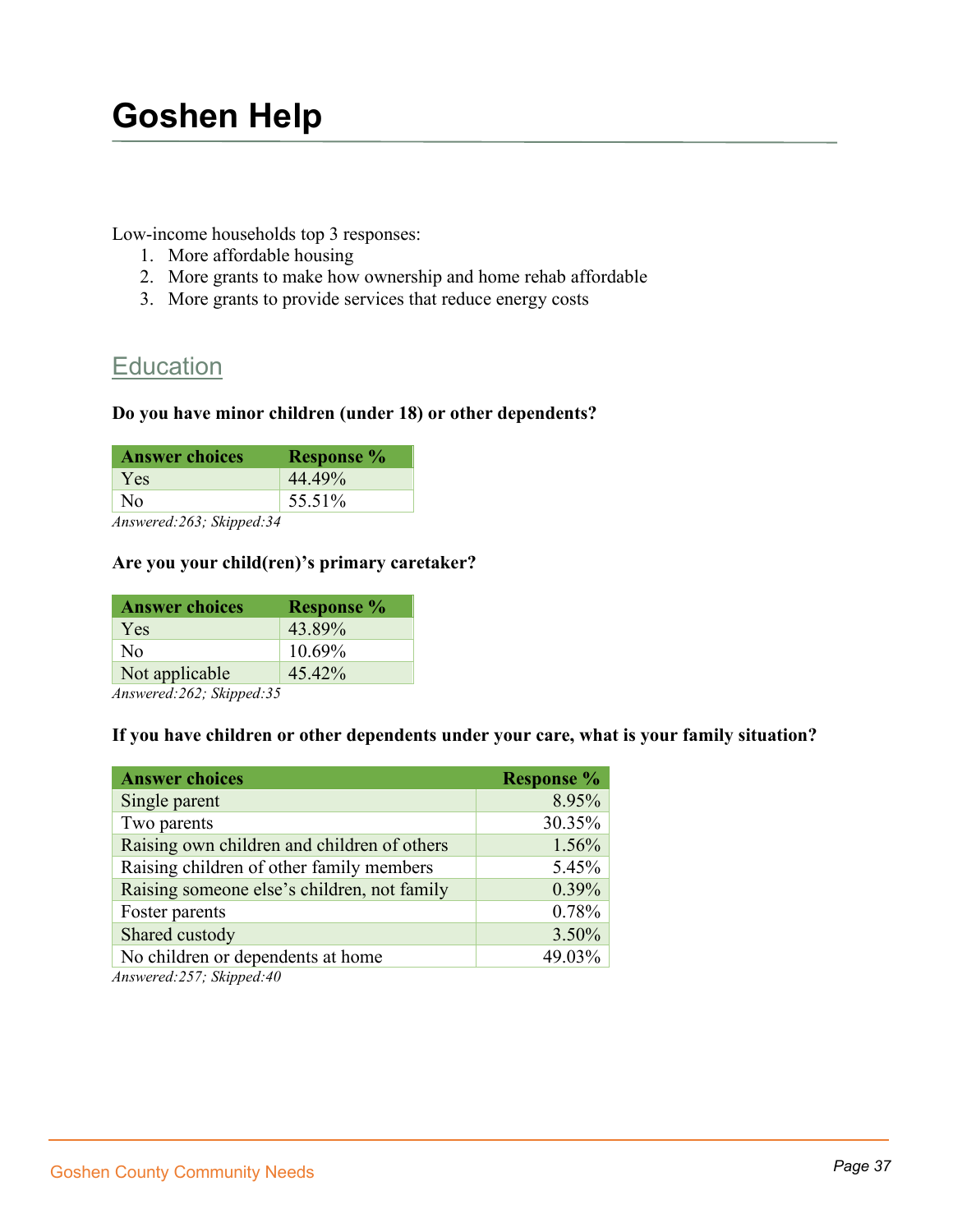**Who provides your early childhood education (or dependent care)? Check all that apply.**

| <b>Answer choices</b>              | <b>Response %</b> |
|------------------------------------|-------------------|
| Self                               | 23.44%            |
| Friends                            | 4.30%             |
| Family                             | 11.72%            |
| Church                             | 3.91%             |
| Childcare                          | 7.42%             |
| <b>Head Start</b>                  | 6.64%             |
| Must leave children alone          | $0\%$             |
| Before and/or after school program | 0.78%             |
| Not applicable                     | 67.58%            |
| Other                              | 1.17%             |

*Answered:256; Skipped:41*

#### **Is your early childhood education (dependent care) provider dependable?**

| <b>Answer choices</b>                                                                                    | <b>Response</b> % |
|----------------------------------------------------------------------------------------------------------|-------------------|
| Yes                                                                                                      | 21.01%            |
| No                                                                                                       | 3.50%             |
| Not applicable                                                                                           | 75.49%            |
| $\overline{1}$ $\overline{2}$ $\overline{3}$ $\overline{5}$ $\overline{7}$ $\overline{1}$ $\overline{2}$ |                   |

*Answered:257; Skipped:40*

#### **Do you need different early childhood education (dependent care) help?**

| <b>Answer choices</b> | <b>Response</b> % |
|-----------------------|-------------------|
| Yes                   | 3.47%             |
| Nο                    | 23.17%            |
| Not applicable        | 73.69%            |
| $\lambda$             |                   |

*Answered:259; Skipped:38*

#### **What kind of early childhood education (dependent care) do you need?**

| <b>Answer choices</b>                         | <b>Response</b> % |
|-----------------------------------------------|-------------------|
| Before and/or afterschool                     | 4.67%             |
| Evening hours due to shift work               | 1.56%             |
| Care for child with special health care needs | 1.17%             |
| Center-based                                  | 0.78%             |
| No needs at this time.                        | 15.18%            |
| Other                                         | 0.785             |
| No needs at this time.                        | 75.88%            |
| Answered:257; Skipped:40                      |                   |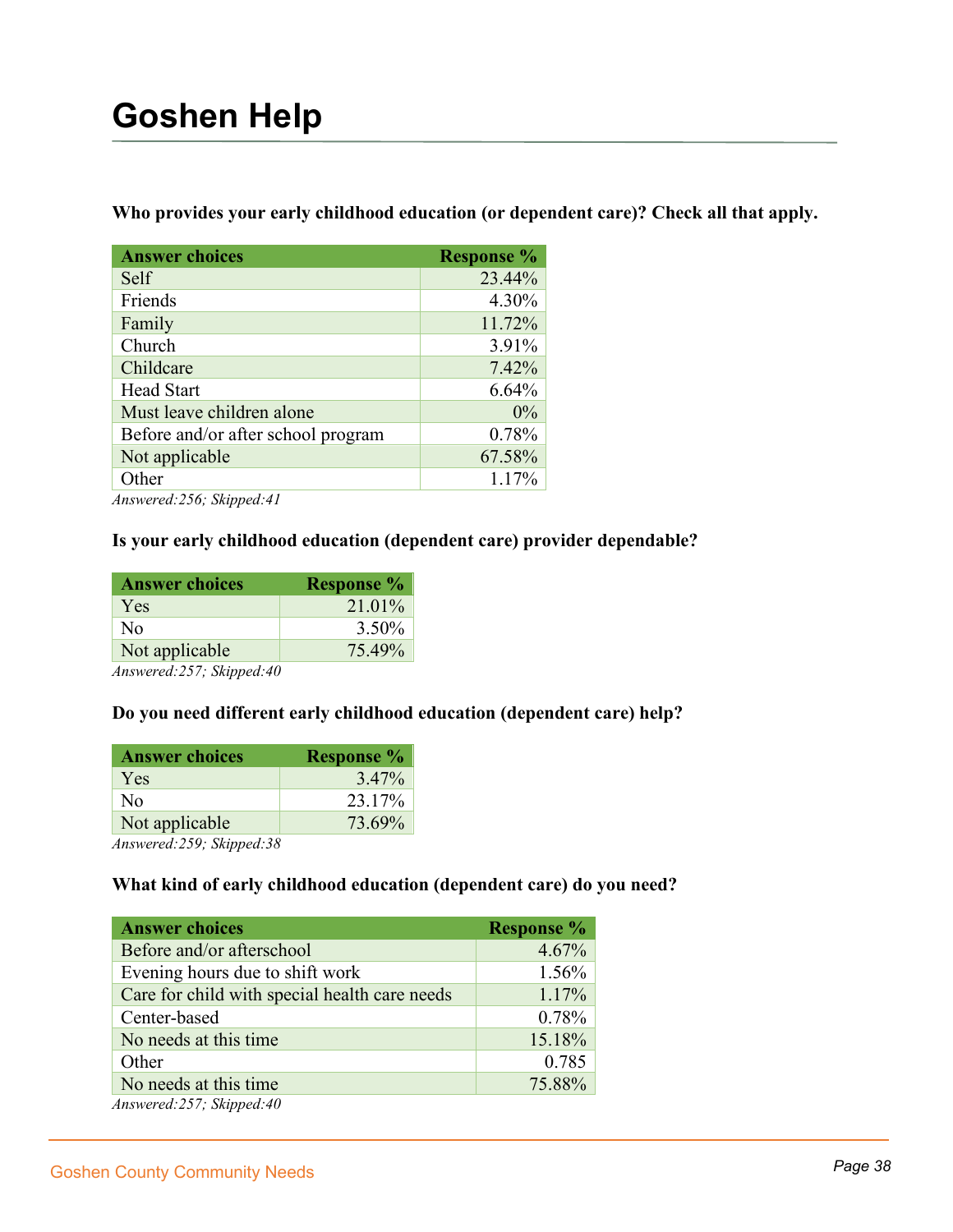**Mark up to three education needs for your and your household or your perceived need for the community.** 

| <b>Answer choices</b>                                                    | <b>Response %</b> |
|--------------------------------------------------------------------------|-------------------|
| More certificate/degree programs offered locally                         | 29.66%            |
| Increasing the community's knowledge of available education resources    | 26.62%            |
| Affordable high-quality early childhood education options for parent who | 24.33%            |
| would like to further their education                                    |                   |
| More services for adult education                                        | $22.05\%$         |
| Preschool activities for child (ren) to develop school readiness skills  | 21.67%            |
| More assessable counseling to prepare students for tech or college       | $17.11\%$         |
| Affordable transportation options to and from school                     | $7.60\%$          |
| No needs                                                                 | 33.84%            |
| Other                                                                    | 4.94%             |
|                                                                          |                   |

*Answered:263; Skipped:34*

Low-income households top 3 responses:

- 1. More certificate/degree programs offered locally
- 2. Affordable high-quality early childhood education options for parent who would like to further their education.
- 3. More services for adult education.

### **Income and Asset Building**

**Below are the Federal Poverty Level Guidelines (FLP) for 125% FPL. Household income includes employment, self-employment, Social Security, retirement, disability, worker's compensation, unemployment, VA benefits, and alimony. Please reference the table below for the following question.**

| 125% Federal Poverty Level (FPL) Guidelines by Household Size     |                          |
|-------------------------------------------------------------------|--------------------------|
| Persons in Family/Household                                       | Annual Income - Column A |
|                                                                   | \$15,950                 |
|                                                                   | \$21,550                 |
|                                                                   | \$27,150                 |
|                                                                   | \$32,750                 |
|                                                                   | \$38,350                 |
|                                                                   | \$43,950                 |
| For families/households with more than 6 persons, add \$5,600 for |                          |
| each additional person.                                           |                          |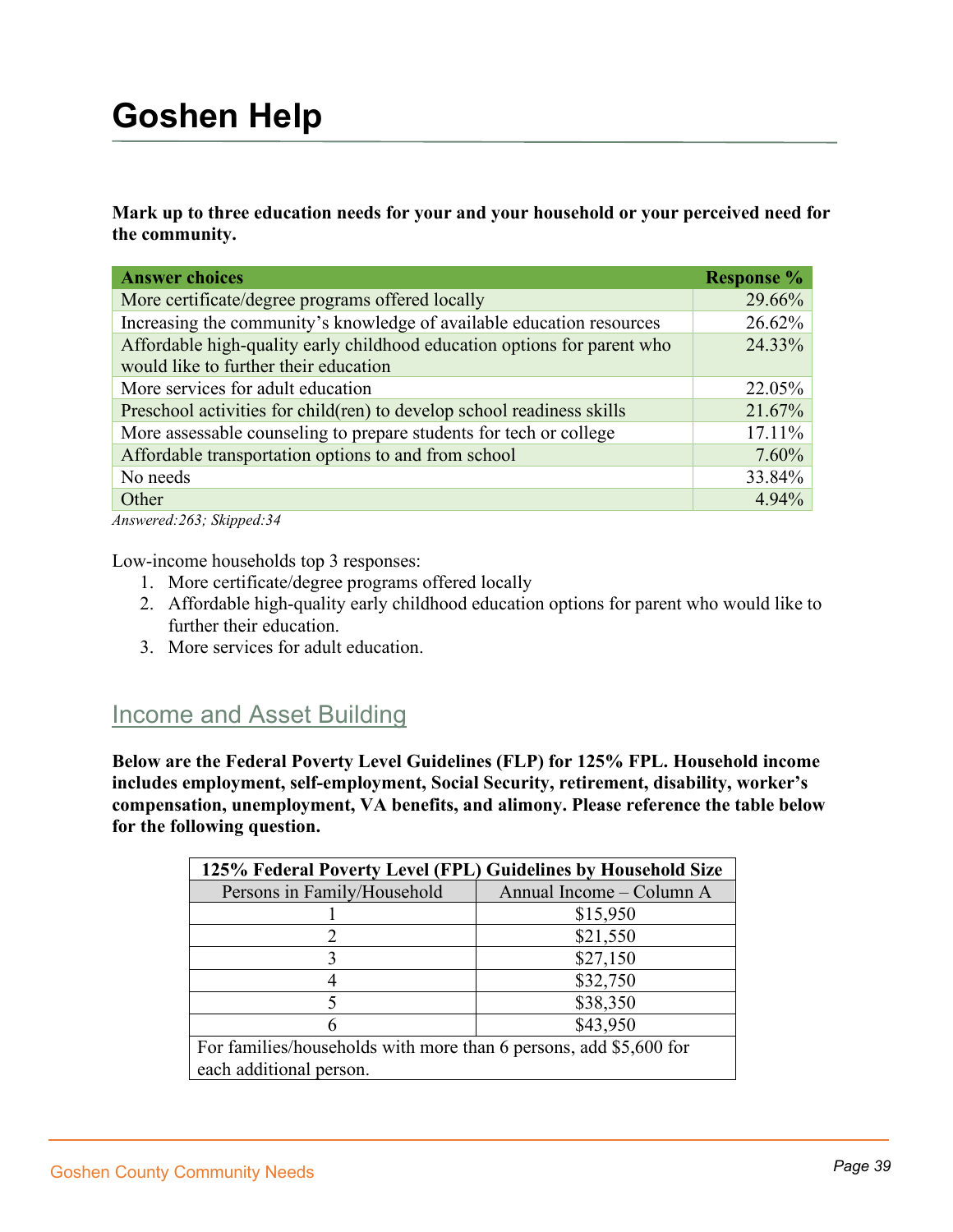#### **Is your total household income "more than" or "less than" Column A for the number of household members in your household?**

| <b>Answer choices</b> | <b>Response</b> % |
|-----------------------|-------------------|
| More than             | 67.77%            |
| Less than             | 32.23%            |
|                       |                   |

*Answered:242; Skipped:55*

#### **What type of income do you have in your household? Check all that apply**

| <b>Answer choices</b>                                                            | <b>Response</b> % |
|----------------------------------------------------------------------------------|-------------------|
| <b>Employer</b> wages                                                            | 70.95%            |
| Social Security                                                                  | 26.56%            |
| Pension/Retirement                                                               | 19.92%            |
| Supplemental Security Income (SSI)/Social Security Disability Insurance<br>SSDI) | 13.69%            |
| Child support                                                                    | $6.22\%$          |
| <b>Veterans Affairs Compensation</b>                                             | 5.81%             |
| Student grants/loans                                                             | 2.90%             |
| Unemployment benefits                                                            | 1.66%             |
| <b>TANF</b> (Temporary Assistance for Needy Families)                            | 1.24%             |
| No income                                                                        | 0.83%             |
| Family/Friends                                                                   | 0.41%             |
| Other                                                                            | 7.05%             |

*Answered:241; Skipped:56*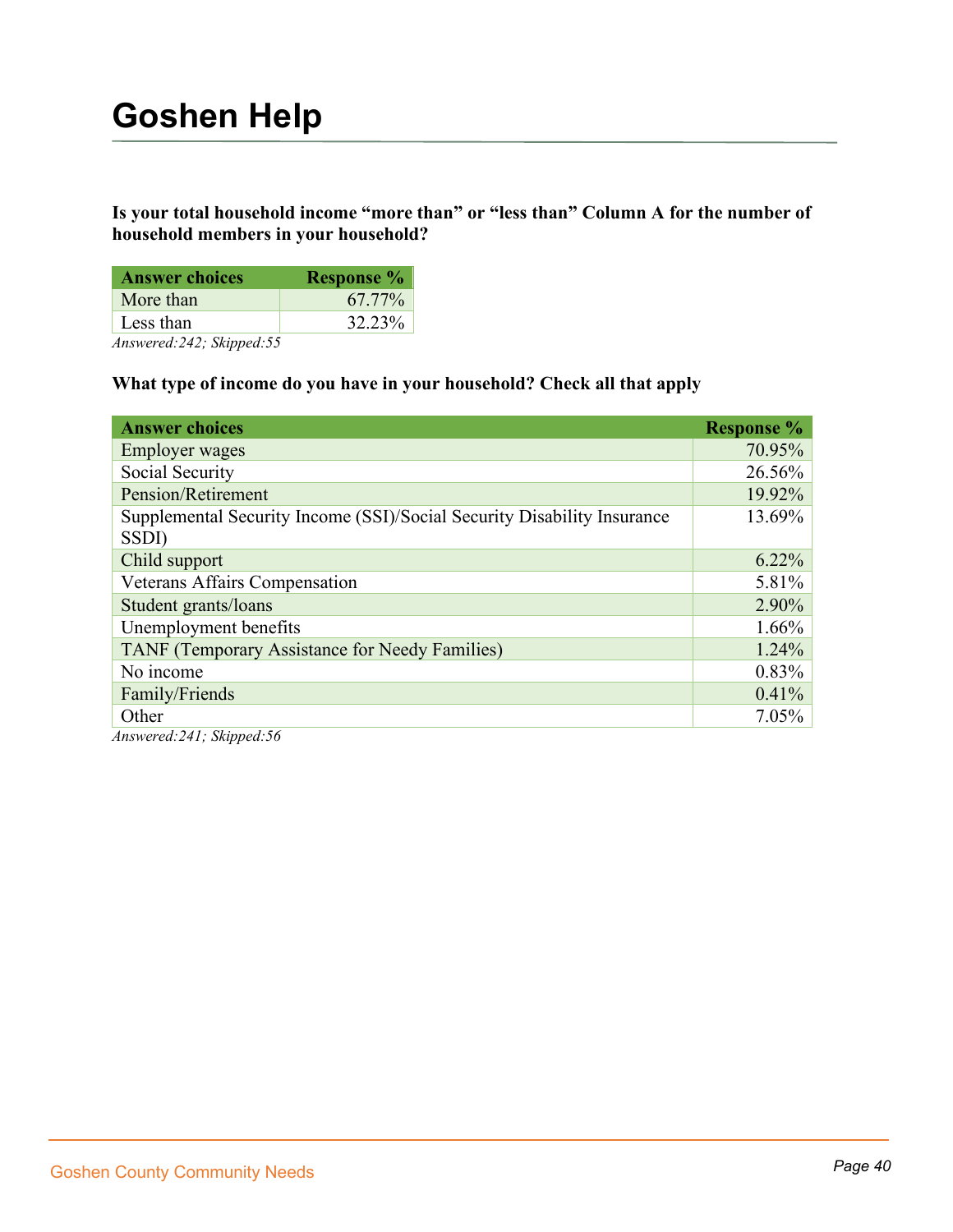**Mark up to three income and asset building needs for you and your household or your perceived need for the community.**

| <b>Answer choices</b>                                                  | <b>Response</b><br>$\frac{6}{9}$ |
|------------------------------------------------------------------------|----------------------------------|
|                                                                        |                                  |
| More access to low interest loans                                      | 29.34%                           |
| Anonymous and confidential budget counseling                           | 21.90%                           |
| More education on how to build assets                                  | 17.36%                           |
| Increased availability of public transportation                        | 17.36%                           |
| More access to recreational resources                                  | 16.53%                           |
| Increasing the community's knowledge of available mainstream financial | 16.12%                           |
| resources                                                              |                                  |
| More access to broadband                                               | 14.05%                           |
| Increasing community assets ( <i>i.e.</i> , commercial resources)      | 13.64%                           |
| Information on how to access free credit counseling                    | 12.40%                           |
| Anonymous and confidential savings counseling                          | 10.33%                           |
| More information on how to access financial resources                  | 10.33%                           |
| Other                                                                  | 2.07%                            |
| No needs                                                               | 24.79%                           |

*Answered:242; Skipped:55*

Low-income households top 3 responses:

- 1. More access to low interest loans
- 2. Increased availability of public transportation
- 3. More information on how to access free credit counseling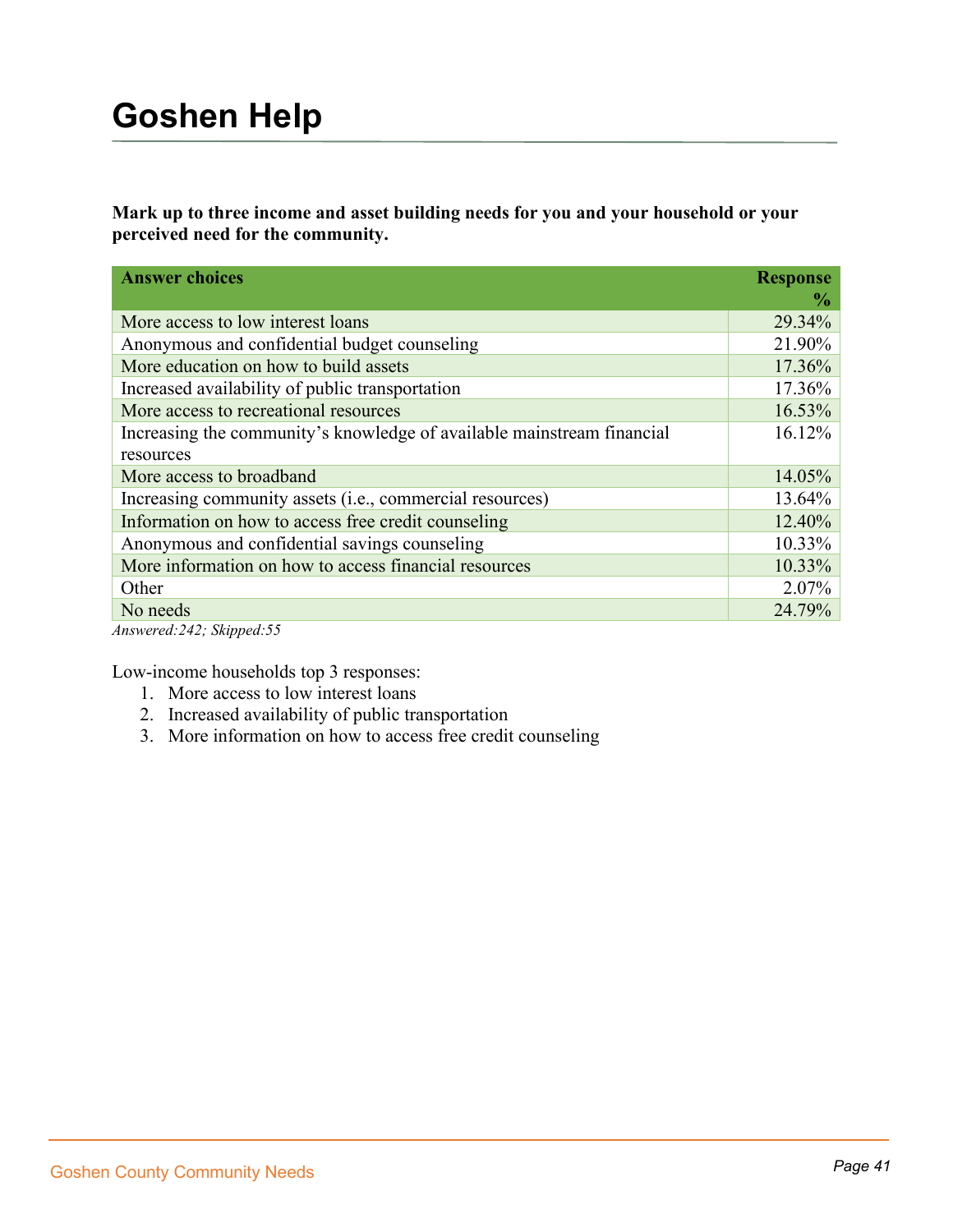## Health and Social/Behavorial Development

**Mark up to three health needs for you and your household or your perceived need for the community.** 

| <b>Answer choices</b>                                                       | <b>Response</b><br>$\frac{6}{9}$ |
|-----------------------------------------------------------------------------|----------------------------------|
| More payment assistance programs for adult dental and/or hearing services   | 53.88%                           |
| Increasing the community's knowledge of available health (physical, mental, | 36.64%                           |
| dental, or behavioral) resources                                            |                                  |
| More vision assistance for adults                                           | 35.34%                           |
| More community focus on preventative healthcare                             | 29.74%                           |
| More knowledge of available food resources                                  | 17.67%                           |
| More nutritional counseling (one on one and free)                           | 14.66%                           |
| More emphasis on early childhood nutrition education                        | 12.50%                           |
| Provide more education on maintaining personal hygiene                      | 12.07%                           |
| More emphasis on reinforcing healthy eating habits                          | $0.00\%$                         |
| More assistance and resources for victims of domestic violence              | $0.00\%$                         |
| More mental health resources for youth                                      | $0.00\%$                         |
| More assistance and resources for youth with history of substance misuse    | $0.00\%$                         |
| Other                                                                       | 4.74%                            |
| No needs                                                                    | 15.09%                           |

*Answered:232; Skipped:65*

Low-income households top 3 responses:

- 1. More payment assistance programs for adult dental and/or hearing services.
- 2. More vision assistance programs for adults
- 3. Increasing the community's knowledge of available health (physical, mental, dental, or behavioral) resources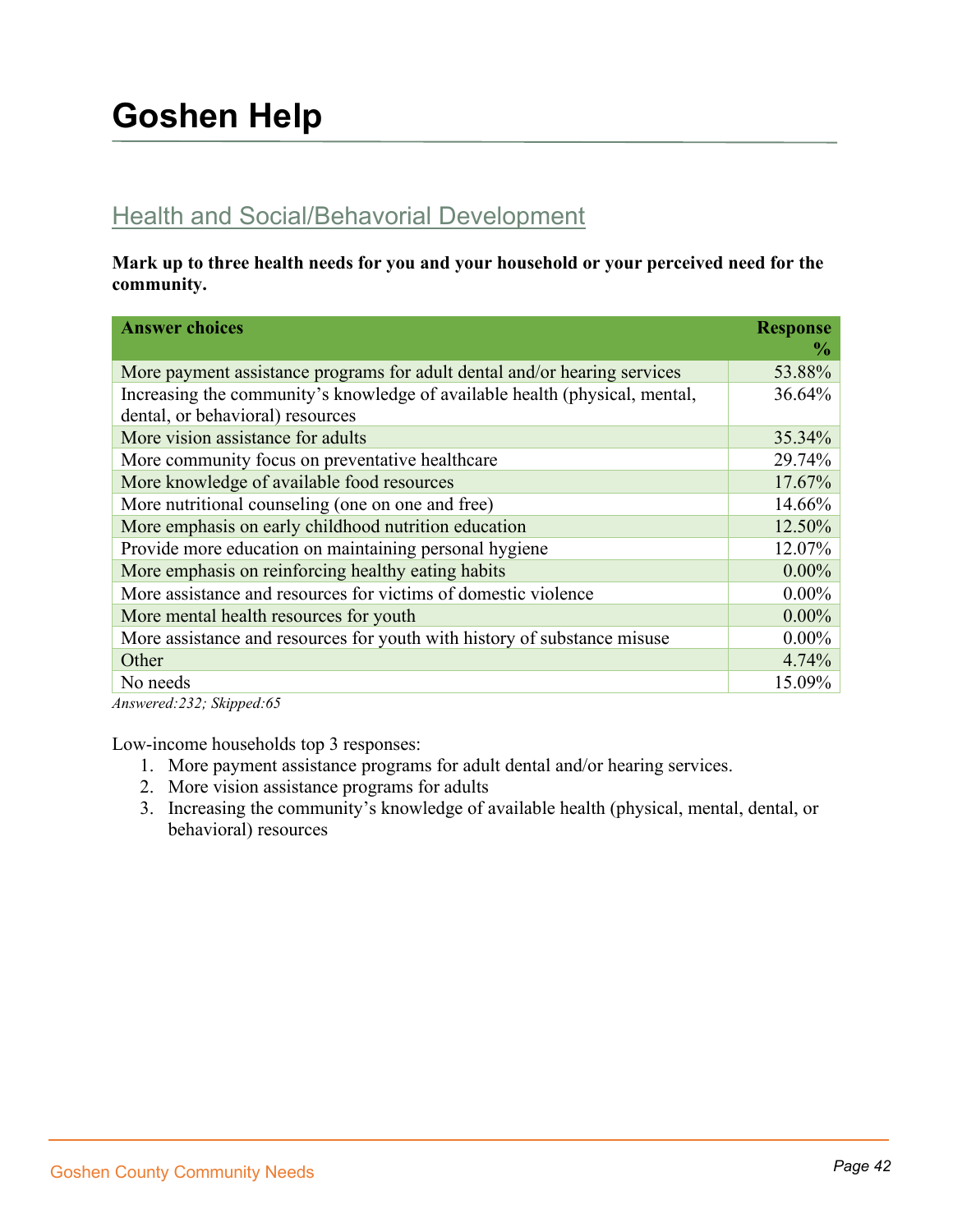**Mark up to three social/behavioral development needs for you and your household or your perceived need for the community.**

| <b>Answer choices</b>                                                       | <b>Response</b><br>$\frac{0}{0}$ |
|-----------------------------------------------------------------------------|----------------------------------|
| More mental health resources for youth                                      | 54.74%                           |
| More assistance and resources for youth with history of substance<br>misuse | 39.66%                           |
| More assistance and resources for victims of domestic violence              | 33.62%                           |
| More emphasis on reinforcing healthy eating habits                          | 21.98%                           |
| Provide more education on maintaining personal hygiene                      | 15.95%                           |
| Other                                                                       | 3.88%                            |
| No needs                                                                    | 25.86%                           |

*Answered:232; Skipped:65*

Low-income household top 3 responses:

- 1. More mental health resources for youth
- 2. More assistance and resources for victims of domestic violence
- 3. More assistance and resources for youth with a history of substance misuse

### Civic Engagement and Community Involvement

**Mark up to three civic engagement and community involvement needs for you and your household or your perceived need for the community.**

| <b>Answer choices</b>                                                                                     | <b>Response</b><br>$\frac{1}{2}$ |
|-----------------------------------------------------------------------------------------------------------|----------------------------------|
| More knowledge on civic activities                                                                        | 44.35%                           |
| More education on how to join associations, community boards,<br>advocacy groups or similar organizations | 43.91%                           |
| Increasing the community's skills and knowledge of leadership<br>development                              | 35.22%                           |
| More citizen classes                                                                                      | $9.57\%$                         |
| Other                                                                                                     | $1.74\%$                         |
| No needs                                                                                                  | 33.04%                           |

*Answered:230; Skipped:67*

Low-income household top 3 responses:

- 1. More education on how to join neighborhood associations, community boards, advisory groups, or similar organization.
- 2. More knowledge on civic activities
- 3. Increasing the community's skills and knowledge of leadership development.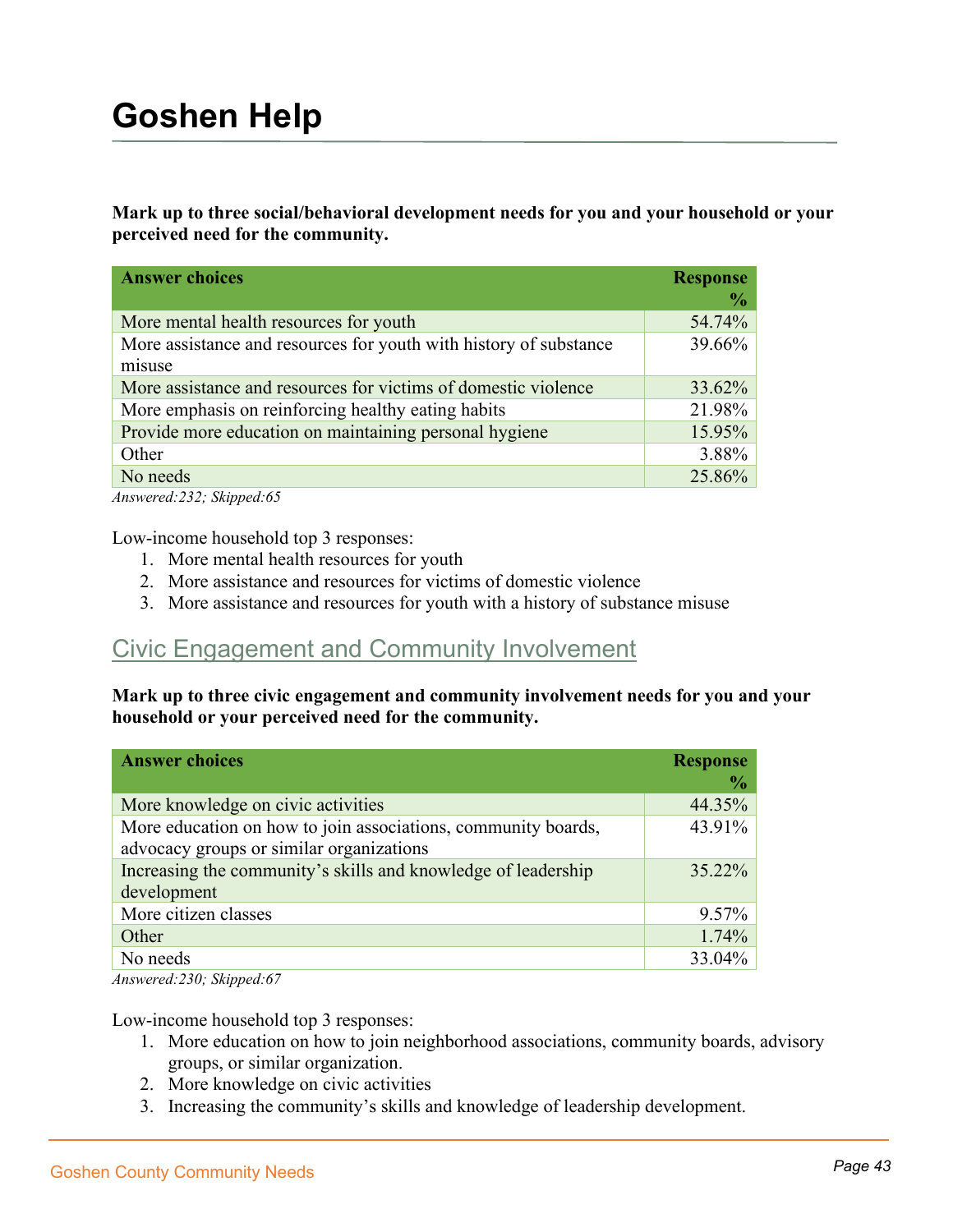## **Support Services**

**Mark up to three support services needs for you and your household or your perceived need for the community.**

| <b>Answer choices</b>             | <b>Response %</b> |
|-----------------------------------|-------------------|
| Youth services                    | 35.81%            |
| Life skills programs and services | 35.37%            |
| <b>Transportation services</b>    | 26.20%            |
| Legal services                    | 24.02%            |
| Meal programs                     | 23.58%            |
| <b>Emotional abuse services</b>   | 18.34%            |
| Substance misuse resources        | 17.47%            |
| Child support                     | 12.66%            |
| Sexual abuse services             | 10.04%            |
| Physical abuse services           | 9.17%             |
| Other                             | 1.75%             |
| No needs                          | 17.03%            |
| Answered: 229; Skipped: 68        |                   |

Low-income household top 3 responses:

- 1. Transportation services
- 2. Meal programs
- 3. Tied:
	- a. Legal services
	- b. Youth services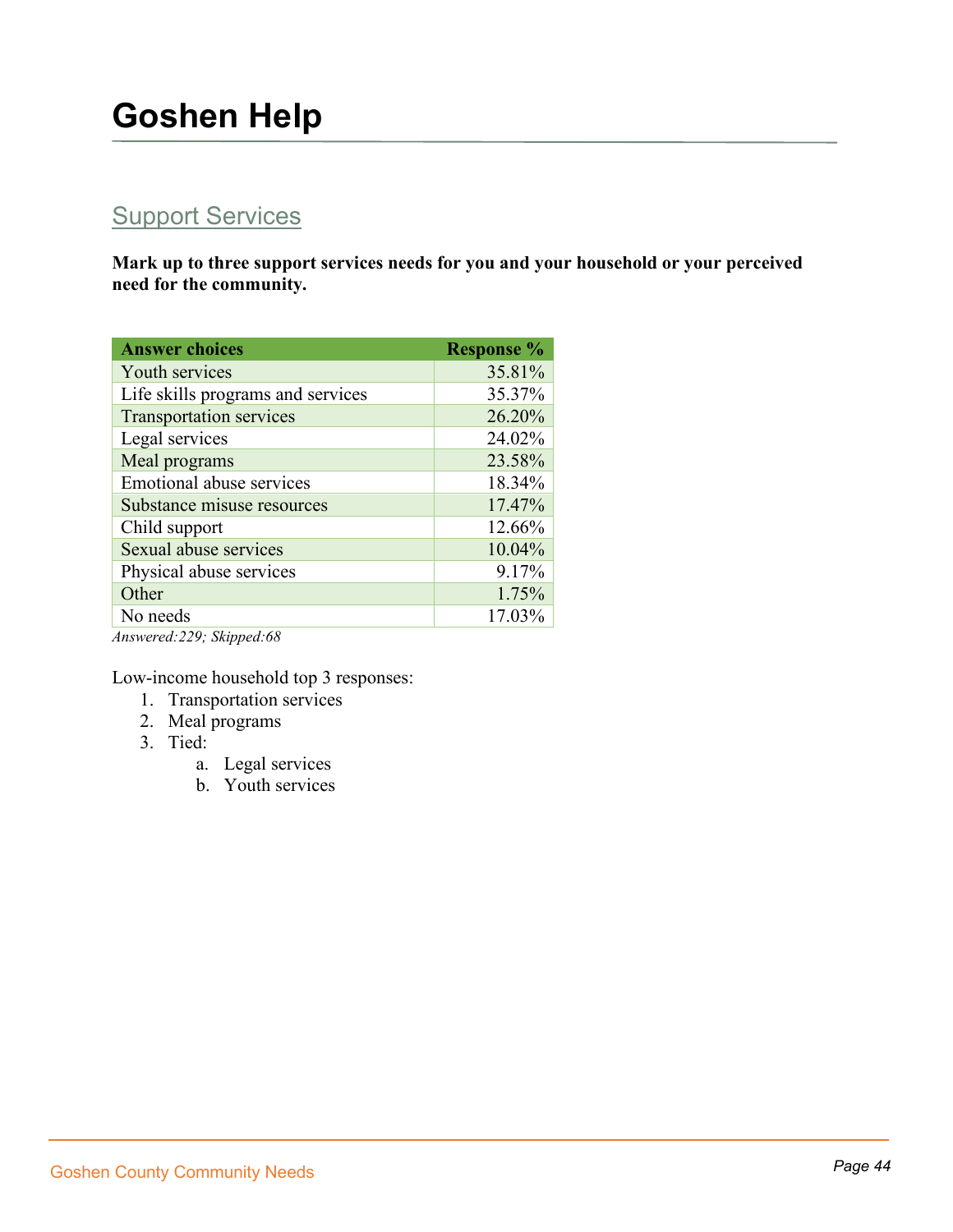## **Overall Needs**

**Mark up to three overall needs for you and your household or your perceived need for the community.**

| <b>Answer choices</b>                 | <b>Response %</b> |
|---------------------------------------|-------------------|
| Employment                            | 56.14%            |
| Support services (i.e., legal, youth, | 42.54%            |
| abuse, transportation, etc.)          |                   |
| Housing                               | 34.21%            |
| Health                                | 23.68%            |
| Education                             | 23.25%            |
| Income and asset building             | 19.30%            |
| Civic engagement                      | 9.65%             |
| Other                                 | 2.63%             |
| No needs                              | 19.30%            |

*Answered:228; Skipped:69*

Low-income households top 3 responses:

- 1. Employment
- 2. Housing
- 3. Tied
	- a. Health
	- b. Support services